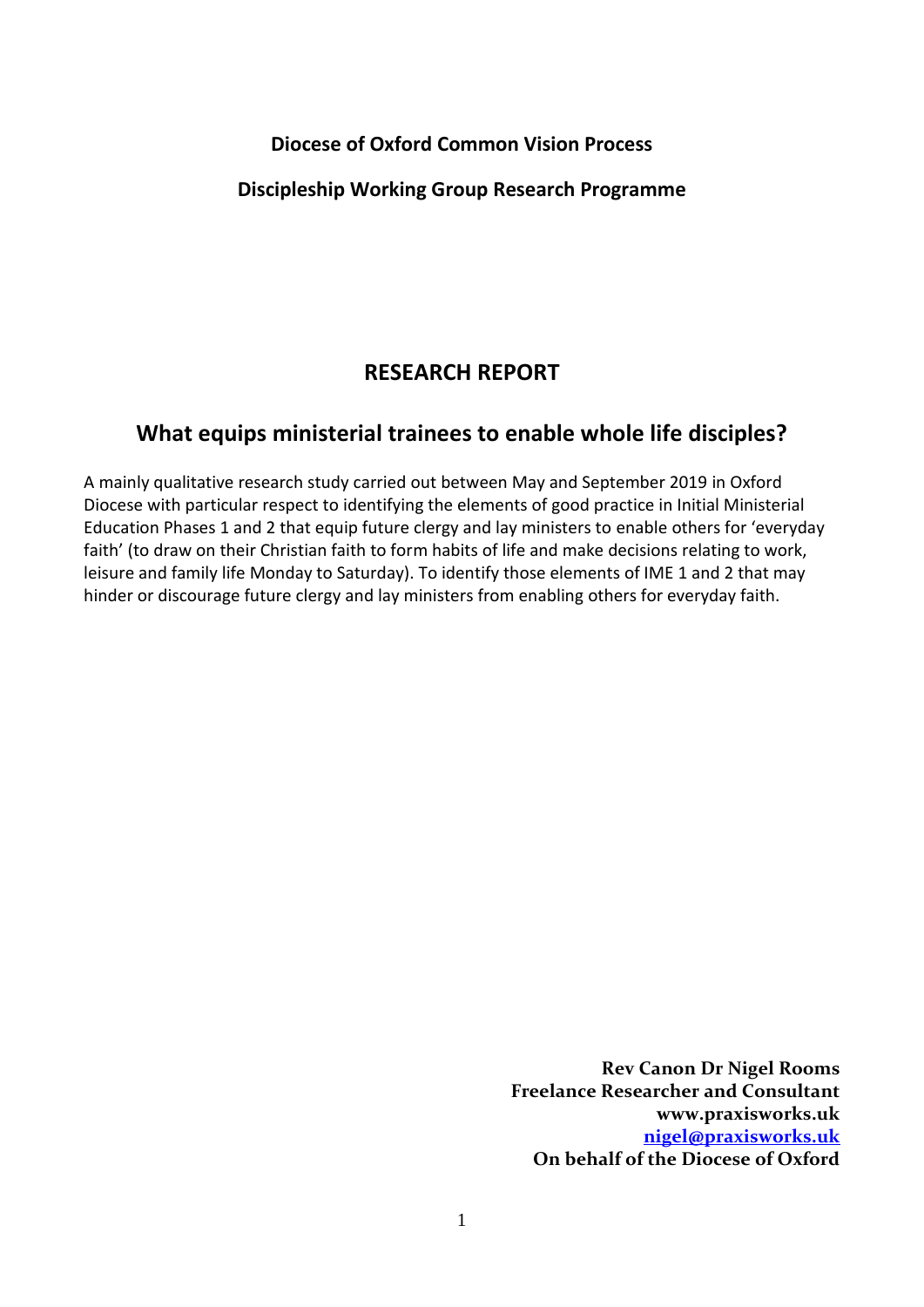# **EXECUTIVE SUMMARY**

# **What equips ministerial trainees to enable whole life disciples?**

A mainly qualitative research study was undertaken over five months in spring and summer 2019 within the Oxford Diocese. The research question above was addressed in three parts; a survey of diocesan Licensed Lay Ministers and Curates (76 responses out 226), interviews with 7 relevant personnel from all five Theological Education Institutions (TEIs) within the Diocese and four followup focus groups with a total of 24 respondents to the survey who were a mixture of LLMs and Curates. The survey and around 94,000 words of interview data were manually analysed and the results presented in the research report.

Four main findings emerged from the research with strong supporting evidence for them;

- 1. The research question, while seemingly fairly innocuous was in fact a 'threshold question' for the Church in that the responses to it asked many more deep and searching questions for the whole Church system around God, purpose (especially regarding the institutional Church in relation to the world), theological education, training and organisation.
- 2. A strong, theologically grounded and critical understanding of the issue addressed by the research question was present in the TEIs and the ministers, while there was recognition that the local church does not do well in supporting its people for life in today's world. The ministers present at the Focus Groups represented a significant number of people who could make a difference to the enabling of everyday faith in Oxford Diocese, especially those who we might call 'cross-over' ministers who have roles in both the world and the church.
- 3. The development of spiritual practices which enable the discernment of the presence and activity of God are reported to be *the key factor* in enabling whole life disciples and the development of everyday faith. This is ultimately a theological task which has to do with embodied knowledge (rather than just cognitive knowledge) of God and God's mission in the world. Such knowledge is focused primarily on the world, not the institutional Church.
- 4. Certain aspects of current TEI practice support the enabling of whole life disciples, but there is an underlying assumption in TEIs that current practice will be adequate for the task. The requirement for demonstrating ability in theological scholarship via an academic award is reported to adversely affect the equipping of ministerial trainees in this area.

#### **Factors which equip ministers to enable whole life disciples;**

- 1. Spiritual practices (e.g. personal reading, reflection, prayer, bible study, spiritual direction etc.).
- 2. Imitation / modelling on the basis that people learn more by watching and copying the behaviour of others.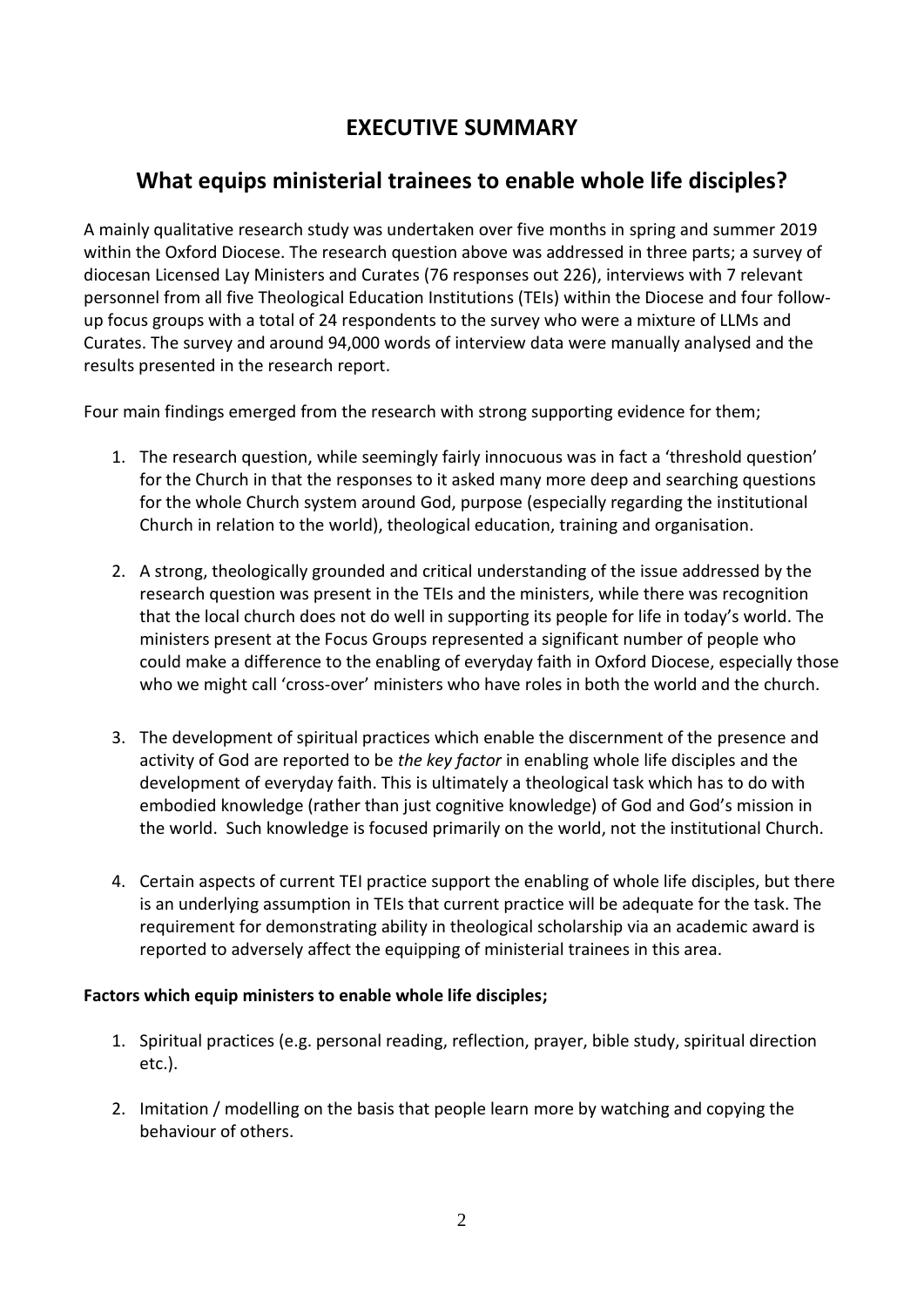- 3. Some methods of theological reflection (which are best attended to prayerfully and spiritually) and which become habituated in the minister such that they can be passed on.
- 4. Some courses and process interventions around whole life discipleship were mentioned positively; London Institute for Contemporary Christianity (LICC), Cursillo, Personal Discipleship Plans (PDPs) and Partnership for Missional Church (PMC).

#### **Factors which disable, discourage or hinder ministers in enabling whole life disciples**

- 1. There are fault-lines which disable the practice of everyday faith discernible in the qualitative data here:
	- a) Between a focus on Sunday worship and delivering "Church" over against the activity of God and an agenda set by listening in the world through Monday-Saturday. This is true of how TEIs were reported to operate, both from some staff interviews and the ministers – there is a reported clerical/ordained and Church focus across the training to the detriment of ministerial practice.
	- b) Between clergy and laity with an emphasis on continuing clericalism and an expectation of an 'expert' culture from disempowered lay people
	- c) Between an individualised culture in training and churches set against the need for corporate discernment and action which understands the Church as a public body acting in step with God's mission in the world.
	- d) The sacred / secular divide was also noted to be alive and well, particularly in churches, though there were some excellent examples of how it has been overcome in the lives of the ministers interviewed.
	- e) Between the 'academic' and practice this was not a simple fault-line by any means but it was one that the ministers referred to frequently – see the final question at the end of this summary.
- 2. A culture in the church which finds it difficult if not impossible to talk about the activity of God and the spiritual life in public.
- 3. A perceived (at least) culture of pluralism in the world that is thought to stifle attempts at everyday faith – there were good examples of ministers debunking this however.
- 4. Lack of confidence in ministers to intervene personally in the lives of parishioners around questions of discipleship though there is some reporting that Oxford Diocese's Personal Discipleship Plans help here.
- 5. Further fault lines between IME 1 & 2 and the complex system of training in the Church of England between Dioceses, TEIs and the National Church.

#### **A question opened up by the research**

Finally and because it is possibly controversial and somewhat tangential to the research there are questions this research raises about the nature of theological reflection. Does doing theology (or prayerful talk about God and what God is up to in public) – does it feedback to the theologian/practitioner's beliefs about God and theology itself in a mutual two-way process? Or is it more of an 'applied' one-way process, which may be arising out of a 'theory-to-practice' understanding of learning. This discussion also needs to be set within an 'anti-intellectual' background in certain parts of the church and confusion about what 'academic' theology amounts to. However a theory-to-practice approach may be another disabling factor in the research.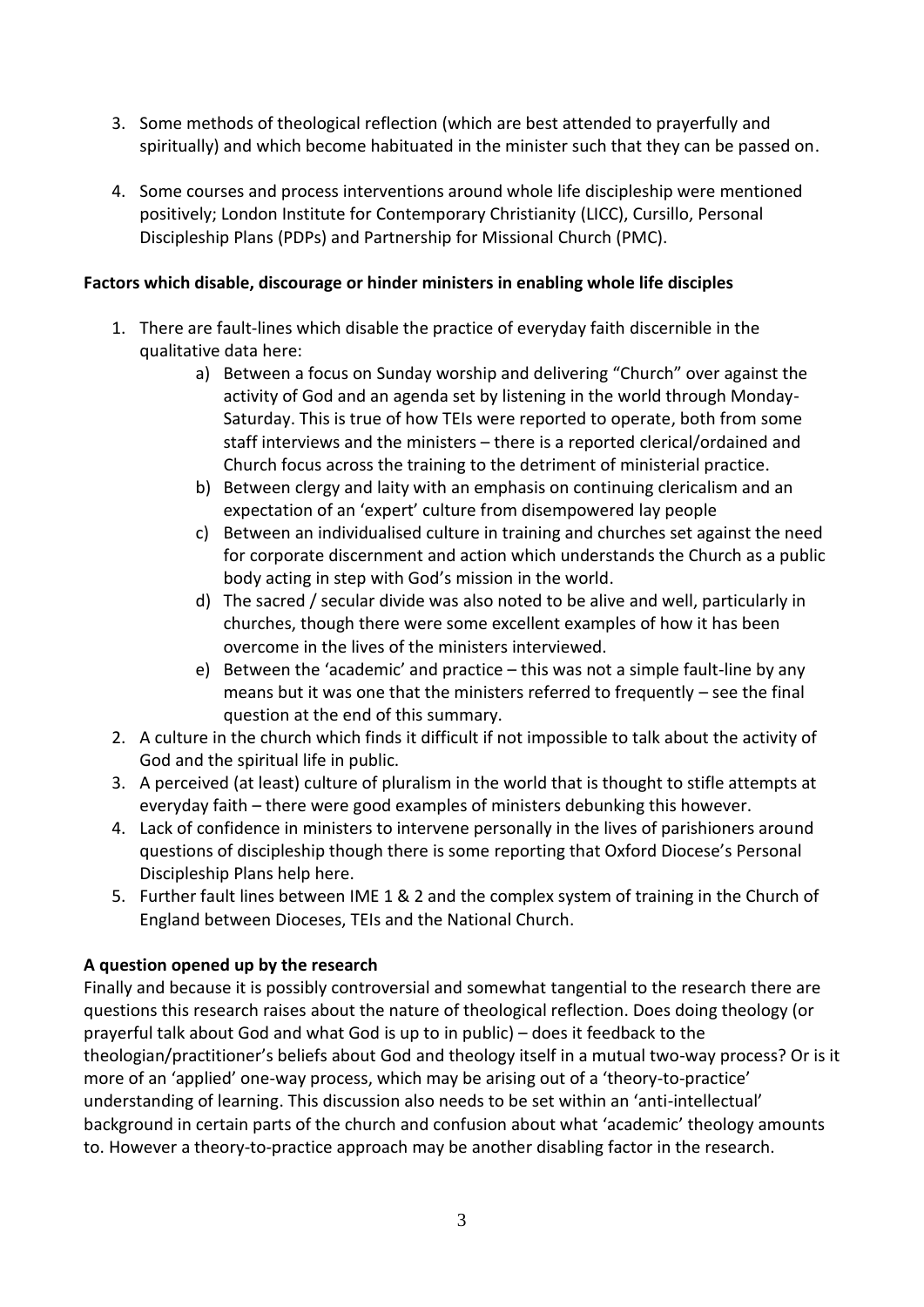# **CONTENTS**

| 1.0 Notes from the researcher on methodology                           | 5  |
|------------------------------------------------------------------------|----|
| 2.0 Research Analysis of Ministerial Survey                            | 7  |
| 2.5 Summary Points of the Ministerial Survey                           | 10 |
| <b>3.0 Research Analysis of TEI Interviews</b>                         | 11 |
| 3.10 Summary Points from TEI interviews                                | 25 |
| <b>4.0 Research Analysis of Focus Group Interviews</b>                 | 26 |
| 4.11 Summary Points from Focus Group Interviews                        | 42 |
| <b>APPENDICES</b>                                                      |    |
| <b>Appendix I Ethical Statement to TEI Interviewees</b>                | 44 |
| Appendix II - Enabling Everyday Faith in TEIs - An Interview           | 45 |
| <b>Appendix III - Focus Group Interview Questions</b>                  | 46 |
| Appendix IV - Ministerial Survey Questions and Results (Survey Monkey) | 47 |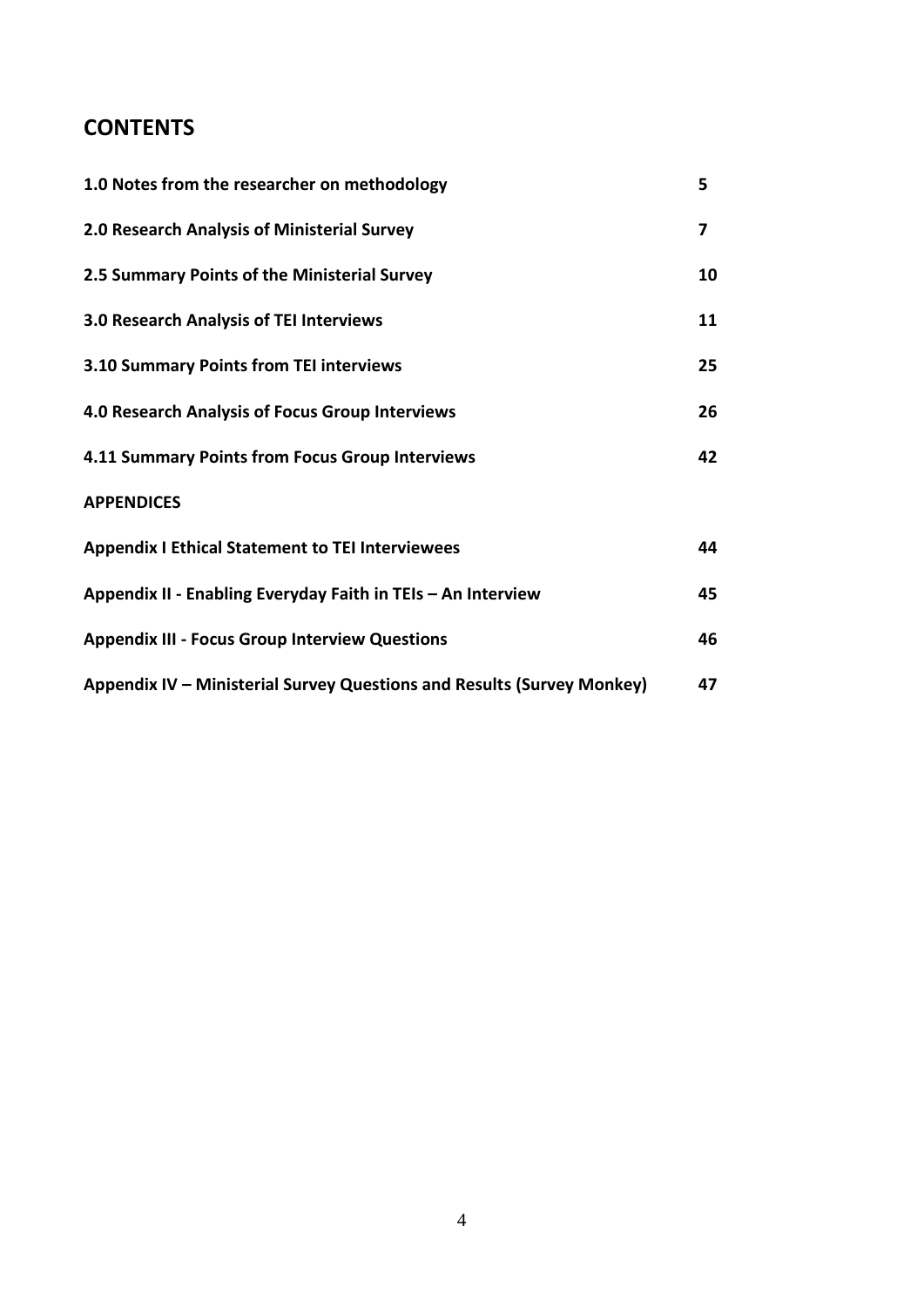#### **1.0 NOTES FROM THE RESEARCHER ON METHODOLOGY**

Some readers may be interested in this short section, others may wish to skip it.

The approach and steps in this research journey have been as follows;

- a) A clarification and summarising of the research question and working hypotheses with the commissioners of the research – the discipleship strategy group at Oxford Diocese
- b) Creating, administering and analysing initial surveys arising from the research question
- c) Using the findings to create four focus groups for Curates and Licensed lay Ministers. The Focus Group interview questions included some which picked up themes from the survey.
- d) Conducting the four Focus Groups and interviews
- e) Visiting the five TEIs in the research area and interviewing relevant personnel who were all theological educators
- f) Reading and manually analysing the qualitative data collected
- g) Report writing based on facts, observations and themes arising from the data analysis.

The research question was defined closely, in consultation with the commissioners of the research as reported earlier in this document. Underlying the question was a desire on behalf of the commissioners to identify the elements of good practice in Initial Ministerial Education Phases 1 and 2 that equip future clergy and lay ministers to enable others for 'everyday faith' (to draw on their Christian faith to form habits of life and make decisions relating to work, leisure and family life Monday to Saturday). In addition we set out to identify those elements of IME 1 and 2 that may hinder or discourage future clergy and lay ministers from enabling others for everyday faith.

Inherent in the research question is a dilemma or conundrum for the researcher. The research subjects are mainly new Licensed Lay Ministers or ordained clergy, but the question is about how they enable others to be whole life disciples. These people are not present in the research.

This was deliberate on the part of the commissioners of the research since they felt they already had extant research from LICC in 2009 on the experience of church members. The key finding here is that "59% of Christians surveyed (in a sample of 2859) said their church does not equip them well for life in today's world."

This research then addresses a question as to what might be behind that statistic in the training of ministers. This does not, however, change the 'once removed' nature of the research question which is focused on how ministers are equipped to enable others.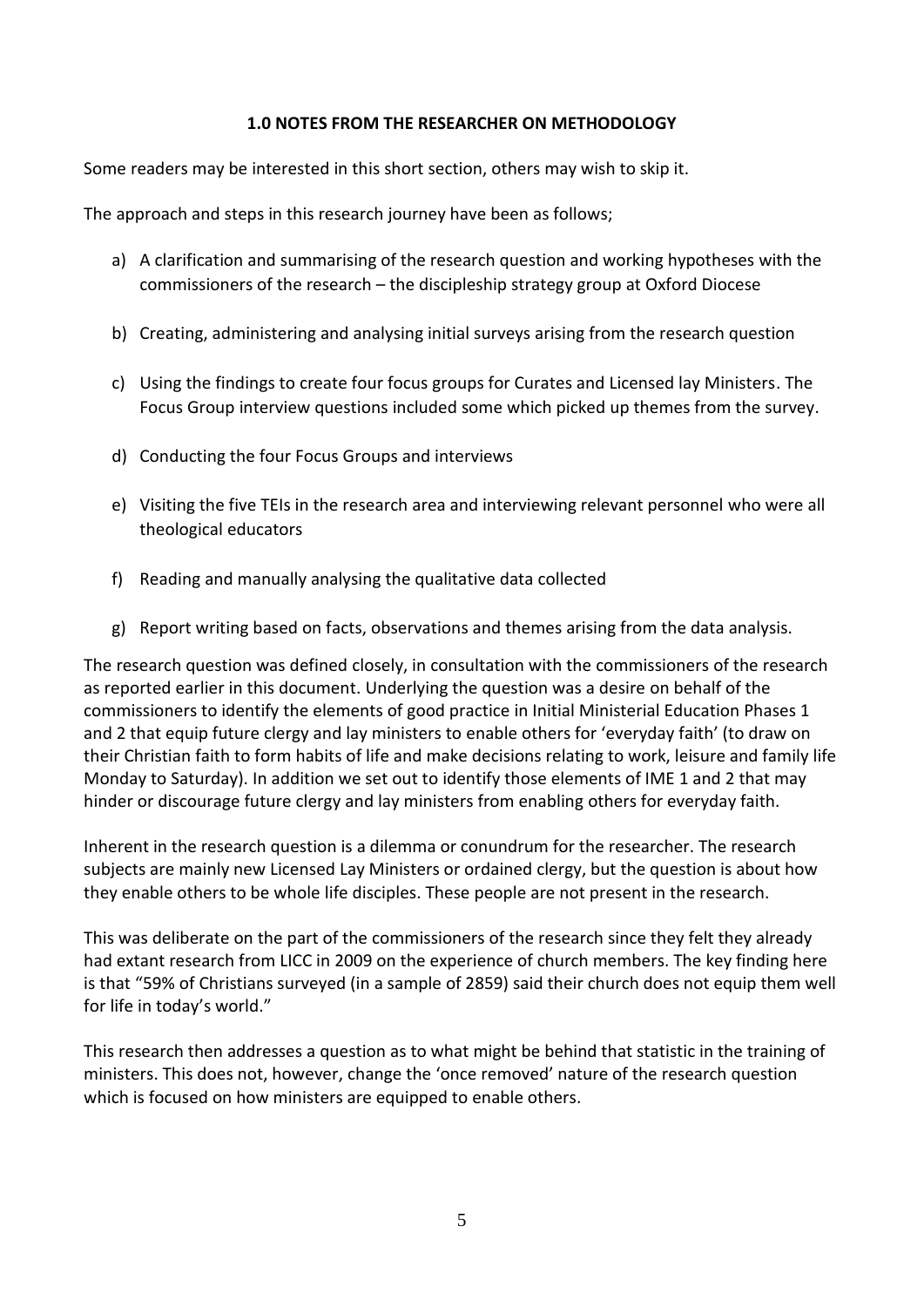I quickly made what I felt was a reasonable hypothesis that these ministers, as disciples themselves both before and after training had experience of the question of how they, in their turn had been enabled in whole life discipleship. I suspected this would spill over into how they enabled others. The research was therefore designed around this premise. Largely the data confirms this, not least in the way the ministerial participants self-selected for engagement with the research.

The idea of a 'threshold question' is one I have developed out of this research. It is not unrelated to the idea of threshold concepts in educational fields. These are particular issues which present barriers to learning, but which when overcome allow the student access to much more wide and deep learning in the chosen field. Thus the question of how to enable whole life disciples in everyday faith seemed to go to the heart of the question of the being and purpose of the Church in our current time as the research unfolded.

In reporting the TEI interviews and Focus Groups when a large amount of data was collected I have taken the view that lengthy quotes from the data are worthwhile including in the report since they need to do justice to the richness of what was offered by those who took part. I do believe the 'thickness' of this data is worth persevering with, despite the length of the report overall.

There are clear limits to this research, given it was conducted in only one of 40 or so Church of England dioceses and that the qualitative data analysis, given time and financial constraints was conducted manually. I make no claims therefore that it is in any way perfect and hope it can be received in the spirit of 'good enough' for the purposes of answering the research question for those who commissioned it.

#### **1.1 Acknowledgement;**

I should like to acknowledge here the hard work of Joel Denno, an LLM in the Oxford Diocese who acted as a research assistant with me. He was invaluable in organising the Focus Groups and transcribing all the interviews as well as commenting on the process helpfully and critically along the way.

Nigel Rooms October 2019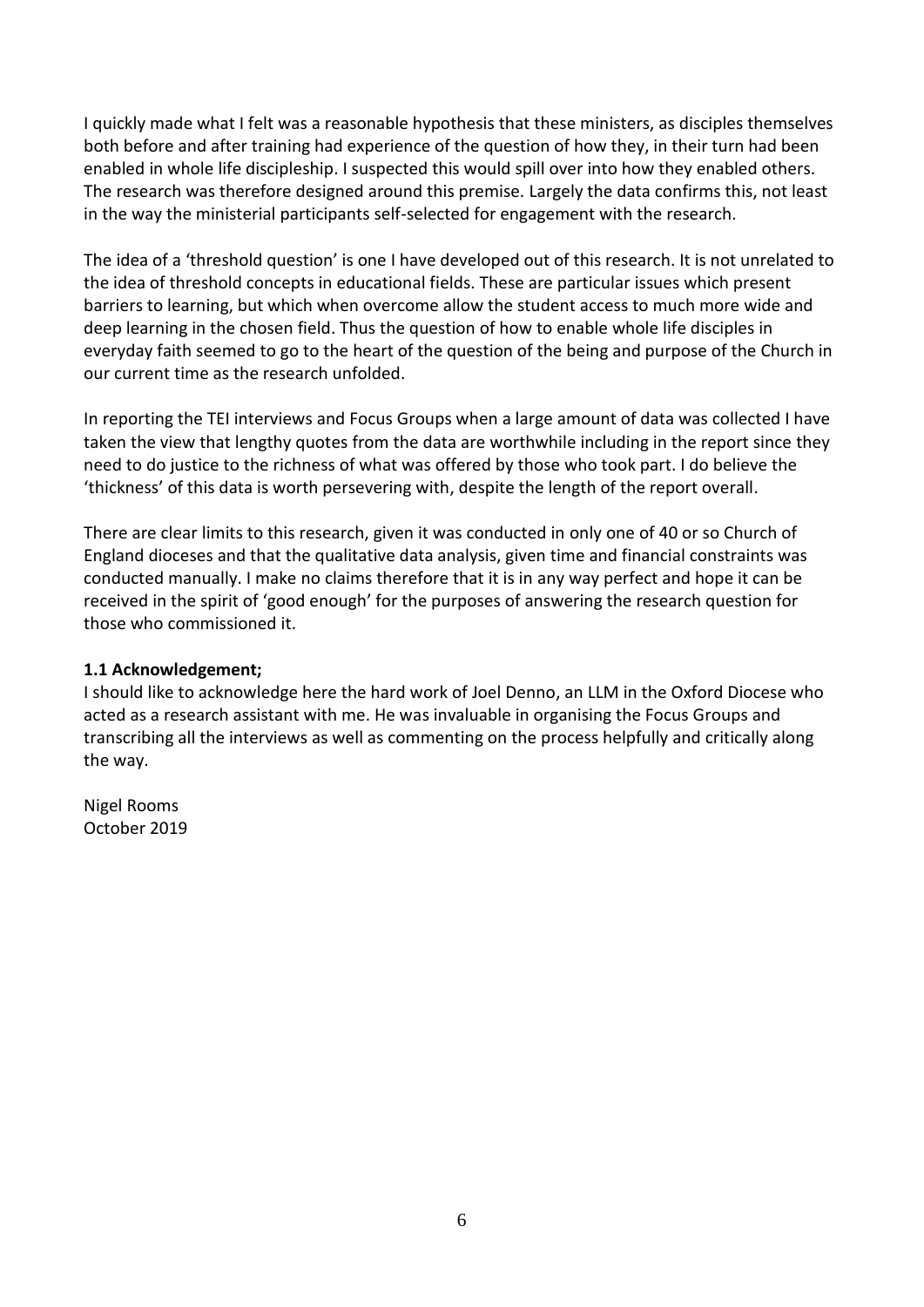#### **2.0 RESEARCH ANALYSIS OF MINISTERIAL SURVEY**

#### **2.1 Demographics** (Qns. 1-9)

A survey was prepared in consultation with the Oxford Diocese staff and we used the Oxford Diocese's *Survey Monkey* account to administer it. The questions and results are found in Appendix IV. The survey was sent to all 'active' Licensed Lay Ministers and all Curates. These amounted to 137 LLMs and 89 Curates, a total of 226 people. We had 76 responses which is a healthy 34% response rate for this kind of unsolicited survey.<sup>1</sup> 43 LLMs responded (31%) and 33 Curates (43%). Just over half of the respondents identified as female and around a third of the curates had trained residentially with 56% of them being in full-time stipendiary ministry.

The survey cohort was overwhelmingly White British and around 70% were over 50 years of age. On church tradition the group was representative of all Church of England traditions and there was significant cross-over between them. Respondents could identify with any tradition on the survey and 72 of them recorded 145 responses – around two each on average. Both for those in work and when recording previous employment the vast majority noted some kind of professional or higher professional job. Education and academia were prominent. Around 50% of those surveyed had been licensed for more than three years and so a good number were fresh into licensed or ordained ministry as we had expected and desired.

#### **2.2 Theological Position Statements** (Qn. 10)

The survey continued with twelve 'position' statements which were responded to with a five-point agree/disagree scale. The statements were prepared to relate to the research question in broad terms especially around how the respondent was thinking about the relationship between Church, Kingdom of God and 'world' and the sacred / secular divide.

Uncontroversial were that religion and Christianity in particular have a public and political role to play in wider society. In addition the vast majority agreed that Christians' behaviour and decision making about the use of their time is based on and grounded in their faith and with the idea that worship continues outside the church in everyday life. The respondents have a clear 'espoused' understanding of everyday faith here.

On clergy/laity relationships there was an interesting dichotomy. A large majority agreed that the clergy's task is to "enable the laity in being the Church in the world", but when asked whether the clergy lead the church enabled by the laity (a clear hierarchical statement) the group was split about this statement (weighted average 2.8 / 5). The same was true when asked whether the sacred and secular 'completely overlap' (weighted average 2.5 / 5) and whether the Kingdom of God and the Church are "one" (weighted average 3.0 / 5) although that result needs to be laid alongside a later statement claiming that "the Kingdom of God includes, but is wider than the Church" which almost everyone agreed with. This may indicate some misunderstanding of these questions by respondents which needs further investigation.

<sup>&</sup>lt;sup>1</sup> Though not every respondent answered every question – the lowest response was 70 to any of the questions.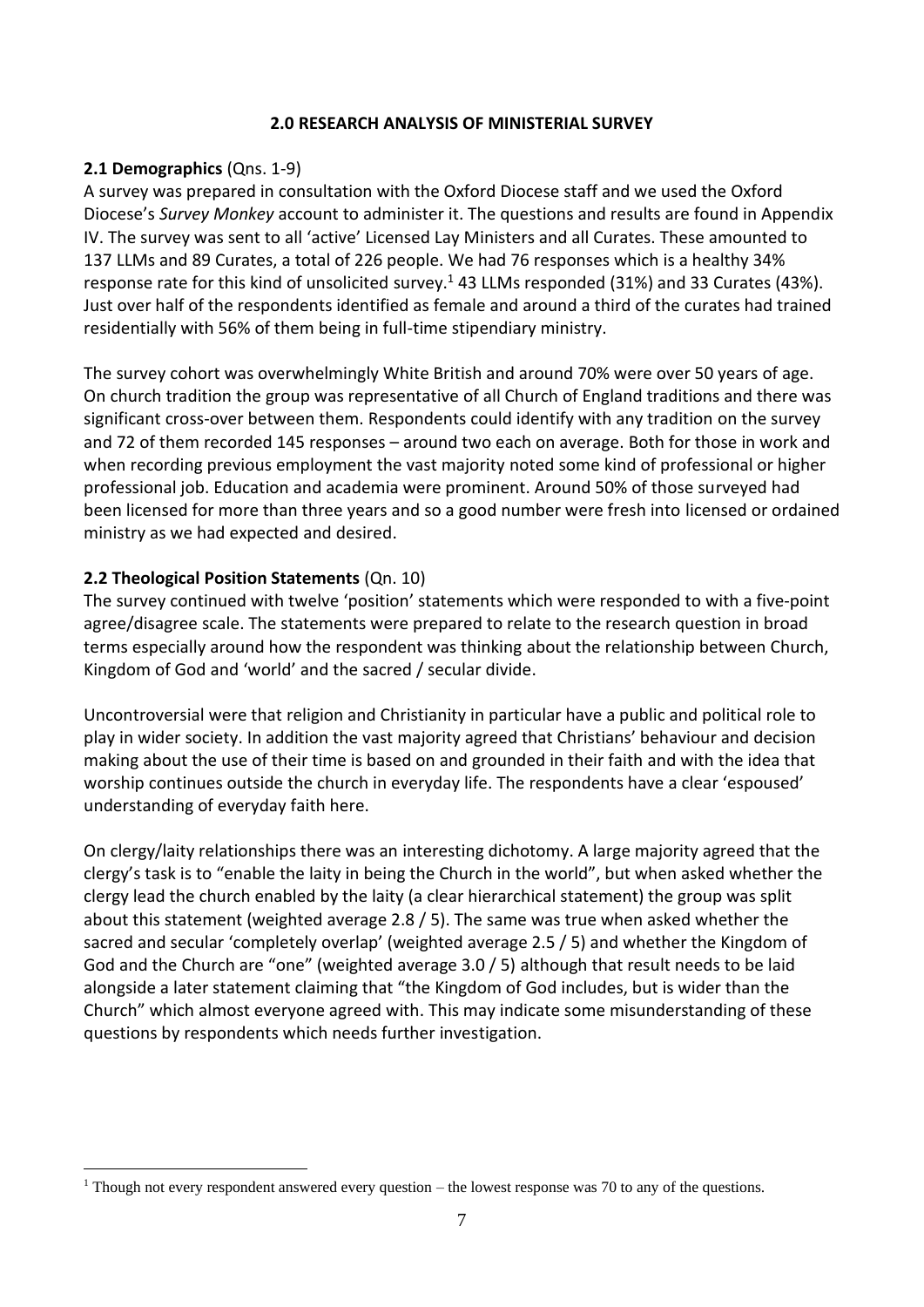The data here is not that conclusive however there are hints that, while ministers' espoused views on this subject are what we might expect to 'enable everyday faith' helpfully and constructively there are some underlying questions around the role of the clergy and the relationship of church and world, sacred and secular. This may support findings elsewhere in the research that 'training' is partly formation for the religious institution of the Church rather than for joining God in the world.

# **2.3 Experience of Ministerial Training – then and Now.**

We then created statements around the experience of respondents before and at the end of their ministerial training as well as their current experience (again on a five-point scale; Qns. 11-13). This time the statements related directly to the research question both in terms of their own experience and the experience of enabling others in whole life discipleship. There is positive movement on most fronts through the training and again the 'espoused' understanding of addressing the question of enabling the everyday faith of others is strong.

Two caveats are worth noting. First and consistently through these responses the ability of the respondent's church to "connect Sunday worship with people's lives from Monday – Saturday" was reported to be lower – though there was a slight improvement to the present day (2.7 weighted average before training to 2.3 in the present). Also when asked whether "I [Now] enable others to draw on their Christian faith to make decisions about work, leisure, their community and personal relationships" the weighted average between whether this was all the time or never was 2.0 – thus not entirely supporting the earlier espoused understanding with actual operant practice. Whether this is a knowledge, confidence or skill issue was not clear at this stage. The question of why the ability of the local church to connect with people's lives was consistently lower was addressed in the Focus Group questions.

The next question (Qn. 14) however did address confidence and how that had built or otherwise through ministerial training. There were eight skills or actions all related to the ability in the minister to address the research question. Hardly anyone's confidence had decreased through training though there were differences in the scaling weighted averages<sup>2</sup> towards "no change". It is not entirely surprising that people were most confident after training to "Preach sermons that connect the bible, Christian faith and life in the world." The least confidence was in "Visit with a Christian at their workplace and help them to make connections between work and their Christian faith" (weighted average 2.4) and "Enable a Christian to make informed decisions about how they use their time outside of work including voluntary service and leisure" (weighted average 2.3). Thus (and this is significant as it chimes with other data) *skills with the worship of the Church gain a higher confidence rating through training than those directly related to the everyday lives of Christians in the world*. Both of these positive and more negative effects were taken to the Focus Groups for further exploration.

# **2.4 Being equipped or disabled in enabling others' everyday faith**

We then asked a very specific question (Qn. 15) in relation to the research question and offered a choice of options as to the response plus a section for other ideas. "What has equipped you to enable Christians to live as disciples of Christ in the whole of their lives?" This was very revealing for the research. 72 respondents made 400 responses to the options (an average of 5.5 each). The top three responses were "personal reading and reflection" (96%), prayer (78%) and bible study (69%).

<sup>&</sup>lt;sup>2</sup> We wondered, on reflection if we had the scaling title "no change" quite right.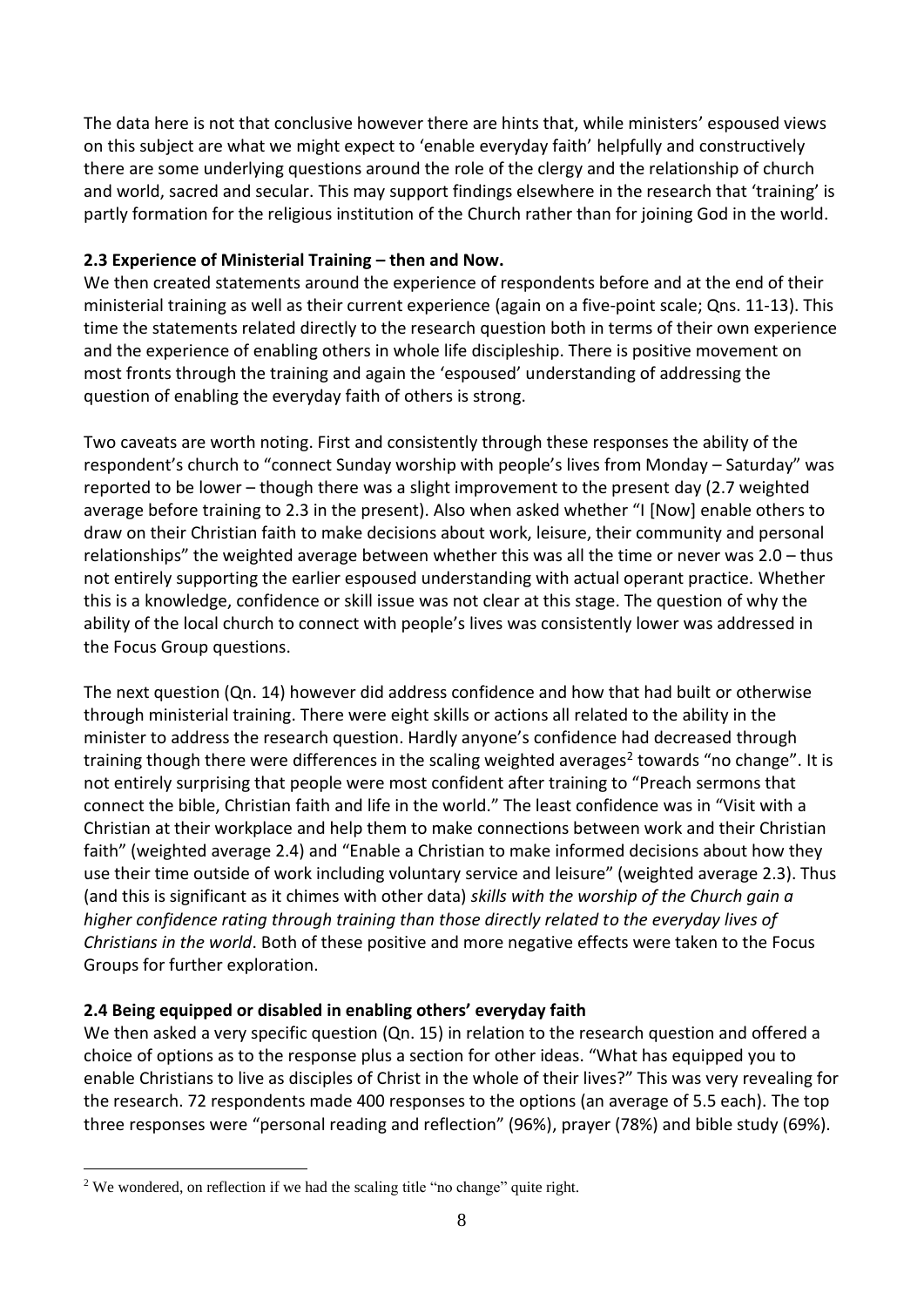The next closest responses were 'imitative' – the example of a minister and of the local congregation. Thus spiritual practice and imitation emerge here as the ways people learn to enable others in everyday faith. This is backed up with further evidence from the option to offer an 'other' response. Spiritual direction came out strongly here (5 occurrences from 21) plus other more specific approaches (PMC, Alpha, LICC, Cursillo). The Focus Groups explored these findings further.

Question 16 was the opposite and asked what disabled ministers in relation to the research question. While a full analysis of this qualitative data has not been possible three themes clearly emerge;

a) time, 'busyness', administration requirements.

b) reluctance, fear, shyness around 'intervening' in people's lives – e.g. "fear of getting it wrong for them"; "fear of coming across as being invasive in someone's life."

c) a culture in both church and world (perhaps implying somewhat 'militant' secularism and pluralism) that works against making these kind of connections e.g. "Discussion of faith in the workplace appears to be actively discouraged"; "Sensitivity to other faith positions." Again this was taken into the Focus Group interviews.

44 people took the opportunity to add a further reflection in the final Qn.17. Again while it is hard to summarise these wide-ranging responses small groups, technology, better 'teaching' and particular initiatives like Personal Development Plans (PDP), London Institute for Contemporary Christianity (LICC), Cursillo and Partnership for Missional Church (PMC) etc. also get a mention. There is some criticism of theological training, e.g.:

The way we are trained as ministers and priests needs to change. Rather than equipping us to know how to enable a culture of disciples who make disciples, we are equipped to be the experts in theology, lead worship within a rigid framework, to be 'the minister' for the occasional offices, and warned about the legal ramifications of getting it wrong. We then minister in a culture of bureaucracy, budgets and parish shares, with congregations who expect high standards and things to be done the way they like it.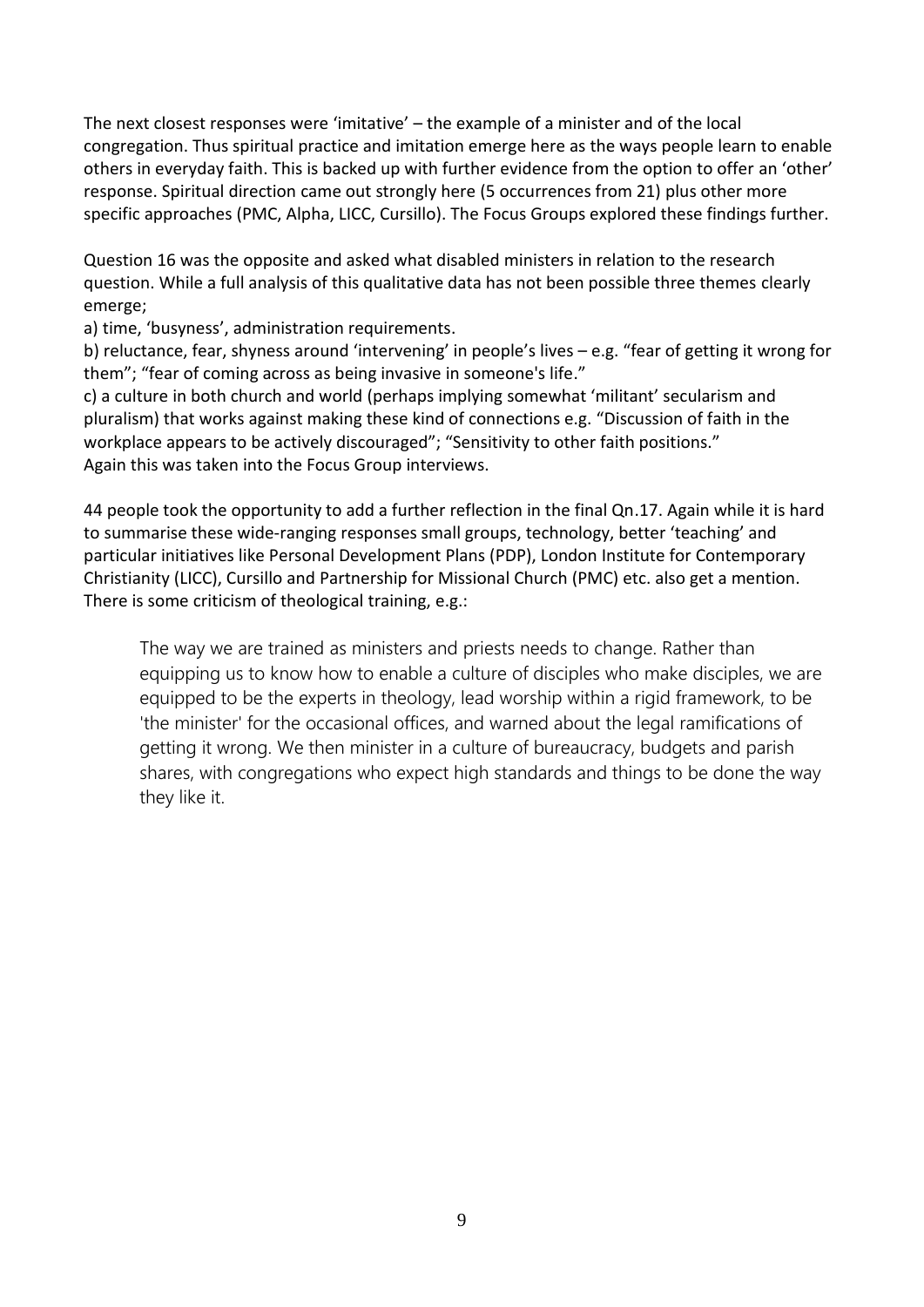#### **2.5 Summary Points of the Ministerial Survey**

- 1. The *Setting God's People Free* agenda was recognised widely in the survey (while being aware that the respondents were self-selecting). The respondents espouse many of the important ideas behind creating a culture which enables whole life disciples. There is some evidence that what actually happens (the operant) is sometimes quite different from this ideal.
- 2. Theological training did make some reported difference to the respondents in equipping them for enabling others. However the local church's ability to make the right connections seems very mixed. In addition the most difference training made was in church-related activities whereas when focusing on enabling laity in the world respondents said they were less well supported.
- 3. Perhaps the most interesting and even surprising discovery on the whole survey is where people find the equipping for this work; in what we might call the "spiritual practices" of personal reading and reflection, prayer and bible study.
- 4. Being disabled in equipping others came through; a lack of time; reluctance, fear, shyness around 'intervening' in people's lives; a culture in both church and world that militates against making these kind of connections.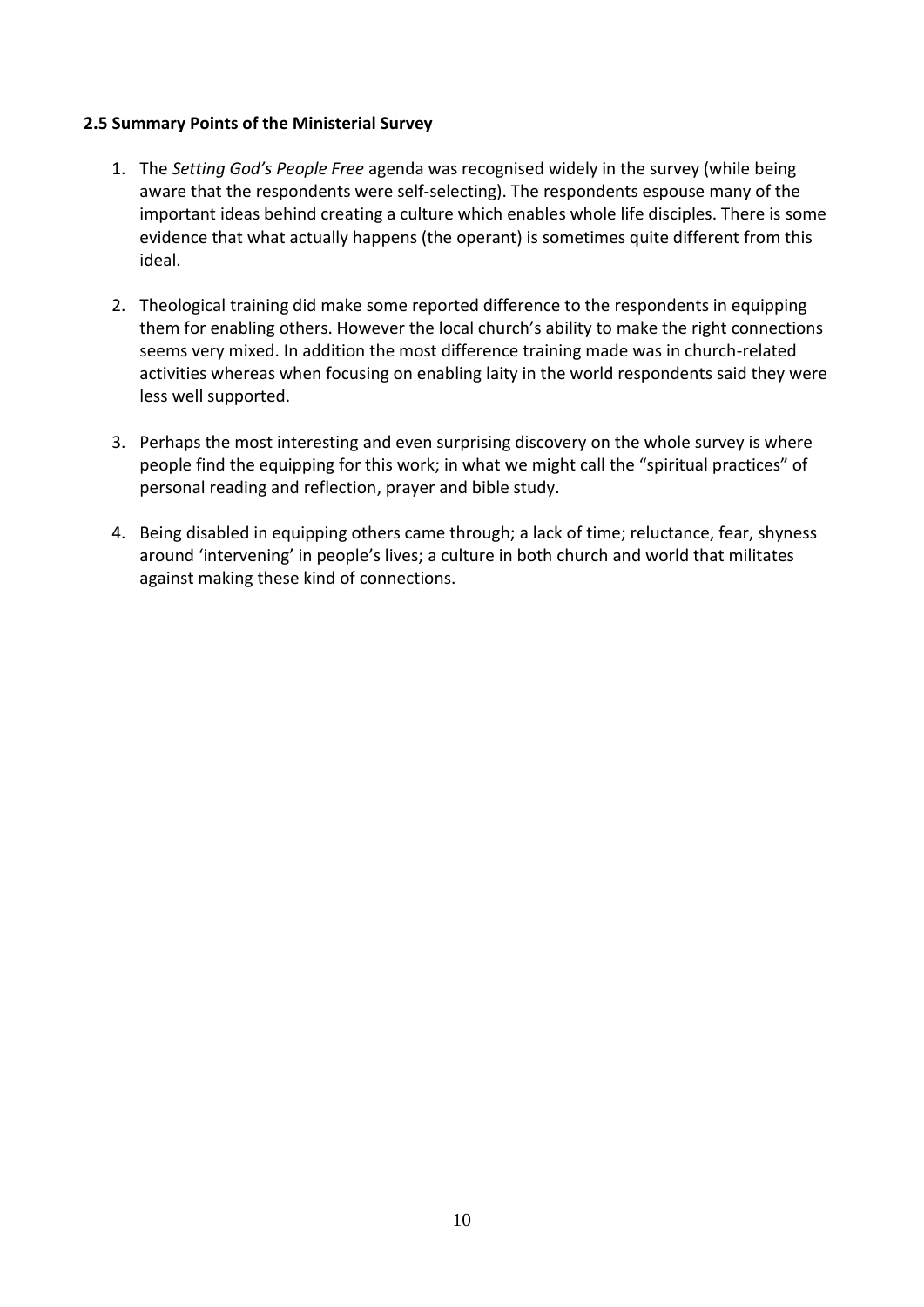#### **3.0 RESEARCH ANALYSIS OF TEI INTERVIEWS**

#### **3.1 The Interviews**

Personnel from all 5 Oxford Diocese TEIs were interviewed; Church Mission Society; Local Ministry Pathway, South-Central TEI (Oxford Centre); Ripon College, Cuddesdon; St. Stephen's House; Wycliffe Hall.

Since these institutions are known to most readers individual responses will not be attributed even a number or letter to anonymise them. This is to comply with the ethical statement under which the research was conducted (see appendix I).

What can said about the interviewees is the following;

Of the five TEI's three have significant residential elements and the others run courses which are taken wholly part-time. It is worth noting even at this stage that the interview data shows that a residential element in a TEI seems to 'drive' the ethos and activity of that TEI even where part-time students do participate.

There were seven interviewees in total, but were six actual people since one represented two separate TEIs. Three came from one TEI because one of the interviewees was fairly new to post there. Those three people were interviewed separately. One other TEI offered two people who were interviewed together at the same time. The other three TEIs offered a single person to be interviewed.

There were four men and two women interviewed. Four of the six are ordained. Three Principals offered to be interviewed and the others were part-time or full-time staff with relevant expertise in the subject of the research. One person stood-in for a colleague who was unavailable at the last minute and canvassed opinion about the questions. All interviewees saw the main questions (not supplementaries) for the interviews in advance and most had prepared in some way.

The qualitative data analysis was conducted manually by examining the transcripted interviews (total 43.3k words). Disfluencies (er, um, etc.) from the interview speech were included in the transcripts, but have been removed from this report as not relevant at this level of analysis.

The analysis is broadly collated under the questions that were asked (see appendix II) in this document always bearing in mind the research question;

#### **What equips ministerial trainees to enable whole life disciples?**

though on occasion other data from a different part of the interview is introduced where relevant to the subject under discussion.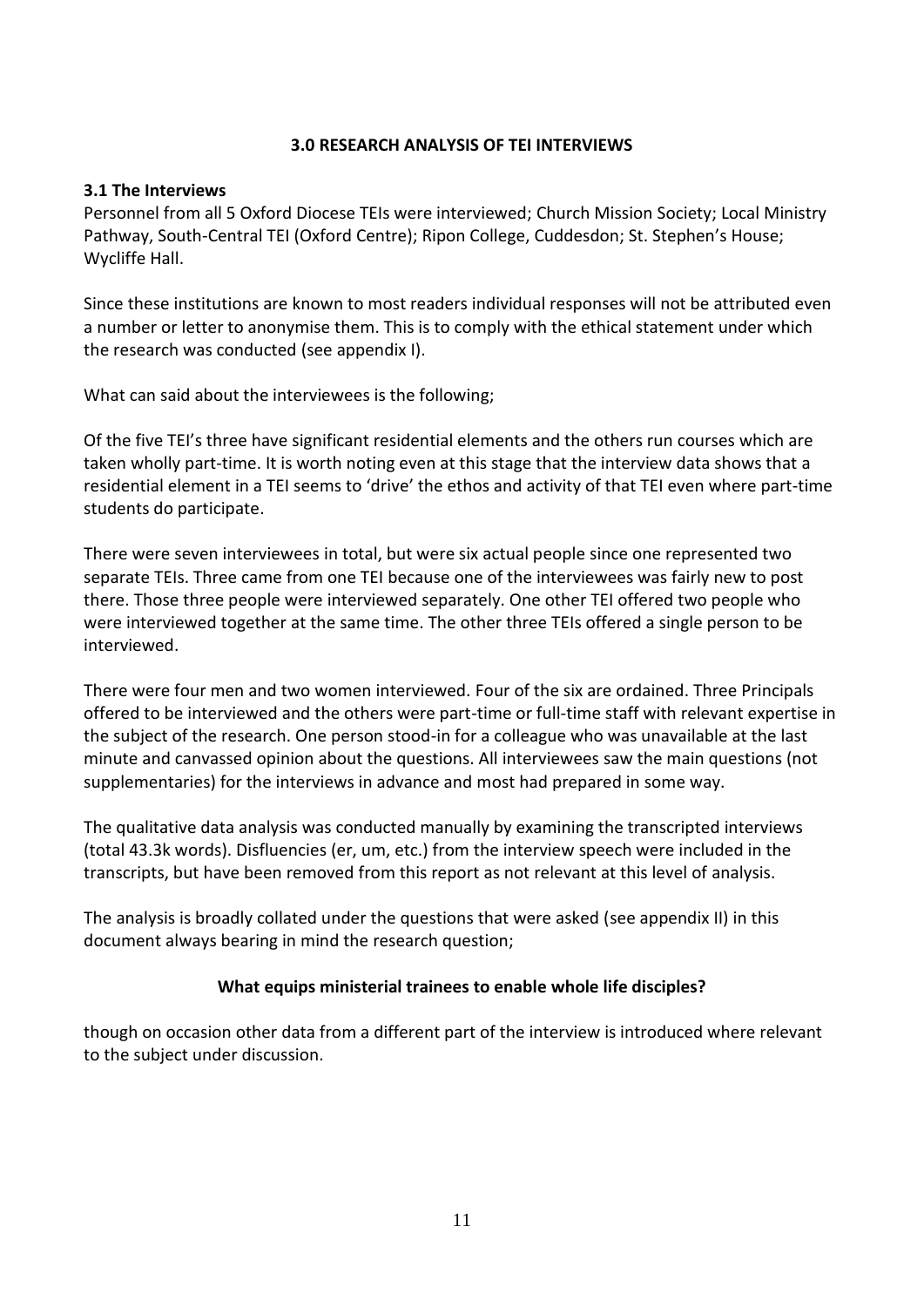# **3.2 Understanding of the terms 'Setting God's people free' and 'everyday faith' in theology and practice**

There was a universal recognition of the question by the respondents and everyone desired a joining up of faith across the week. Two typical examples would be:

I don't see a lot of difference between the two terms; I understand them to mean that the aspects of theology and faith are not isolated and separated from day-to-day activity. And day-to-day activity is not just about what we do on Sunday, but what we do throughout the whole of the week.

I would understand those [terms] to mean a practice of Christian faith that imbues all aspects of our life; that doesn't just take place on Sunday in church, or when we're in obviously ecclesial context, doing churchy kind of things. So I would assume that includes things like, how does it pervade our vocation as a mother? Or, what does it mean to be a disciple while we're engaging in our leisure activities? As well as, what does it mean to be a disciple when we sit in a pew on a Sunday morning?

Two respondents did however question the premise of the research itself and the question as it was asked. The first critiques the novelty of what is being addressed and the current context:

… in some ways it feels a little bit old-fashioned to be making a sort of distinction between Sunday faith and the rest of the week faith. Not least because Sunday faith is an expression that's beginning to feel a bit quaint, to me … just in terms of people's patterns – of worship for instance – and their patterns of church belonging and the expression of that….. I suppose my instant reaction might be that it feels a little bit tautologous to me …[explains own understanding of whole life discipleship]….So, if there's something distinctive about this that goes beyond all of that, that I haven't seen, then I've got a problem. If there isn't then, then I applaud a new way of trying to state it, but I wonder how new it is.

# The second wishes to problematize the notion that a divide between Sunday worship and everyday faith exists in the way it is formally presented:

… they [authors of the SGPF report / Oxford Diocese] seem to be saying there are people, in our pews, who think that what they believe is limited to what they do in church on a Sunday and it doesn't impact on the rest of their life. I don't recognise that. I don't think there's anybody there who thinks, what I do the rest of the week is ... has nothing to do with what I do on a Sunday. What I do think – and the way I diagnose the problem – is they're just not being excited about God. And therefore, it's not having an impact on the rest of their lives, but that's not because they are putting up an artificial barrier between Sundays and the rest of their life.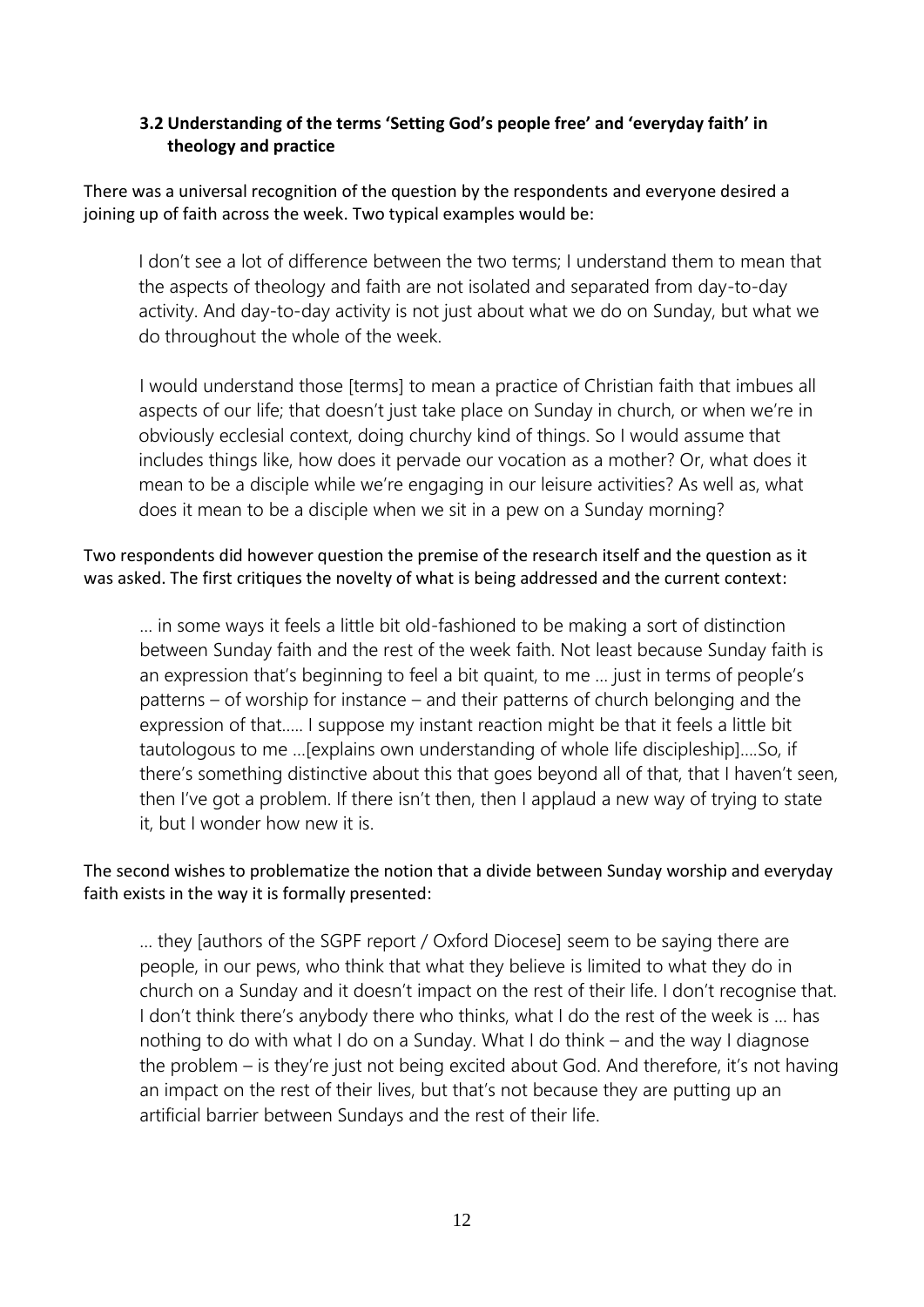These would seem to be important points. The issue of 'everyday faith' is not novel. Reports have been written every ten years or so for the last forty years in the Church of England about the importance of lay discipleship and very little has changed as the authors of *Setting God's People Free* pointed out. In the light of other evidence in this research this second respondent may be on to something important. And the interviewee anticipates the significance of theology in response to the research question which arose more strongly in the supplementary question about the place and purpose of the laity in the world. Several theological points are made here;

a) Most respondents spoke of the *laos,* the whole people of God and that there is theologically no 'hierarchy' within the church. Here are three examples:

… the *laos* is the whole people of God – and so witnesses, agents, signs of the activity of the incarnate Christ.

…we are all called and gifted through baptism in the Spirit and that's our base level, not the fact that there are clergy and a hierarchy… some people are called to [presumably ordination], but actually the whole church is called … it's what the whole church is called to. And, in fact, the clergy shouldn't be doing anything that is separate from that.

I don't necessarily see the laity as any different from clergy, in the sense of what we're called to do in our lives.

b) Secondly the place and purpose of the people of God are understood within a theology of creation and of human becoming and flourishing. Four separate but very coherent responses offer a strong consensus here:

…. to be a Christian where they are, is to, I guess, work for the slightly clichéd phrase Now, of human flourishing; trying to make the world a better place, but basically, just to be a human being, according to … to be the person God created them to be.

… what we're here to do is to praise God and to live out his purposes for us … we have some signs of what that might mean in practice: you know, feeding the hungry; ministering to the sick; loving, you know, seeing our fellow human creatures as made in the image of God.

I think we are made in the image of God; we are there to reflect God. And that's why, I think, if we're not exciting people about God, they won't know how to do that; it won't have shape, it won't have content, it won't have passion, it won't have coherence. But, at basic, they're there to  $-$  as all human beings are  $-$  to reflect the nature and the reality and the love, and the goodness and the truth and the beauty of God.

Christians as a subset of the whole of humanity, are there hopefully … I think we're called to live and exhibit the glory of God, and to grow into the full people that God has called us to be. And that we do that in different ways in our life.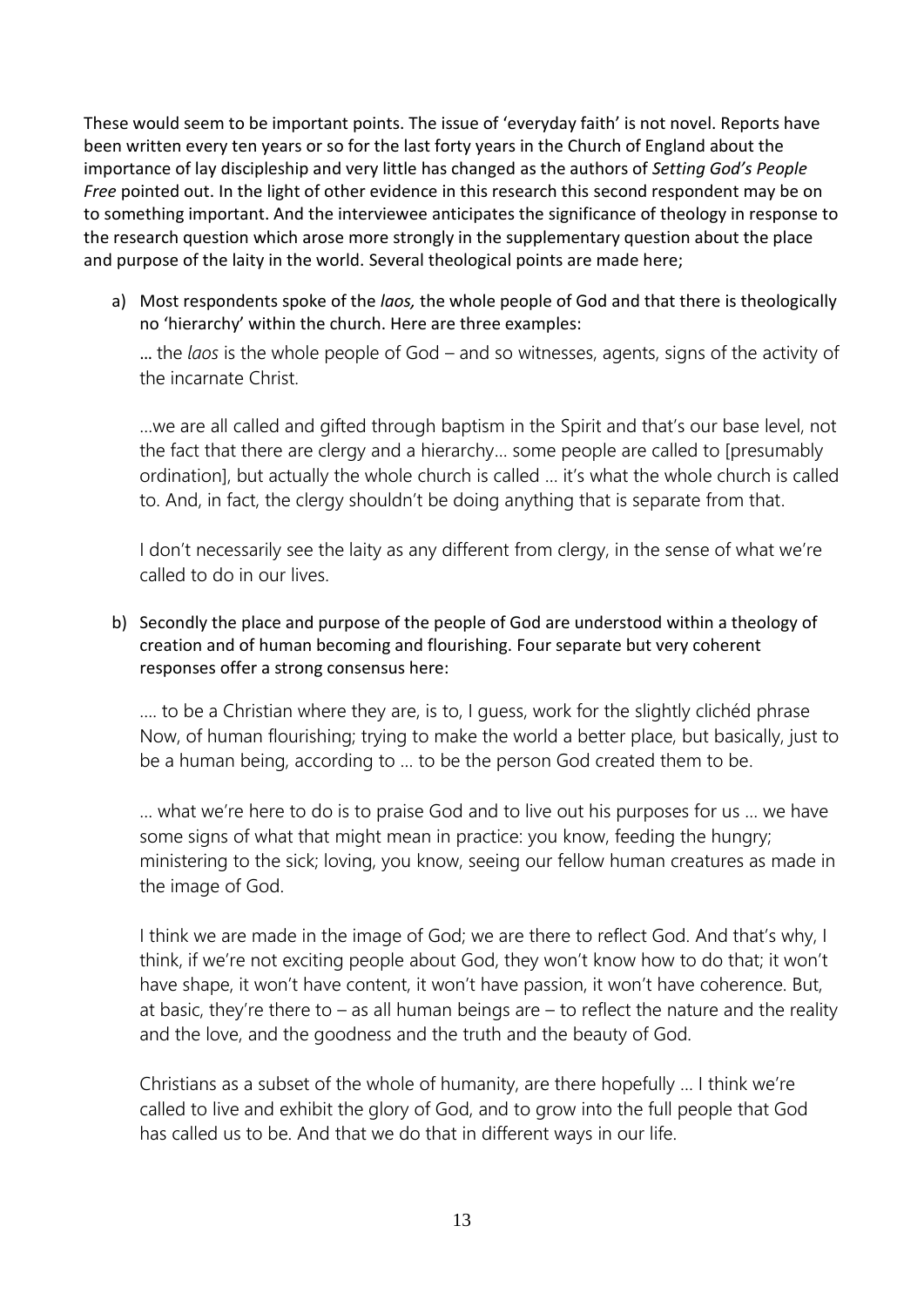c) The people of God participate in the coming Kingdom and the mission of God – no-one explicitly referred to the *missio Dei* but it is clearly referred to in two quotes here:

… they're a witness to Jesus in expanding the kingdom of God.

As Christians they're also called to be agents of the kingdom, God's restored image, God's restored society. So I would put it …. in terms of the calling to every human being to reflect who God is, through every word, action, thought, assumption, and to be an agent of that renewal of creation which God initiated through the life, death and resurrection of Christ.

… essentially, it's representing – the body [of Christ]– representing Jesus in that place, and being God in that place, seeing where God is at work in the world and joining in with what he's doing in the workplace.

[*as part of a summing up to a later question but nevertheless relevant here]* Watching for God's work in the world; accompanying people to discern where God is moving in their lives.

What we have here is evidence that demonstrates a strong 'espoused' theology of the laity – which places them as created in the image of God participating in the ongoing redemptive activity of God in the world – the *missio Dei*.

# **3.3 The relationship of theology to the practice of everyday life**

This question takes the previous theological position and asks how does a theology of the people of God cash out in the everyday – how are the connections made? Here we will offer responses to both the initial question and the supplementary about practice in the TEI's learning environment together since they became intermingled in the interviews.

# a) Theological reflection

A majority of the interviewees went straight to the value of theological reflection in answering this question with some exceptions:

Well partly through theological reflection; I think partly because ... How do they learn it? I think some people just come with it; some people just get it naturally, and, I think because they want to be involved in the world; they want to make a difference; they want to make the world a better place. They're excited about making connections, about what it means to be a Christian in the world …

It is offering God; that is theology; if we're not equipping people with a profundity of theology, we are not equipping them to be human, let alone to be agents of the kingdom.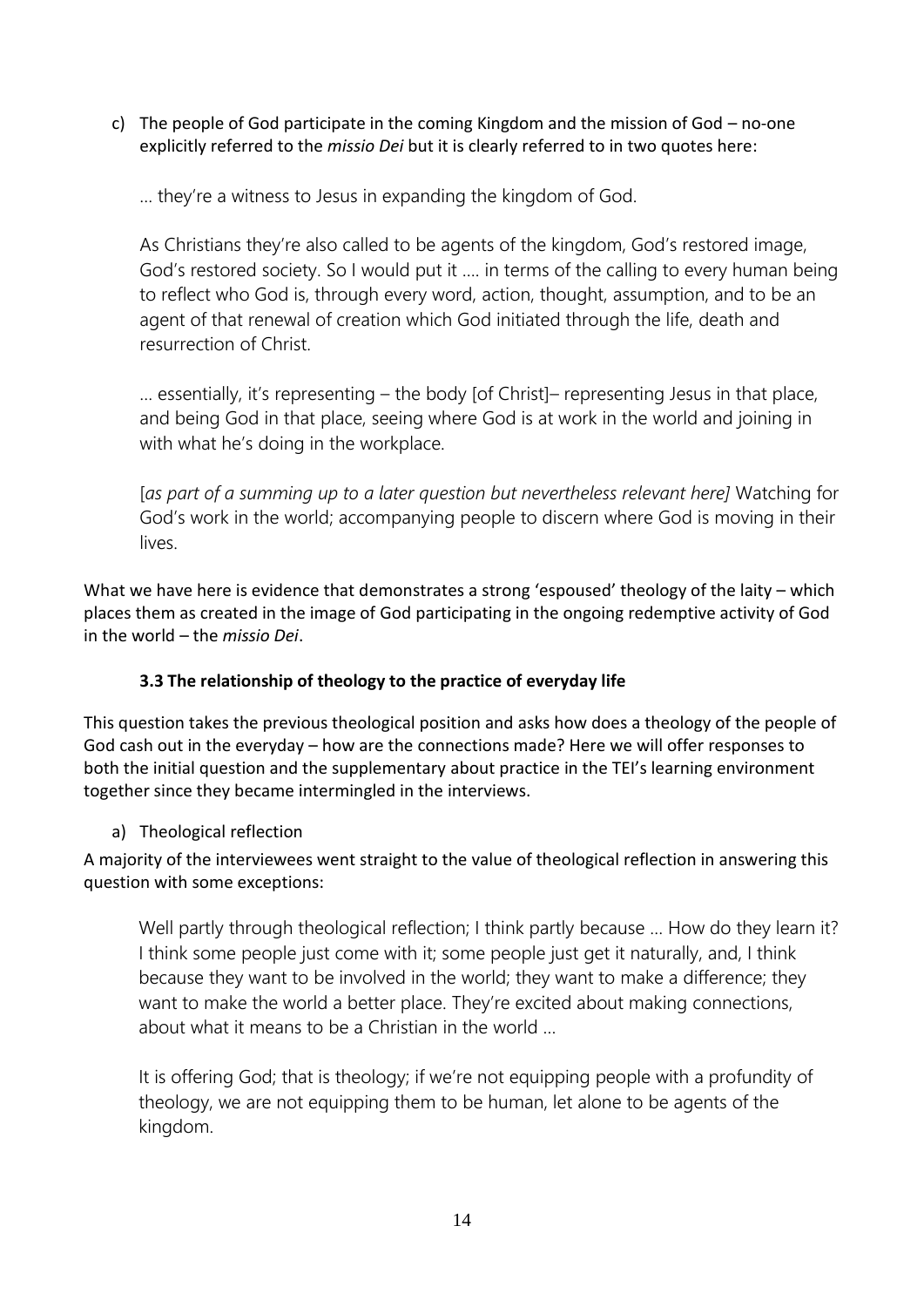It is put most strongly in this interview:

We've tried to put theological reflection as central to our methodological approach.

One respondent used a recent experience of reflecting on the Rule of St Benedict to place theological reflection in the tradition. The interviewee recalled that:

…the practice of, what we might loosely call theological thinking, is… that these three strands [in the Benedictine Rule] study, prayer and work, were stronger when woven together, kind of almost unbreakable in a way.

This leads to the next sub-theme that emerged here – of prayer.

b) Prayer, spirituality and spiritual practices in relation to theology and everyday life.

An interviewee noticed that reference to prayer had been missed out of a response around a definition of theology and corrected themselves:

… how you ensure that there is a proper connection between the, as it were, academic – the thought, and explored and articulated – exploration of the mystery of God, which is also spiritual and prayed – "*he adds, perhaps should have put that first*" – to the lived apostolic life of service and witness in the world. (*my emphasis* but present in the recording)

Another emphasised frequently the formation of the priest in a life of prayer through the daily practice of prayer and worship (including the biblical content of that worship) and the importance of prayer in the life of the TEI was affirmed by another:

our practice … is very much about giving students – our ordinands – a framework of prayer and devotion, which is a daily one.

We – I think – break down any kind of sacred/secular assumptions that might be, simply by bringing prayer into the lecture space, into the pastoral space of the tutor/tutee relationship, into our meetings; so if we're having – you know – a meeting with … our education committee and we have students present, we pray at the beginning of that; we may pray if difficult things come up. That's a way of saying that prayer is not kept within any particular categories or boundaries.

In a later question, but again relevant here the experience of theological reflection was reckoned to be deepened and 'thickened' through spiritual practices:

…not just in terms of the models of theological reflection, but also looking at prayer as a model of theological reflection, and this is … you know, there are spiritual exercises like the Examen and stuff, which actually are, you know, a way of theologically reflecting and joining up the dots.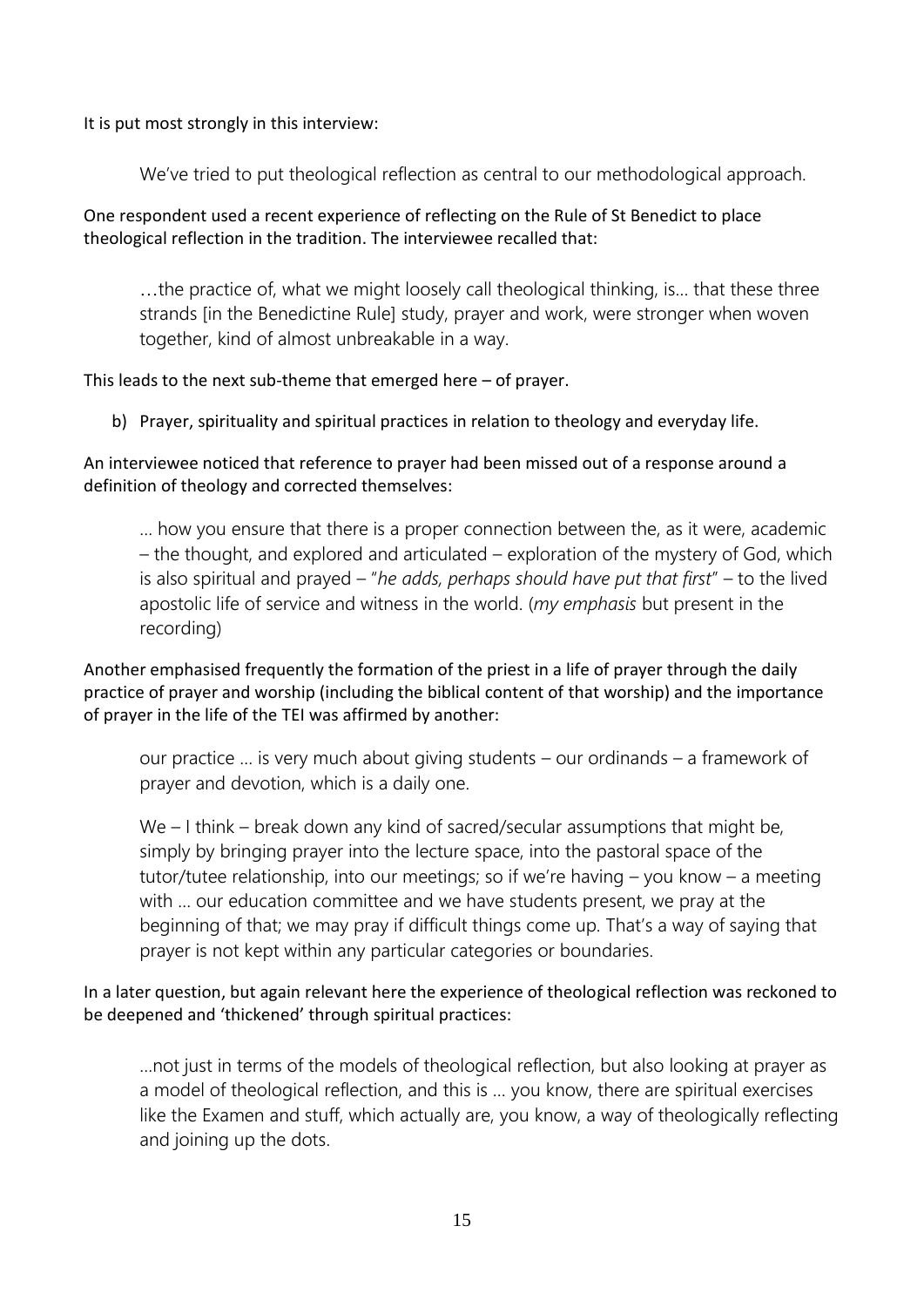c) Theological reflection – one way, 'applied' theology or mutual dialogue?

However the question of theological reflection (TR) was complexified in interesting ways in the interview data. Hidden somewhat in a few responses was an underlying assumption that TR remains a one way process of 'applying' theology to everyday life. For instance in a tutor group learning TR the following observation was made about the student's inability to 'do' theology, the tutor was asking of the students:

"but where's the theology; where's the sense of trying to apply wisdom about God into that observation?"

And further another was defending the teaching of theology in a TEI in this way:

I would say, we give them a lot of theology. I think – this is a polemical point – you can't do as much theology one day a week as you can six days a week; I actually think that's rather important. And … so, we give them a lot of it and obviously, that theology needs to be applied. In fact, I don't think there is such a thing as unapplied theology.

The question which 'applied theology' creates (we understand that one of the awards that ordinands undertake through Oxford University is an M-Level award in Applied Theology) is whether it is a one way (theory to practice) method or whether there is feedback from experience which modifies theology. In a fascinating section of an interview one respondent narrated a 'conversion' experience on this very question when they themselves were studying TR for the first time:

I came from a very much an applied theology background where you work your theology out and then you apply it and really struggled at college with the notion of theological reflection. I'm one of those people that's come through a sort of conversion process there, and one that I've embraced. And the reason I struggled with that was this concept of two-way correlation. I mean, OK, the one-way correlation until it talks about – you know – the questions are raised by … via life and experience, but in a sense, the answers are still fairly one-way: that I could cope with. But once you start getting into Tracey and Co. the idea of the bible being corrected, if you like, by experience, that was a step too far.

Another clearly articulated an understanding of mutual two-way TR which created a theological 'voice' in the student – which was generally surprising and rather beautiful:

… the idea that you might have a theological voice is quite … that can be quite: you know, "Wow! you mean I don't just quote Barth?" You know, the idea that actually it's about you reflecting and your relationship with God affecting your understanding of who God is and how God acts in the world.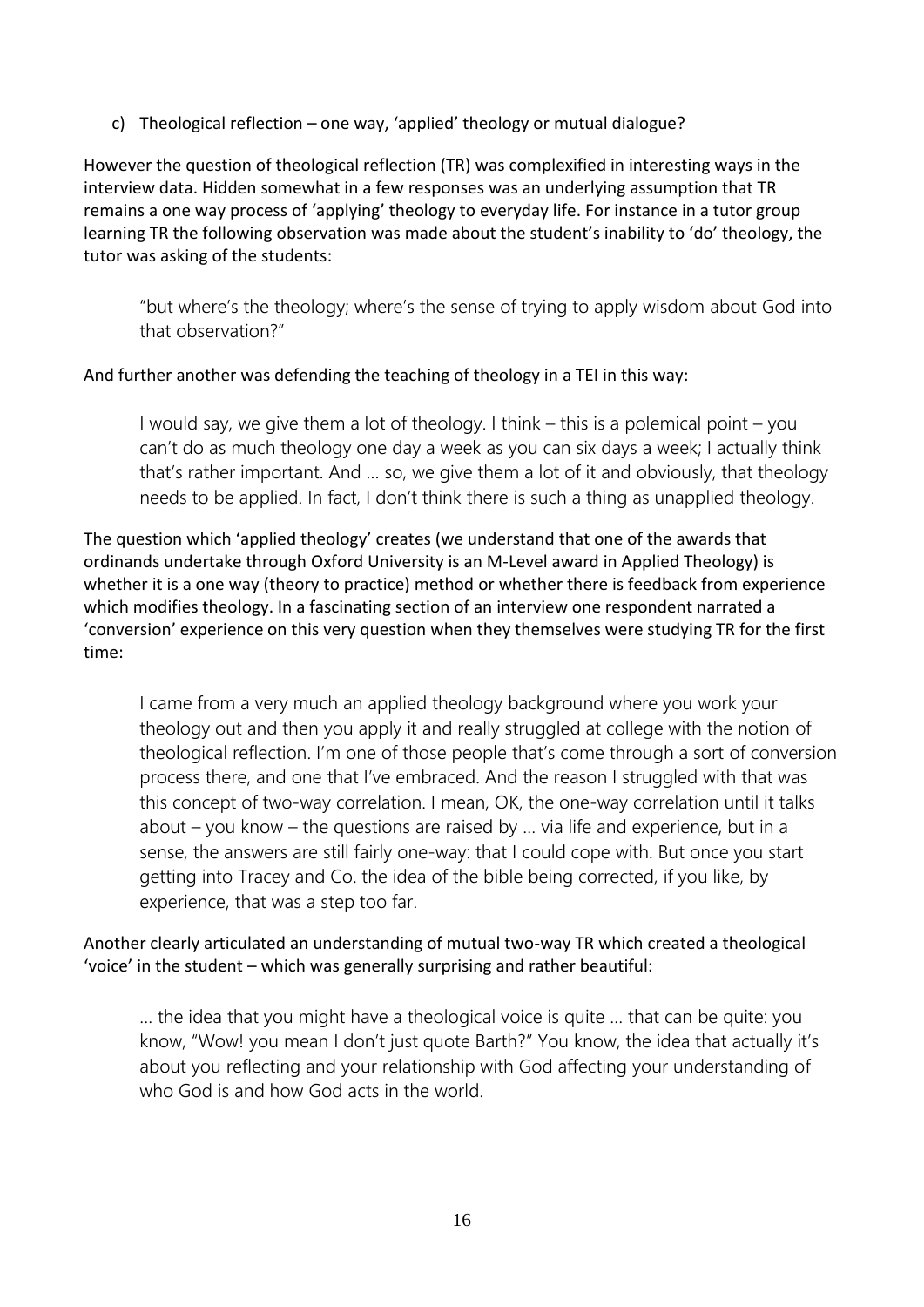## In defining TR as theology the same respondent reiterates this position earlier in the interview:

… theology, the way that we understand, talk about God, what we believe, sense, God to be, affects the way we live our daily lives, and that our experience of daily life, as we grow and change and learn through that, affects our theology, our talk about God, our understanding of God.

These issues are entirely pertinent to our research question since some of the 'everyday faith' the Church needs requires deep thinking about situations that have never occurred before – and 'applied' theology is not up to this task:

I was getting the [students] to work on a series of things to do for climate change. And there's no simple passages in the bible – there are bits – but making some pattern out of it is really quite hard, but, you know, it's probably the biggest issue that we're facing and we need to have some sort of theological response to that and so I think that TR gives you a method to actually deal with that and I think that's why it's really important.

And here as an aside in describing the complexity of TR is a critique of applied theology with a simple example:

You know, I'm a mother of [XXX children]; it's not a question of me then going to parents and thinking, oh, has somebody told me something about parenting that I can apply to the parenting part of my life?

d) What is theology and how important is it to the Church?

Two other themes emerge around the question of what theology actually is and the context in the Church in which theology takes place. The question of what is "academic" theology constantly arises in this research and the TEIs are no exception, but first some comments on the 'climate' for theology:

I think that, you know, theology has a very bad name … using your brain is something that is to be cultivated and indeed there seem to be some parts of the Church which are positively anti-intellectual. Very much a personal opinion, that one.

There's always been anti-intellectualism in the Church, but this is a new kind and it's a sort of mission-shaped anti-intellectualism, which says, we don't need all this highfalutin theology; we need people who will go out there and do the job. What is the job? It is offering God; that is theology.

#### In speaking about the whole of theology this respondent notes:

Yes, there is a, sort of, more rarefied end to it [theology], which is more theoretical and speculative and academic….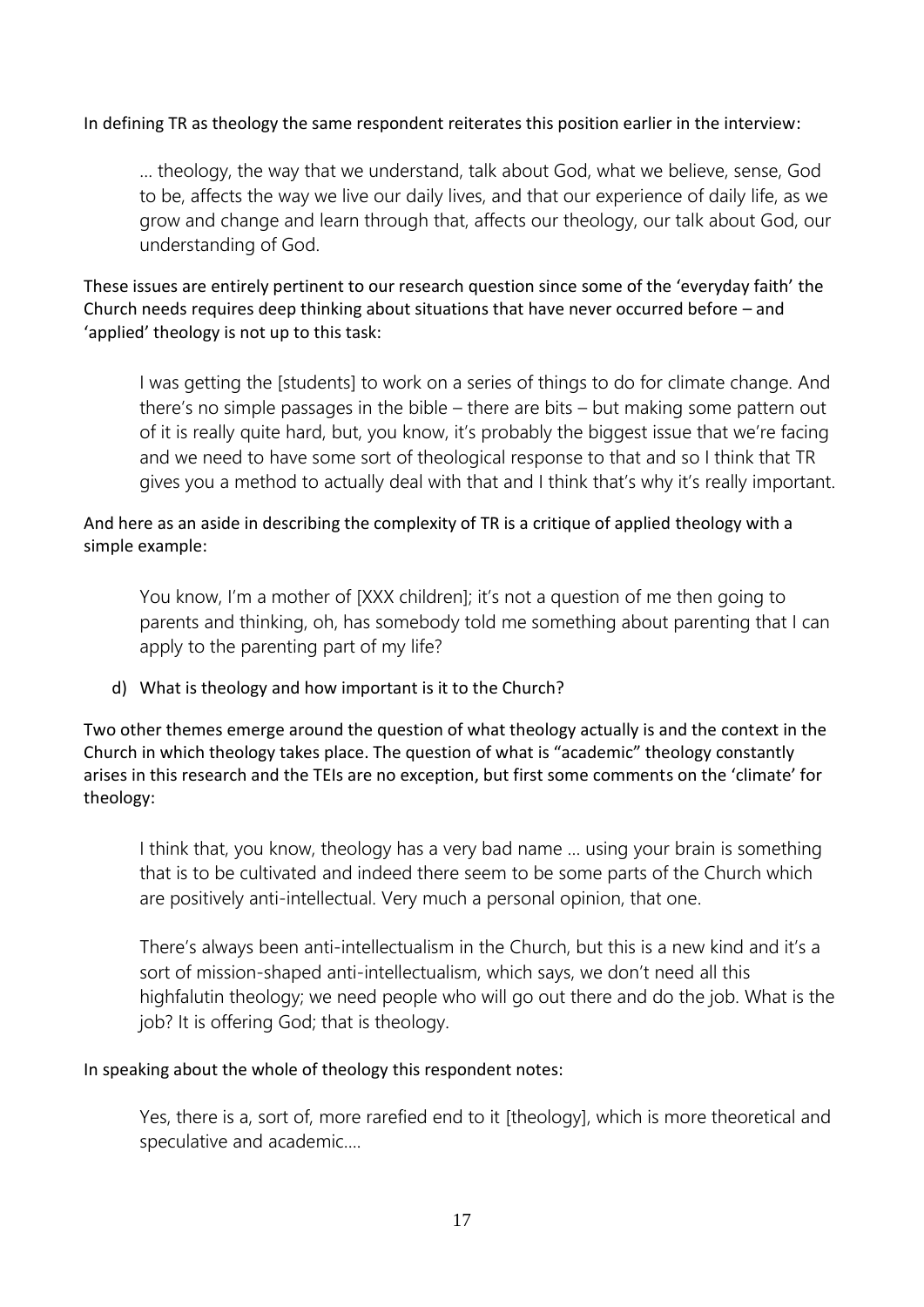## And here is an exchange about 'academic' theology and theological reflection:

I think some people think that theological study is all about learning academic theology. So, how does that actually apply to… *Interviewer: So tell me what you mean by academic theology*  I suppose I'm meaning theology for the sake of it; it's not necessarily for transformation. It's just for learning more and knowing more. *Interviewer: Right.* Which – you know – is fine, but it's not fine if it doesn't lead to … I would say it's not fine if it doesn't lead to some sort of transformation or engagement or change. So, that's what theological reflection is all about really, isn't it?

#### And an impassioned plea against understanding the 'academic' world as an 'ivory tower':

I think my particular ministry as I see it, has always been to try and bridge the academic world and the church and to keep the two in conversation, or reach, of each other, rather than see them drifting off further and further apart to their mutual impoverishment. And one of the things one hears a lot about the academic world is, you know, the talk about academic ivory towers. And you get that from the whole of society, but you get it in a particular form in the Church, which is cut off from real ministry and real … I want to say passionately: there is no such thing as an ivory tower. Human beings have problems wherever you put them, human communities have fissures and problems and tensions wherever you put them, whatever form they take; you do not get away from those issues, in the academic world any more than anywhere else.

This question has both thickened an understanding of theology and theological reflection from the TEI respondents and complexified and demonstrated some clear fissures and fault lines in how it is understood. The importance of prayer and spiritual practices is noted while the methodology is not agreed upon. A line between 'academic' theology and transformative TR is drawn by some, while others defend the academic for its own sake. These are serious question which will not be resolved by this research, but which clearly need more open and engaged dialogue around them.

#### **3.4 Methods of Theological Reflection employed in the TEIs**

All the respondents were aware (at varying levels) of the different methods of Theological Reflection (TR). Some recognised that students arrived with widely differing degrees of ability in TR and some felt it was 'natural' for a section of the people joining their learning, while others really struggled with it. A good account was given of different approaches to TR and the following were mentioned by the respondents; Critical Incident Analysis Critical Conversations The Pastoral Cycle Image based methods – Killen & De Beer [*The Art of Theological Reflection*] Whitehead & Whitehead [*Method in Ministry*]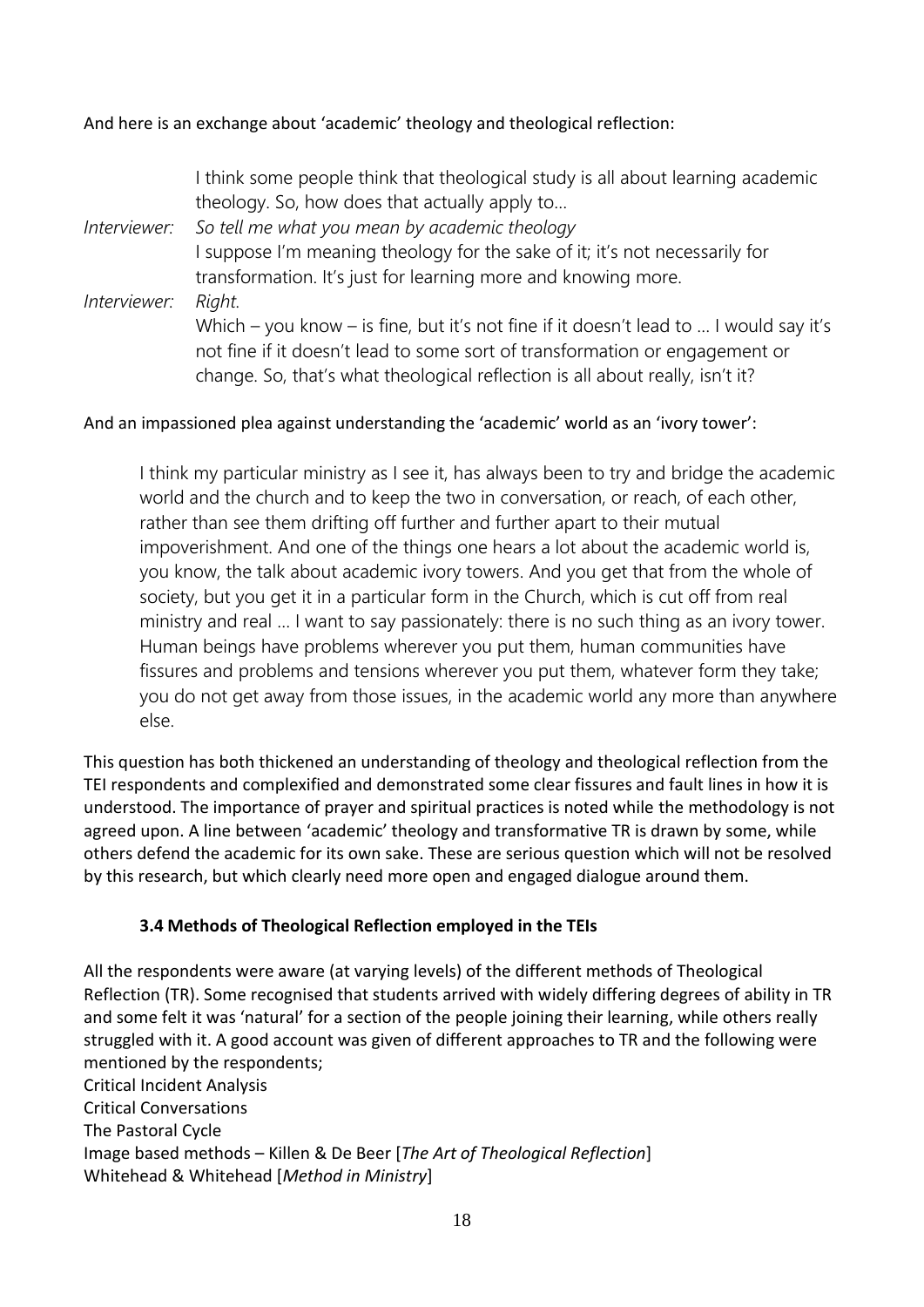Some referred obliquely to the Graham, Walton & Ward book *Theological Reflection: Methods.*  Two questions were raised about how TR is taught – the first is, how the student gains the experience to use the TR method to reflect on in the first place - especially in a residential institution. The second is how does doing TR become a 'habit' that will endure beyond the IME1 training setting:

I think that it's hard to do it in a place that's quite isolated and I think residential communities, residential theological communities, such as [XXX], find that challenging, because the whole world is limited to where they're living here. So they have placements, have community placements on [XX] afternoons … and church placements on Sundays, so I suppose that is how the college tries to ensure that students have some engagement with the world.

…. but it [the whole placement exercise] does all feel a bit pretend somehow.

# Whereas part-time courses have a claimed distinct advantage here:

the teaching's from eleven 'til four, instead of – you know, at a residential college you might have sixty or seventy, or ninety minutes, so – you got a whole day to think about something, so you have longer, and obviously you do more group work … I think they … you know, they do theological reflection exercises, so there's a bit more time to absorb it I think, and challenge it, and question it …

But then the extra bit, that we're starting to do Now a bit more, is allocating study-day time, or time over residential day weekends, to the ordinands, to consciously bring up … bring an issue and work through it as a group. And it's in that, that we're modelling for them how you could use it in a parish situation, asking all the critical questions as we go, but what's happening is that, by enforcing them to inhabit the model themselves, and critically question it as they go through it and spend an hour and a half doing it, in a group, with people; you know the whole pedagogical context of that: you learn it by doing it.

In addition how TR is taught varies enormously – in contrast to the extended work done in the quotes above when the respondent had asked around in the TEI about this question:

what the students said was, something along the lines of, they gave us a big book, described seven different methods and said we had to try and see which one suited us best.

On the second question it is clear that the 'gap' between IME 1 &2 and the lack of feedback loops between the two leaves TEIs with very little knowledge about how TR has 'taken' as a habit with students – one however has contact with curates and had this reflection: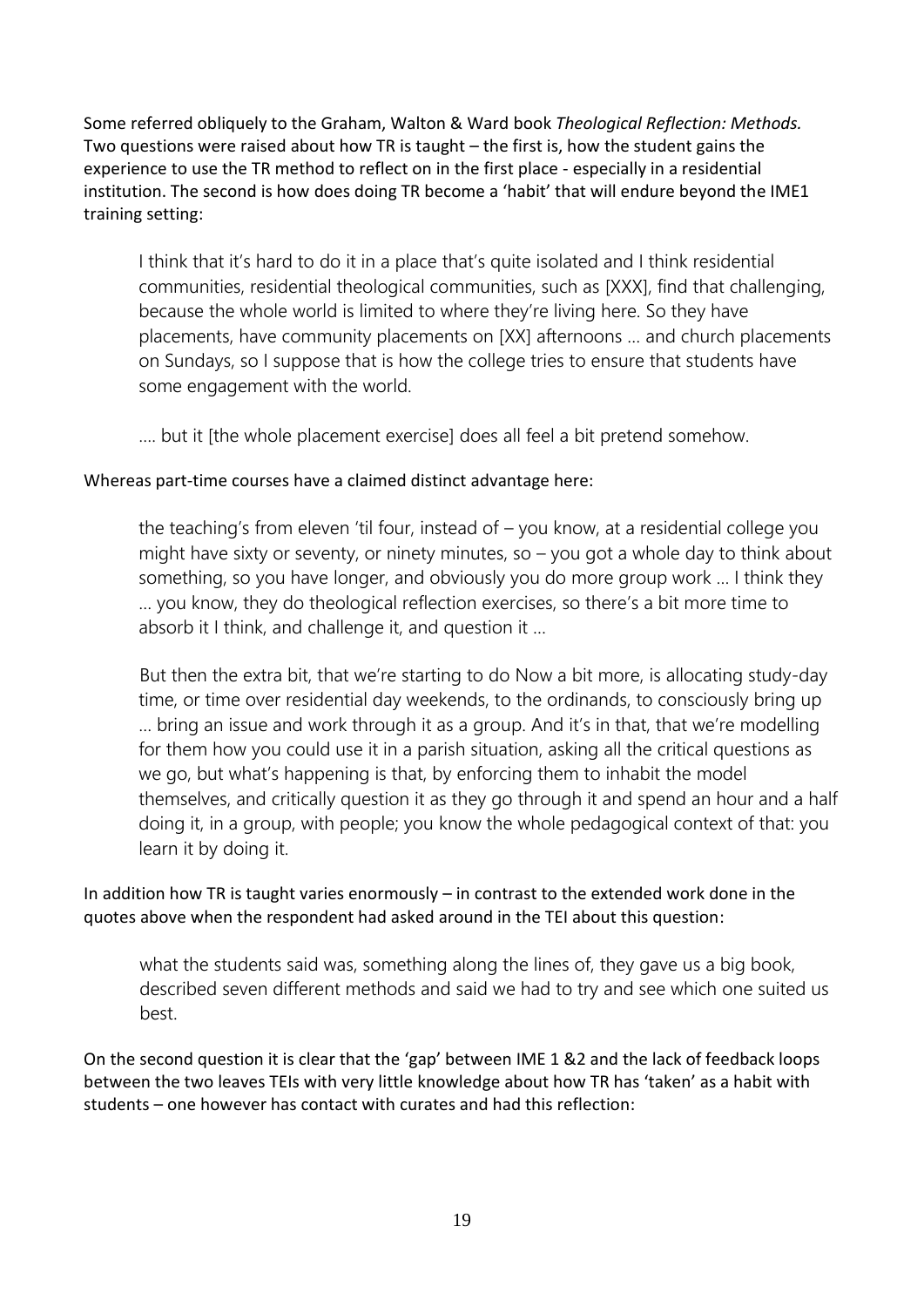… they've [curates] basically been taught an applied theology model – but they don't know they've been taught an applied theology model because nobody told them that and some of them … some do it. Yes. But, I have to say, in reality, I would say, quite a lot of the whole package is … fades, quite fast. And I think it's actually a key area of research that we need to do more work on. 'Cos we're spending a lot of money on initial training, making the assumption that, afterwards that that's all remembered somehow and used, but actually, in reality, over fifty per cent of it disappears as soon as they leave the college course, or scheme or whatever, and there's a degree too of, I'm not really interested in writing your essays on TR or something like that, because I want to get on with the real thing.

The picture here therefore is mixed and the call for more research from this respondent is surely apposite.

# **3.5 Transitions into TEI study**

We were exploring here whether and how students' previous experience of life and work was taken seriously by the TEI. There were some outstanding examples offered when requested, but these generally referred to 'extra-ordinary' previous roles such as during combat in the army or high up in the judiciary. The general feeling was that not enough happens and there is a clear de-skilling, especially residentially (both these comments are from respondents referring to their residential TEI):

The place where I don't think we do enough – and I said I don't think it's good enough – is the deskilling thing: that people have been performing in all sorts of jobs, getting affirmation for that work in all sorts of way, not least money, and suddenly they're not and they're back in the classroom. And I'm not sure we prepare people for that, adequately.

…we have, you know, fellowship groups and everybody has a personal tutor and all that stuff that you would expect, but students always say that they feel infantilised; I never quite get … Well, I do get it, because obviously it's like a boarding school, in there's something about reverting to old patterns I guess. So students say they feel infantilised and that they feel they … all the skills that they bring with them are not appreciated or used. Um, so I try to tell them to resist that, but I don't – and we don't – set out to infantilise them, but somehow they are, whether that's the bricks and mortar and the context … I think it is partly the architecture, the structures, the portraits on the walls, systems; so it's a lot of the kind of hidden curriculum, isn't it, that I think probably helps infantilise them.

There is a 'tacit' understanding that this kind of question comes under the heading of 'formation'. This seems to cover everything that occurs in the training experience that is not geared to the academic award (this would seem to be further evidence of an unhelpful fault line):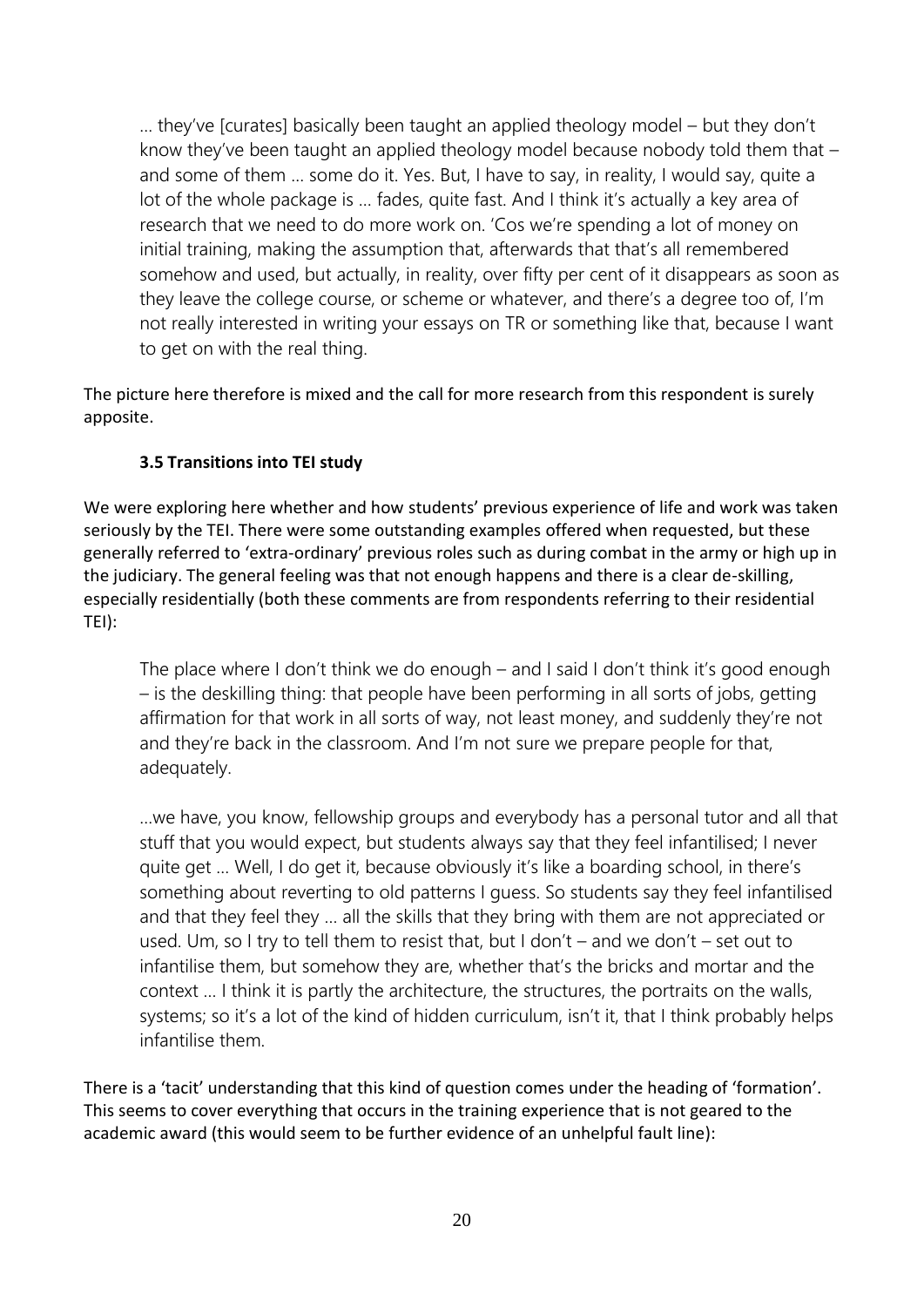Most [fellowship] groups often begin by people telling their story and reflecting on that, in the kind of corporate context in the fellowship group.

… we have a sort of personal tutorial … there's a formational handbook, which contains, sort of, ideas of what happens at different points in the year, that was put together by [XX – previous tutor], and it has the different sections that follow the formation criteria.

There is some evidence therefore that this leads to a situation where the 'world' has been left behind and the focus of the students' lives becomes increasingly on the church through their training period - even in part-time ordination courses such as in this first example:

I think I would also say – I don't know whether you want to say this, but … – I think that the ordinands who come, as ordinands, get churchier over the time. … and maybe that's a good thing, maybe they have to, 'cos after all they are going to work for the church. But it feels like their focus and their, kind of – what's the word? – their focus and sort of the tipping point of their balance, their emphasis, changes. Which maybe is natural and maybe it should be like that, but it is kind of interesting to see that happen.

#### The second example is from residential TEI;

… I think the way the training is set up is very, very focussed on church-as-institution, that actually we're about training ministers for the church and we forget that the church exists only for the sake of the world and for the sake of daily lives, so …

However in another part-time TEI there was evidence of the tutors being taught by the students about models of reflective practice which one tutor learnt in a module on preaching (another example compared the annual workplace appraisal process to the regular monitoring of student progress):

I teach advanced preaching, which is about reflecting practice in preaching – and two of the answers I got [from students] had used models from [their] work that I'd never even heard of. It was really quite interesting. And was suggesting that actually we learn something … learn a new model and this was one that I got from work and it works really well and this is how I analyse my preaching ministry, using this method.

The question of the focus of theological learning on the Church and/or world is clearly one which arises from this research.

#### **3.6 What equips students to enable the everyday faith of others?**

This was the closest and most direct question in relation to the overall research question. Overall there seemed to be an assumption that current practice will fulfil this aim of theological education, while there seemed to be just one TEI that specifically set out *intentionally* to meet this objective and another where it could be assumed due to the nature of some of the students: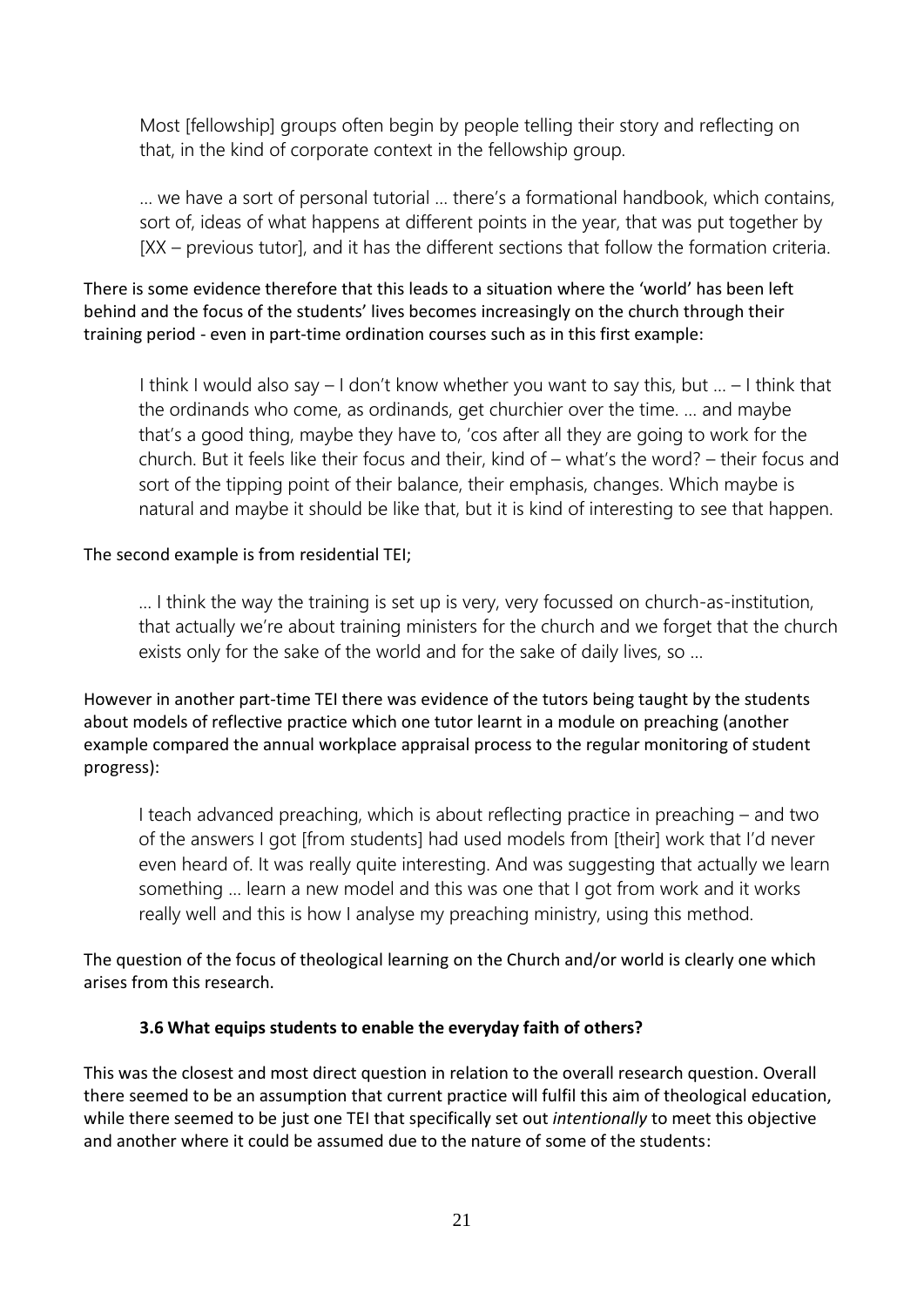I believe that I'm training people to equip others, as a basic philosophy of what I'm doing, and I think, even when we're talking about courses like the – we have a course on, sort of lay ministry or the course on ordained ministry – the whole point of those sort of courses is to teach them that they're there to teach others, so to speak. I think there is a real problem with people that want to get a dog-collar or a blue scarf, full stop, and that their aim is just to 'become a …' And I think we're trying, right across the board, to say, no, it's not in order that you might become an LLM or you might become a priest, it's in order that you might serve the body of Christ and equip it.

Well, I think for the pioneers, that is pretty much their passion. I don't think we have to work too hard at that; we probably need to work harder at actually helping them learn how to preach, but I think they don't need to … they don't need encouraging to make the connections because that's basically why they are pioneers I think.

#### Much more typical are these examples:

I think quite a lot of that happens through the practice and the discipline of their [the students'] inter-relationships with each other – so it might happen at a sort of slightly unconscious level.

… never forget the bottom line, if … they're people who are formed by this habit of frequent and regular public prayer – that's very important – and also within that, the spaces they have for their own prayer life.

I don't think that's the framework we use ... which isn't to say it's not happening, but that's … you know, there's not a course on that; I'm not sure it's a goal in any of the modules, in that kind of sense …

# … and finally one more critical voice which questions again the focus of training on Church (which, it is worth noting here connects with the comments of the lay and ordained ministers in the Focus Groups):

That is a very hard question … I don't see much of it happening, but I have a very different take, I think, on what 'Everyday Faith' means. So, I would be wanting the students to … I mean, I'm always saying to the students, you need to get out more; so, I want the students to be – the students who are going to become priests – to be encouraging the people in their congregation to be Christians where they are, in their workplaces, or at home, or wherever they happen to be. And I think a lot of our focus is on what it means to be church, so I think there's just an irreconcilable clash. Because if you're just focussing on what it means to be church, and how to do church, that isn't – I think – enabling people to live out an everyday faith in the world.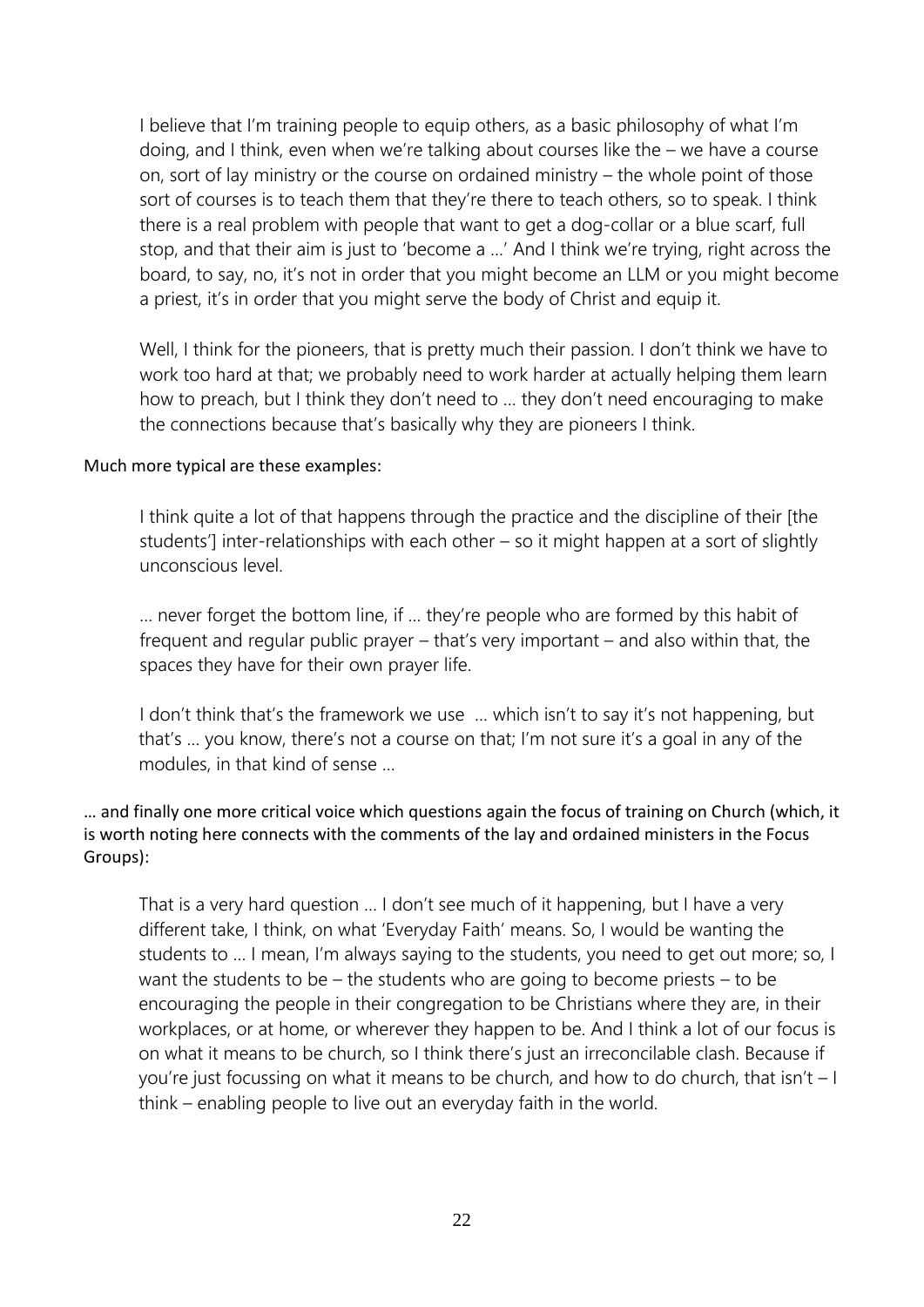# **3.7 Leading and preaching in worship in relation to equipping for everyday faith**

The answers to this question were equivocal in the main. Again there was an assumption that of course leading and preaching need to connect and they are taught in all the TEIs so why would the students not make the right connections. Inevitably, depending on the tradition some TEIs emphasise worship or preaching and some mentioned the lack of time for going into depth. This response to the question in relation to leading worship perhaps sums up the reactions here:

Well. I mean, obviously, that happens, almost *de rigueur* by intercession for the world. People [students] do read the news, and do pray about the things that are happening in it. So that kind of … that happens naturally in that slot. We have a kind of … a different cycle of different styles of the worship that we use, so we have liturgical worship, divided into common worship and BCP; we have reflective worship, which is, kind of, more contemplative; and we have more kind of, creative, contemporary, experimental, whatever … and hopefully that encourages people to make those links more explicit.

# **3.8 Could more be done?**

Every TEI noted the pressure on the curriculum and the sense that this is somewhat imposed from the outside. What might be dropped in order to include more was occasionally mentioned although the suggestions for changes seemed to be rather cosmetic than ground-breaking. Here were some interesting suggestions (which it was made clear were only aspirations):

I would also do more in the way of talking about, kind of, societal trends … you know, so I would love to have a group that … went through the history of classical music – for instance – just to alert people to … you know, that's because it's a passion of mine; I'd love other people to do passions of theirs. I would love to have a group that occasionally met to read a modern play together, or a modern novel.

#### This interviewee had possibly the most radical suggestions:

…courses, or at least classes or discussions, on contemporary issues. And how is the church engaged in these things? and what is the church saying about these things? and where are we in the conversation about sex trafficking or … you know, abuse, or carbon footprint and …? But … there is … you know, in a way the system's against us, because those are not, actually accredited courses…..

I would definitely cut down worship. So I'd do less worship and do things like: why could we not have a community allotment, for example? Or something like that. So, I'd cut down the time we spent in church, or in chapel. Um, what else would I do to enable everyday faith? An example I read recently, which I would love to try, but I – you know, it would never fly – is … so we have themed study weeks, actually, which the students really like – I guess it's a slight change of focus and pace – um, and in a way, I was wondering if you could do something like that for half a term.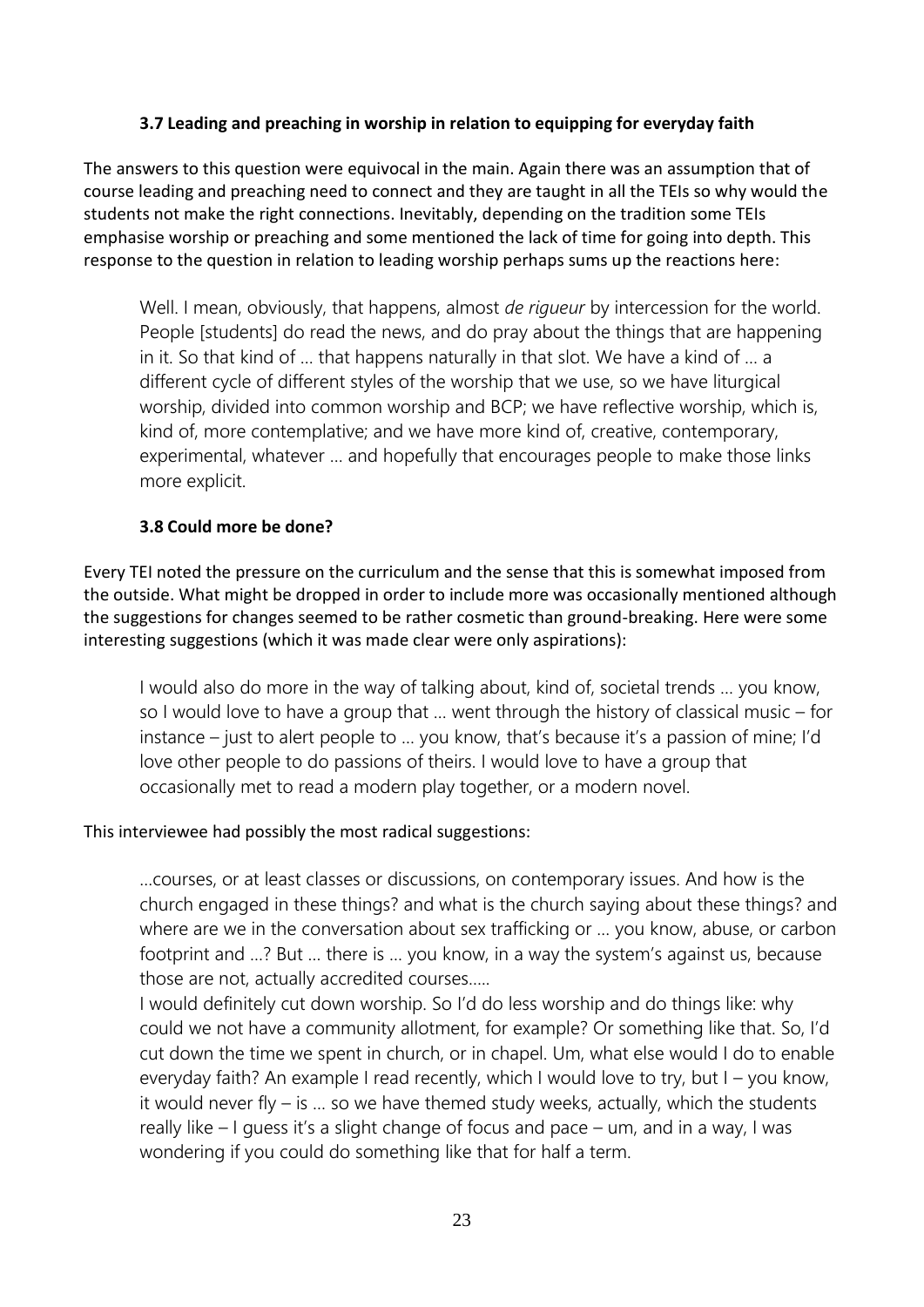#### **3.9 Final Reflections**

Inevitably at the boundary of the interview some interesting summarising and new ideas were presented. These are a selection of them:

# a) The fault line between IME 1 & 2

I think I just want to emphasise, slightly, the importance of integration of IME1 to IME2. I think that we are still, to a much greater extent than I would like, teaching into a void, in terms of the next step ….. So, I think there's a huge amount about the relationship between IME1 and IME2.

# b) Underlining the church/world split

Because I think what we think we're doing is preparing people to be priests in the Church of England, which, as far as I can see, from the hidden and overt curriculum, means how to do it in church. And, to a certain extent that's fine, because they do have to be able to do it in church, but if that's all you think faith is about then, to me, that's like one tenth of the story.

# c) Re-imagining the whole shape of the Christian life in the Church of England:

I think I would want to say, spend a lot less time worrying about the institution; let's spend a lot more … and a lot less time with such an anxious place as the Church of England at the moment; such an anxious place, all about bums on seats and getting people in. Watching for God's work in the world; accompanying people to discern where God is moving in their lives, and helping them, you know – yes, through preaching, but also just through going and being involved – and not making people come in and not forcing them that the Sunday morning Eucharist … when actually, they need to take their kid to football, because that's actually, where … where creativity – which is a divinely given thing – where health and wellbeing, where their community is, and to actually start joining in some of that stuff.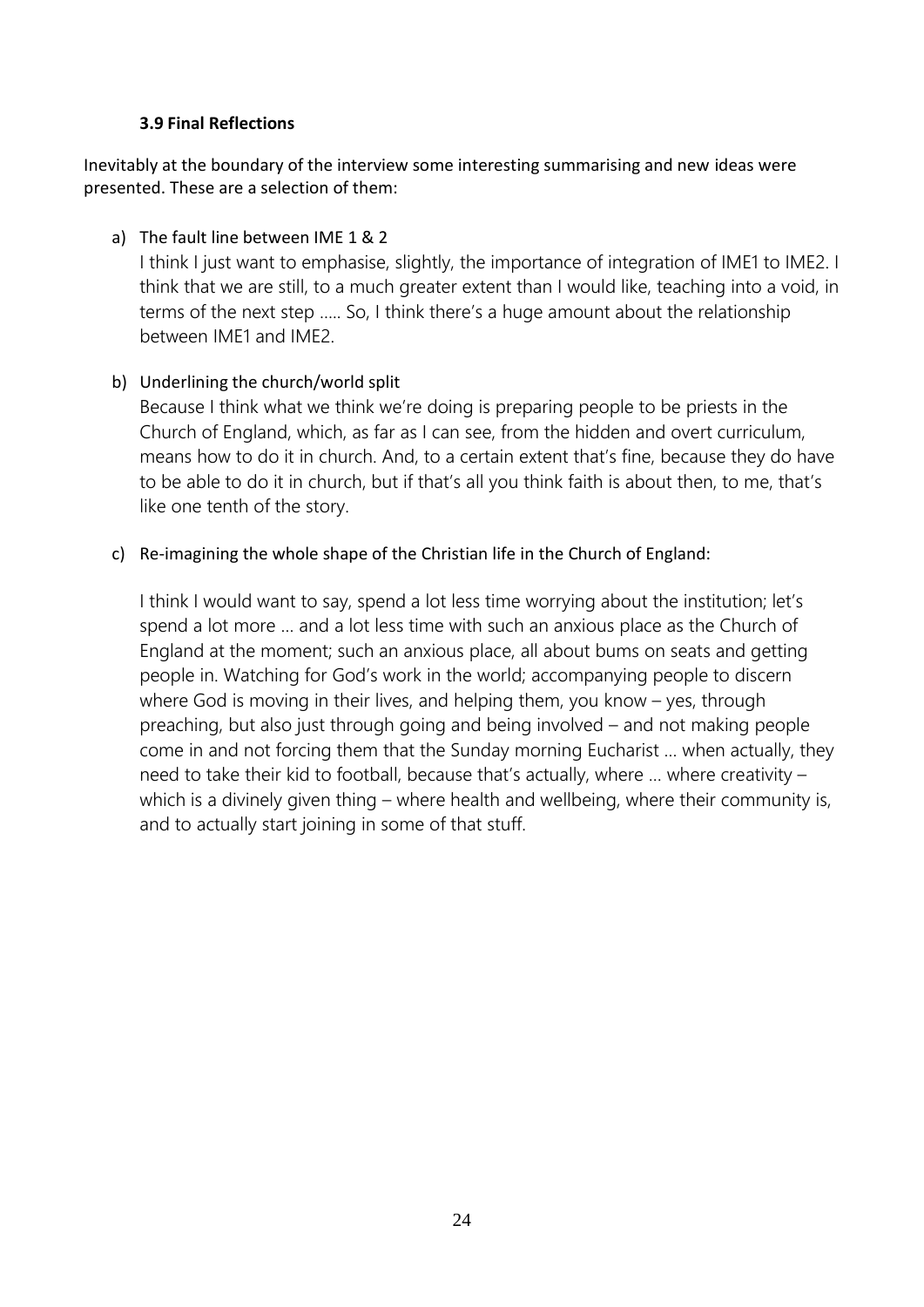#### **3.10 Summary Points from TEI interviews**

- a) The espoused understanding of the theological grounding of 'everyday faith' is very strong and evident. The *laos* is understood as participating in the creating and saving activity of God in the world.
- b) The 'default' position is that what we are Now doing in our TEI will implicitly form the ability in the students to equip others for every day faith. There is an understanding of the TEI curriculum as a fixed 'cake' which can only be cut in certain ways.
- c) Theological reflection plus informal 'formation' are at the heart of this assumption of the inherent viability of the training. TR and its methods are well-known and taught in every TEI and much weight is given to placements and group work when bringing experience and reflection together.
- d) How TR 'lands' with students seems to vary enormously and there is little knowledge of what happens beyond the IME1 period – there is a notable fault line between IME 1 & 2.
- e) In addition there are questions about the nature theological reflection does to it feedback to the theologian and theology itself in a mutual two-way process or is it more of an 'applied' one-way process?
- f) The discussion of the nature of theology needs to be set within an 'anti-intellectual' background in certain parts of the church and confusion about what 'academic' theology amounts to. Other data from the Focus Groups shows that there is a 'threshold issue' here about the purpose of training in TEIs – is it primarily for the Church or the world? It is possible to claim that the focus of TEI work is overwhelmingly the Church to the detriment of experiencing and reflecting on the world.
- g) Prayer and spirituality emerge once again as the connectors or glue in this research question. Prayer connects us to God who 'so loved the world' which enables the one praying to connect in the same way – participating in the *missio Dei*.
- h) Some more radical voices call for a re-imagining of both the relationship of Church and world and how the training is envisaged as beginning with God's love for the world as opposed to the current focus on the Church.
- i) Picking up the 'fault-line' mentioned above this might be extended to the whole 'training system' in the Church of England, which as some interviewees pointed out is highly complex and very hard to influence given the complexities of how dioceses, TEIs and the national church relate to each other.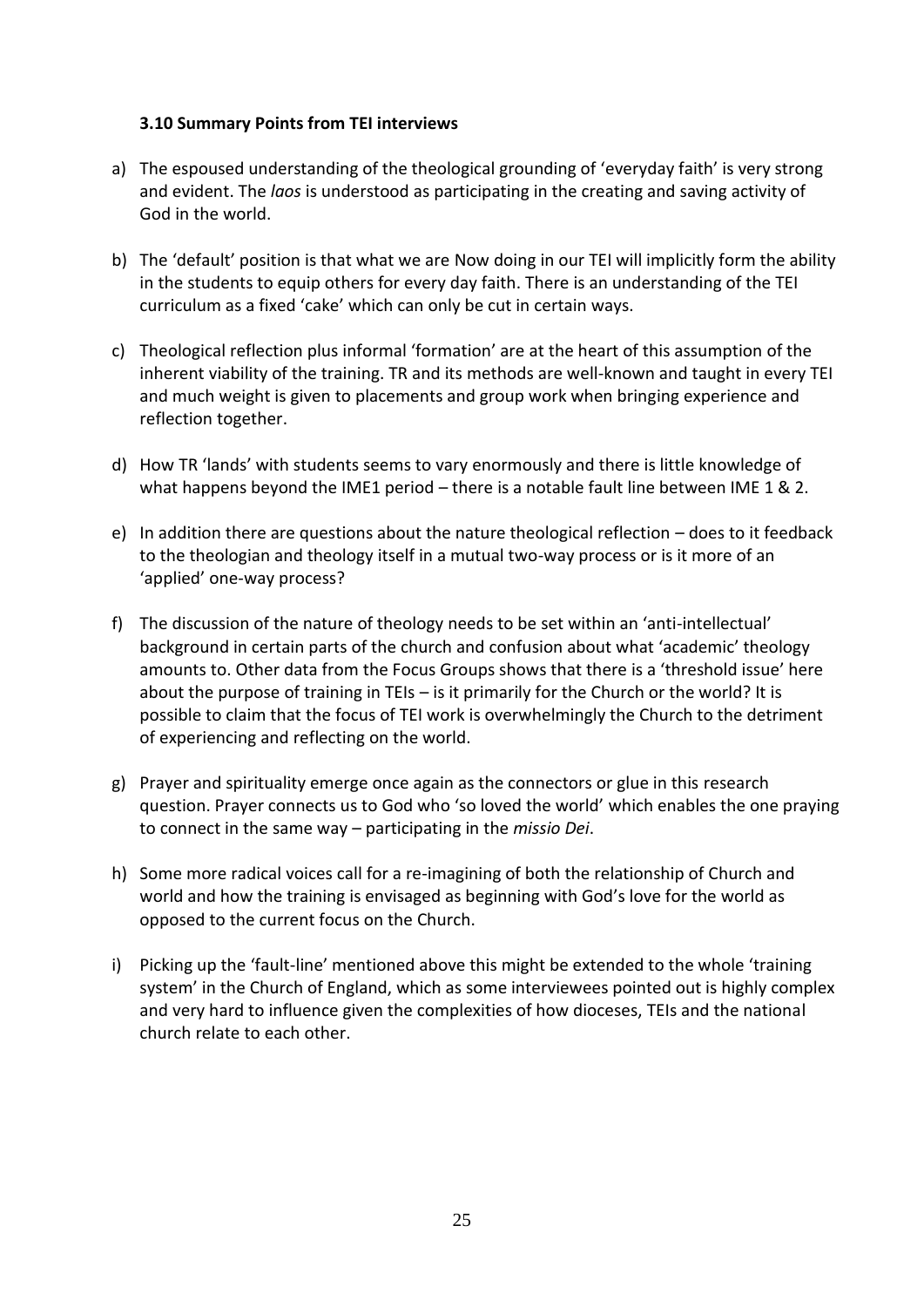#### **4.0 RESEARCH ANALYSIS OF FOCUS GROUP INTERVIEWS**

#### **4.1 The Interviews**

We conducted four separate Focus Groups, two in the daytime and two in the evening to allow people in full-time work to attend. They were attended by five or seven people (twice each) which created a good group dynamic every time. The invitation to join the Focus Group went out with the Survey and people responded voluntarily. This inevitably involved a further level of self-selection in that those who attended desired to be there as they were interested or even passionate about the subject.

24 people altogether attended, 10 men and 14 women. There were 9 more recently licensed LLMs (< 10 years) and 4 who were much longer in ministry. 2 part-time and/or SSM curates were present and 9 full-time stipendiary curates.

Of the Oxford TEIs only St. Stephen's and Church Mission Society trained ministers were not represented at all. Some of the LLMs and Curates had trained outside of the Diocese. The interview questions are found in Appendix III and a similar ethical statement was administered to everyone (available on request).

The questions were created to connect with the research question, the TEI interviews and the initial findings of the survey. Once again we report on the themes emerging which were manually discerned from the 50,000 plus words of transcripted Focus Group data. And we give examples quoted as before.

#### **4.2 Introductions**

It was clear that virtually everyone attending the Focus Group could give a good reason why they wished to be present. Some of the most passionate were people who had 'cross-over' lives and shared their time between work in the world and in the church. These are two good examples:

I'm Now CEO of five schools in XX [area of] London, and they're approved schools, so the kids … a lot of the kids are involved in the knife crime, the CSE, the violence, the drug taking, really working with the very hardest to reach families. You know, in XX London; it's one of the most difficult boroughs in London. I'm also on safeguarding board; I've been on select committee for safeguarding…. And absolutely passionate about we're the church; we need to be out there doing things and not just turning up on Sunday

I still have a day job. I do, four days a week in my day job and I say its three days a week in the ministry role, because I see the ministry work as not necessarily a burden. My day job is as a corporate benefits consultant and wealth planner; so it takes me all over the place, although I'm based in the office in XXX, which is about twenty miles from where the ministry takes place. But, I spend a lot of the time – funnily enough – with the staff in the office – there's about fifty people in the office – and when I'm out visiting clients it's interesting how often opportunities arise to discuss faith issues.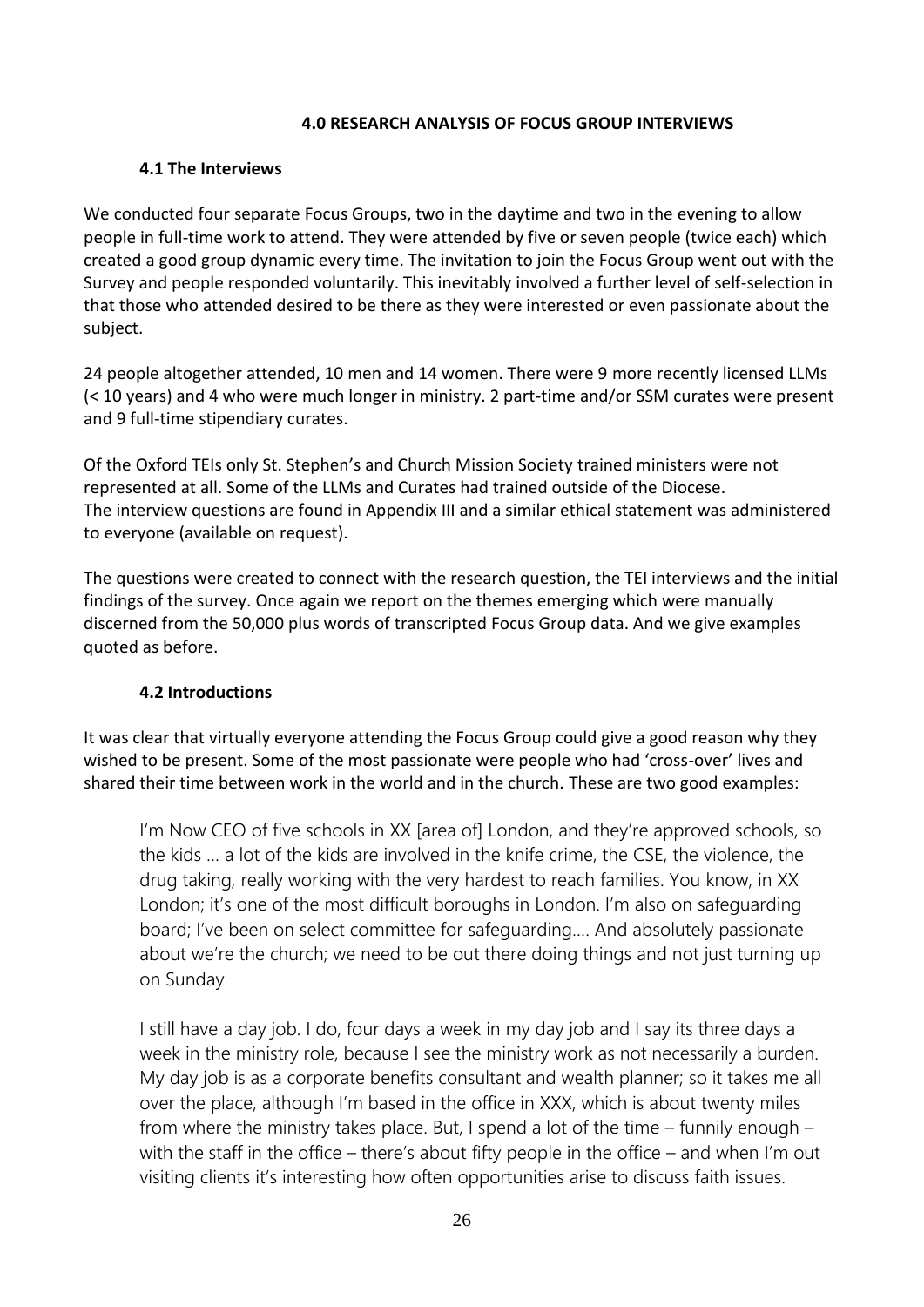## Others had noticed the disconnect demonstrated in the research question and wanted to do something about it:

I feel the church I'm in at the moment is a nice little Sunday club, quite frankly. So I'm here, because I'm interested how people, my age, who are perhaps busy with families or work: why they aren't in the church, why it has no relevance….

#### Some full-time curates drew on their previous careers such as this person:

What's brought me here today is that my background is in education, I'm passionate about discipleship, giving people the opportunity to speak about their faith … about this sense of being able to empower and to give people opportunities to speak about their faith. So, I've used the Personal Discipleship Plans, but not sitting down slavishly, but rather just using those as a scaffold to help with conversations.

# Other curates came because they had been given a brief for the discipleship agenda in their training period;

… in my curacy have had a focus on developing whole life discipleship, particularly using a model that we've called 'Missional Community', where we've created an alternative, alongside our traditional home groups, where we piloted communities that are missional in their focus and vision, with a, kind of, real family-focussed approach, where we look at sharing life together.

# **4.3 Understanding the terms – everyday faith / whole life discipleship and the task of the**  *laos*

This question often opened a fruitful conversation about what 'everyday faith' actually looks like from the experience of the participants. For example (and there were others) the culture of religious pluralism is the context for this interjection:

I think an awful lot of Christians are frightened to say that's what they are, because they've been fed this idea that other people will, by definition, be offended by this; and, actually, it's usually people who don't have a particular faith home who take it upon themselves to be offended.

#### The participant was then able to give a concrete example:

… one of the people that I line-manage is a very pious Muslim, who comes to me with issues because he knows that I take faith seriously on an everyday basis. So, if he has an issue which has an impact on his faith, I'm not going to pooh-pooh that, even though I hold a different faith.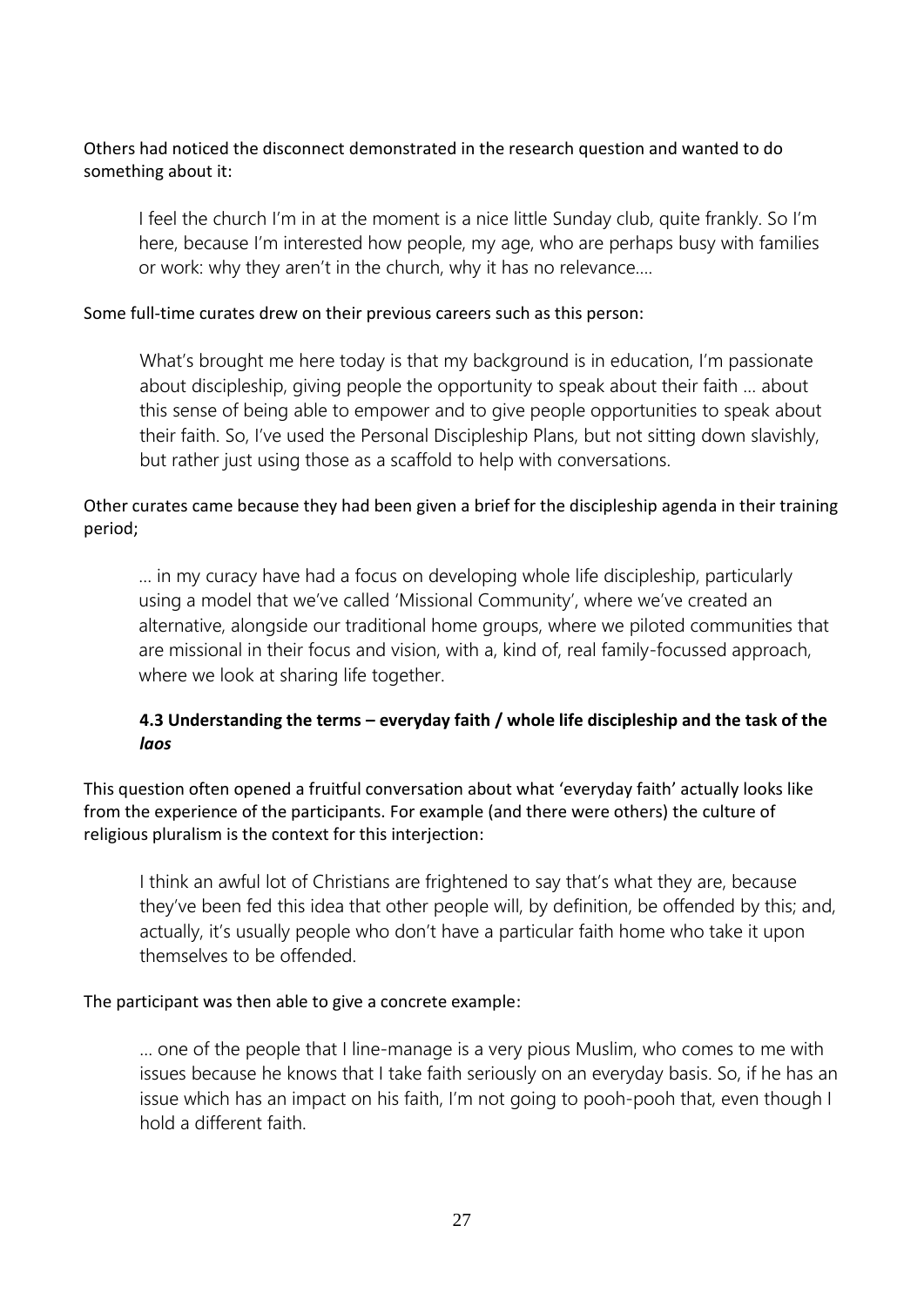Everyday faith was understood helpfully to start both in God and in the world and to proceed via fairly ordinary spiritual practices (as noted in the survey), but the different generational approaches to faith and religion do not help us here:

I also think we take it back to the first … the two really important commandments of love the Lord your God with all your heart and love your neighbour … we are Now dealing with four generations who have not gone to church. Ok? Four generations.… And I believe that, actually, how we lead and live our lives and actions out there in the community, they need to speak volumes, and we need to get alongside people and that's … people don't automatically go to a bible Now, and things like that, so we need to meet people where they are, whether that is out, down the pub, or it is playing football, tennis, whatever, I think that's where we start our discipleship.

#### A very similar if more, possibly traditional even 'biblical' approach is found in this response:

… we're wanting people to fulfil the Lord's will, to glorify him, to love him and to love those around them. You know, that's the point of our life, if you like. And so, the goal, I think, of discipleship, and of everyday discipleship, is to enable and equip the whole church to fulfil that remit, if you like; to love the Lord Jesus more deeply, to become more like him, and therefore to be able to love God, to glorify him in everything they do, and to love people around them, so for me it, kind of, it filters down from the, kind of, top. The biggest picture possible, down to that: well, how do we do that? And so, you know, my view is that that happens through becoming more like the Lord Jesus, and the way that we become more like the Lord Jesus is through bible study and prayer, community and mission.

#### And a succinct definition of everyday faith again borne out of experience:

Living and breathing your faith; not just turning up on a Sunday and just listening, or doing things, around the building, but actually going out there and looking for opportunities, and seeking opportunities to live it, and to be a model; not just talking about it, but actually living it, through your actions … that's how I came to faith; I used to go church and didn't really feel anything; it was watching my RE teacher and how he coped with unruly kinds and – including me – and actually coming back with humility, with love, and, you know, resilience, and actually acting those Christ-like things. So I think it's about that; it's about an integrated, authentic faith, that it's not just something you: oh, it's a Sunday morning, I need to do this and … But it's actually every morning; it's waking up and it's living and breathing it.

#### The theme of breaking away from 'Sunday Church' is a strong one:

To me, it's trying to break out of the idea that faith and Christianity and church is what you do on a Sunday, and actually it should be something that flows throughout the whole week, the whole of our lives.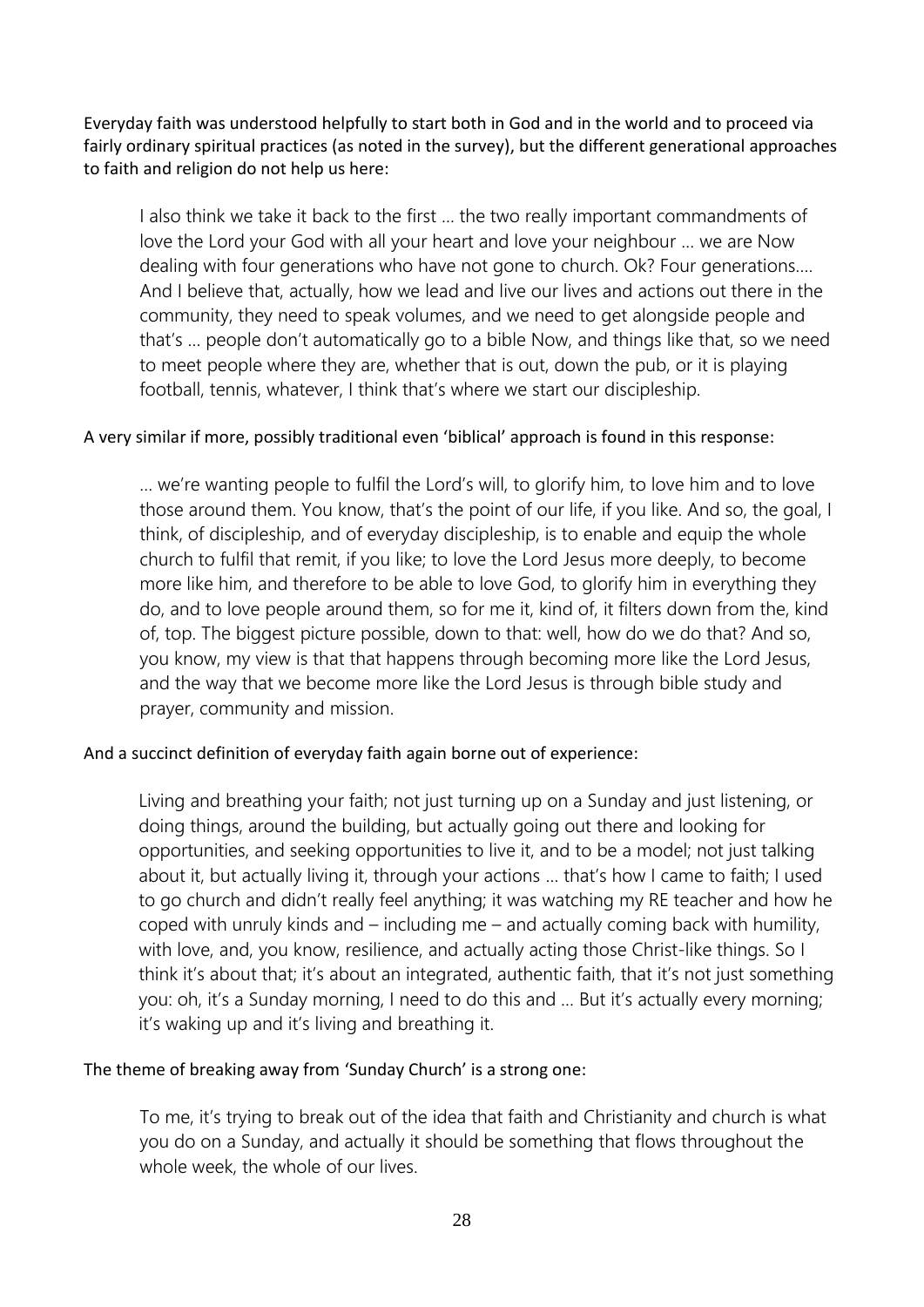And I think clergys [*sic* ] have very much run Sundays around equipping people to be Christians and to know their bible, to pray and to do things on Sunday: to be on the junior church rota and to make the coffee and read the bible, forgetting that normal people have normal lives Monday to Saturday and indeed, people are working on Sunday much more regularly Now as well.

# As in the TEI interviews the participants had a strong espoused sense of the task of the *laos* and the nature of human becoming and flourishing in discipleship:

Everyone is called to be a disciple, that's what … and we're all disciples of Christ, so I think … I think of Colossians 3:23, 'whatever you do, work it with all your heart, so you work it for God and not for men', so … And I think our role is to help people to understand and to be able to grasp that relationship with Jesus so that they can live out their lives; so that whatever they're doing, he's at the heart of what they're doing, so, whether they're teaching, or whatever they're doing, they're doing it with God in the midst of it …

…. they become [through discipleship] more the person that God would will them to be

# And here are two people following each other on the question of the purpose of the whole people of God:

Our purpose is to make Christ known and to live in communion with Christ.

Its priesthood, isn't it? And priests … I think one of the challenges for the Anglican church is – and other … and possibly Catholic as well – is that we've possibly elevated and put priests with a collar on a pedestal and, such that it's sort of disempowered the laity, whereas actually, the reality is, that isn't it, we're all called to be priests. Priests … a royal priesthood who give glory to … offer glory to God and be a blessing to the world.

# **4.4. Theology and the practice of everyday life**

In Focus Group One as soon as this question is asked someone refers to the lighted candle at baptism saying the task is to "shine as a light in the world" for which, it is remarked, not a great deal of theological *knowledge* is required. When the use of the word 'knowledge' is questioned someone points out that in the process of theological training "we've been knowledged," when actually lay people don't require knowledge but more *confidence.* Which occasions these interjections which then came close together:

… if we change theology to theological reflection, then you don't need knowledge; all you need – if you like – is the freedom, the courage to engage with scripture and to engage with the environment you find around you, and to try and make sense of that.

And also perhaps the validation of your experience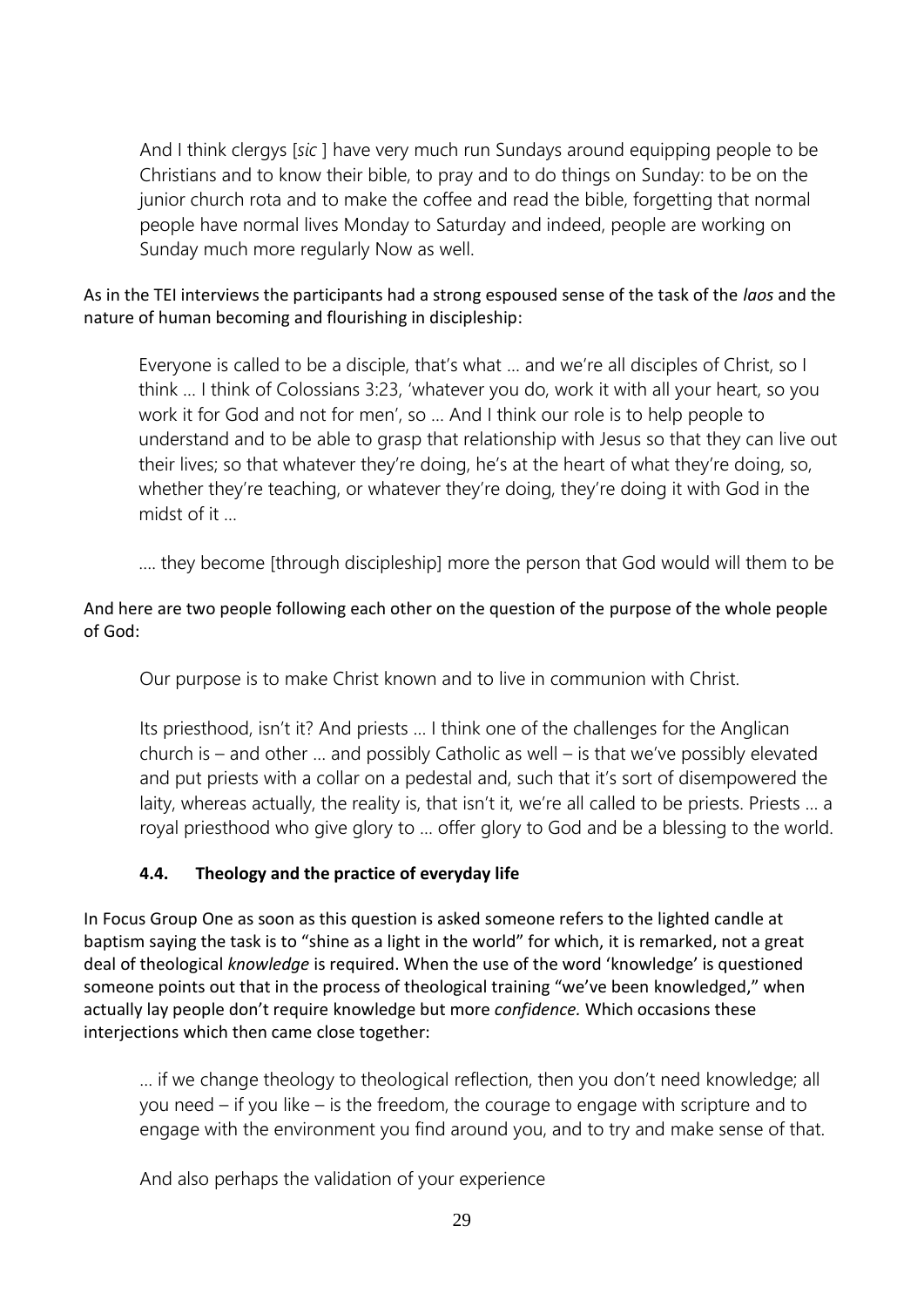… you don't probably, generally, need a theology degree, or a post-graduate doubrey, or an MA, or anything else, to be able to offer into the pot that you think you've seen God at work somewhere

Thus interestingly for this research the task has become discerning the presence and activity of God in the world and being able to notice and point that out (the *missio Dei*). The reference to the activity of God was reinforced elsewhere:

There is just something quite powerful about … sitting down and saying, what's God up to with you at the moment? How's God calling you at the moment? And some people found that much more easy to answer than others.

This discussion also points to the beginnings of a conversation as to what theology is which we shall return to.

The 'cross-over' ministers were able to give, again concrete advice and examples of everyday faith, which are also noticed by others:

It's bringing God out in your actions … it's when people see that you're different.

… the way [as a Christian] I launched an exercise where twenty-eight people are going to lose their jobs yesterday is different from how others might do it.

… it is simply making a relationship between our faith and whatever it is we're doing: that is doing theology. And it's something that I think, within the Church of England, possibly we're not very good at doing, in general.

And finally the sacred/secular divide is broken up by this response to the question of theology and everyday life and work – especially in relation to less 'vocationally driven' work:

… [the task of ministers is ] to help people realise that what they do in their everyday life is shaped by their faith; it's not secular life and Christian life; it's life, all in one and you do everything – like you say – theologically, even if you don't realise. The way that you make your sums balance if you're an accountant, or the way that you give your medication if you're a nurse. And we've been very good, as churches, at encouraging people who are teachers and nurses. You know, what church doesn't pray for teachers and nurses? How many churches pray for people who are accountants and hedge fund managers, and shop-floor workers, or packers in a factory, recognising that they are Christians in their everyday life, as well as those who traditionally have more of a vocational work?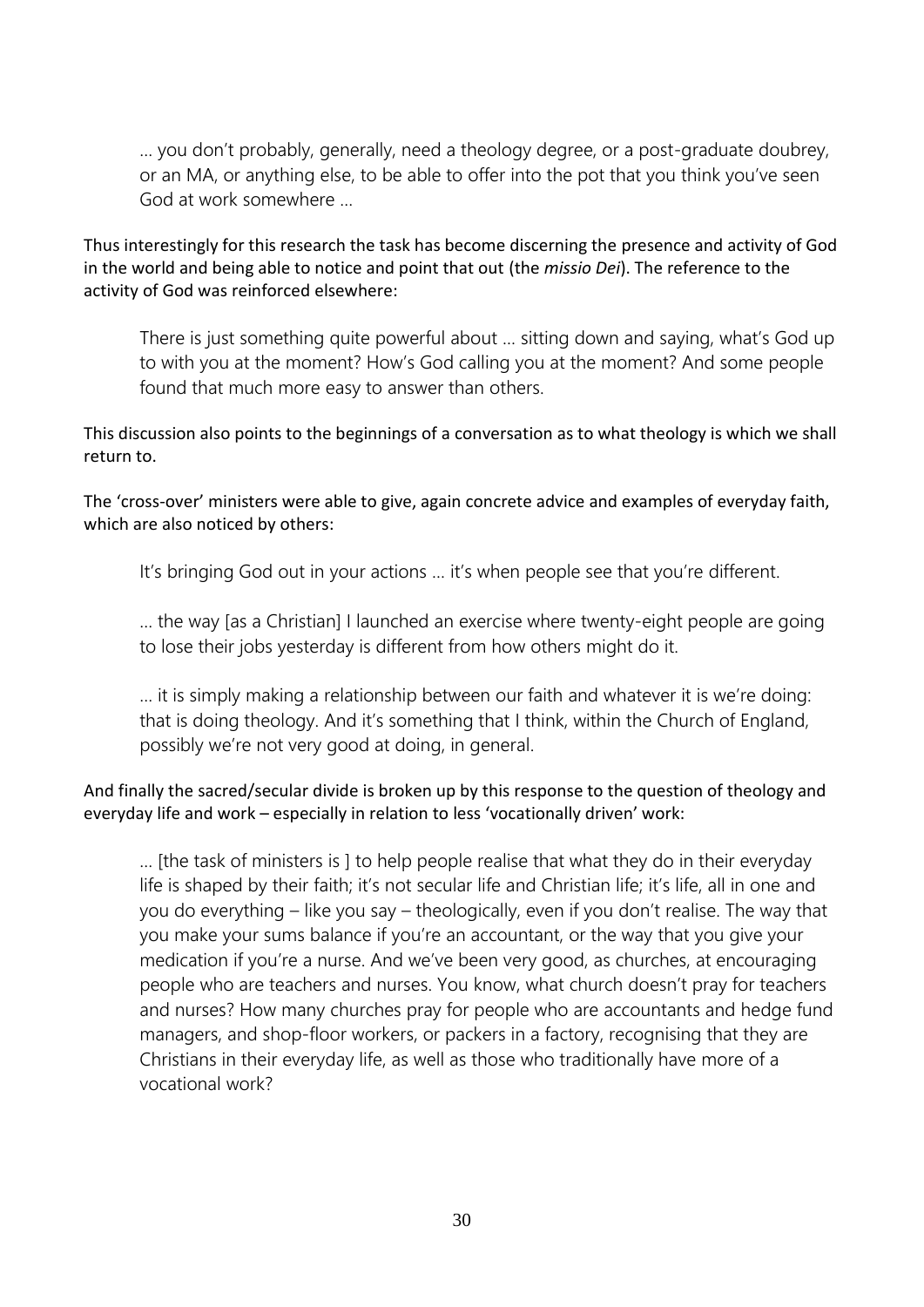# **4.5 Methods of Theological Reflection (TR) and their continuing use. The "academic" discourse.**

It is at this point that the most direct comparison with the TEI data is possible. Are the expectations of TEI's around the use of TR met in these actual (mostly new) ministers? The picture is very varied as we might expect.

Some people love and have taken to TR as a way of life and want everyone to know about it even if the use of the words TR should be avoided when practicing it with people:

… it [TR] was something that absolutely stunned me and I've been a pew-sitter for years and years; that I'd never heard of it; and I went on this, sort of, not expecting anything and I was, like, wow this is amazing …I've got a science background … my degree is physics and maths and stuff like that; I'd never sat down and reflected, never come across these little circles that people go through. I know an awful lot about conveying and teaching and how you communicate, but I'd never done any of that. And I was like, well, why isn't this being preached? Why aren't we teaching anyone to do this?

I don't call it theological reflection – but trying to get people to talk more about God …

Others are equally enthusiastic but saw it as something they do 'naturally' (which was echoed elsewhere in the interview data) and is therefore part of their lives and has become habituated for them even offering it beyond the church:

I was amazed, when I started training, that actually I do it quite naturally: reflect (laughs). And I think probably, most people do. I tended to use the – when I had to formally submit my personal reflections, and we went through at Cuddesdon different methods and I just picked the one that was closest to what I do naturally – and for that exercise used the pastoral cycle, basic pastoral cycle. I … yes, I found it quite a shock that this was a big part of the training, because it was something that I actually do anyway, and when you speak to most people they … they reflect as well.

I think it's a skill, once you've learnt, you tend to have at the back of your mind; so you can use it then, as a way of actively reflecting on an event, or even preparing for an event by going through that process. And every time you go through that cycle it kind of sparks you off again I find. I've used it, and explained it a little bit with a colleague; she actually understood how powerful it can be, without being too biblical, at the same time, because she was a Muslim, but she could see how we use it and how it could be helpful for her as well …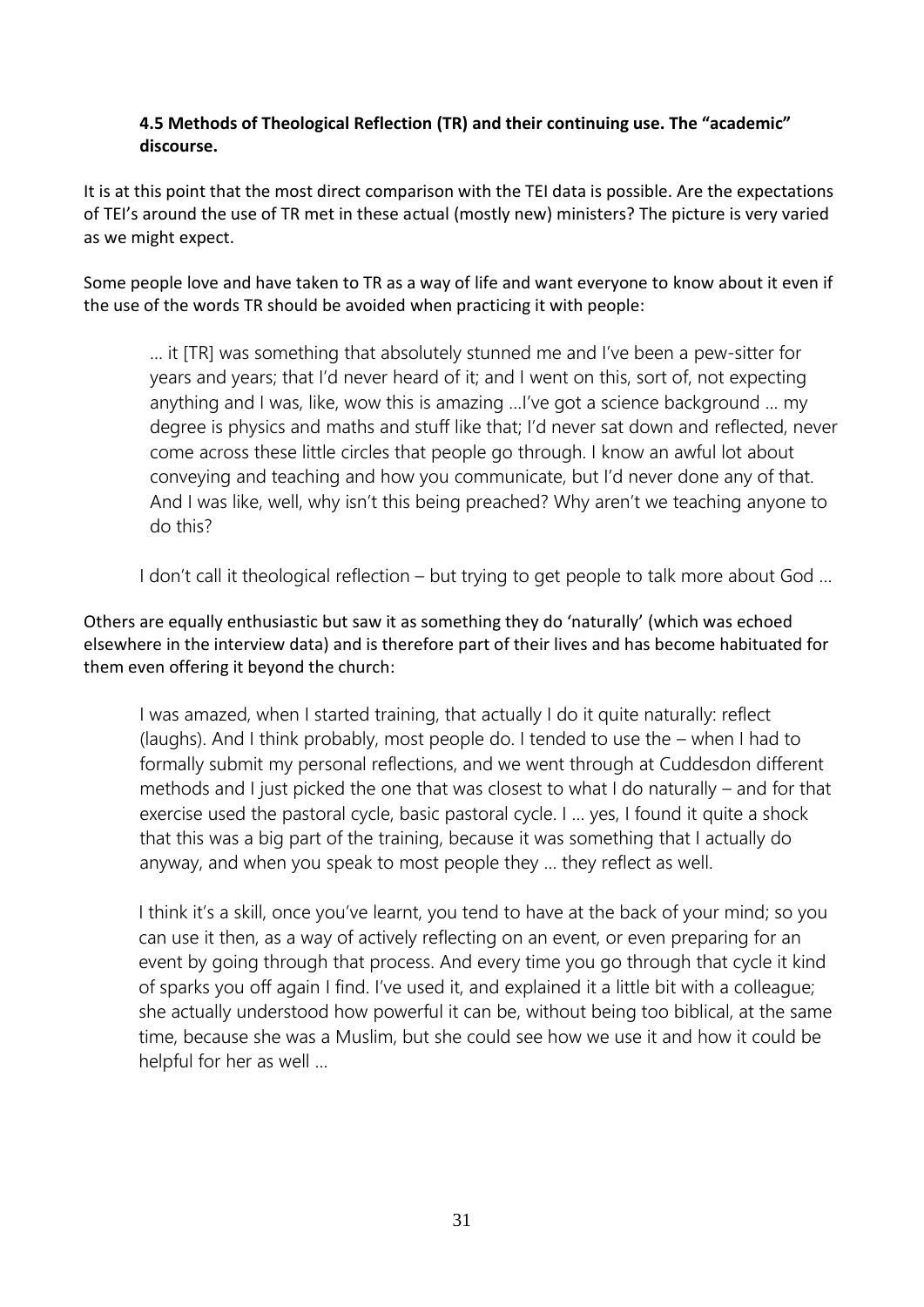At the other end of the spectrum TR clearly left some participants cold and they have not returned to it:

I remember the pastoral cycle; I know there are others, but I found that module really boring and I didn't retain a lot of the information. But the pastoral cycle was drummed into us; I can't remember how it works, but I know the phrase, pastoral cycle, and it's a circle.

Remember the terms. Long time ago.

I would say a flat, no. Which is not to say that that aspect of the training was not useful, but I don't find it helpful to sit down and look at a … a passage of scripture, or an issue, an incident, whatever, and say, ok, which of the models will I use for this one?

#### There were several people who questioned the way it was taught:

I was put off theological reflection, big-time, by the way it was taught. Because we then had to go away and 'do' one and then … and I'd never done a formal theological reflection before, although I'd done a lot of informal theological reflection. And the problem was that then you had to come up with something that fit the structure for a two thousand word [essay].

[Despite finding learning TR useful] … we had to do so many reflections – little sort of five hundred word ones – about your personal development and … you had to do one at the beginning of a portfolio and one at the end of a portfolio, and you felt as if you were disappearing … a narrow … a smaller and smaller hole into yourself, because it wasn't really related to you and the outside world; it was just a five hundred word thing that you had to do to get the portfolio finished. And it was a bit of a waste of time…

#### When pressed, some people did offer examples of continuing to use TR in their ministry:

… a really serious incident happened and actually, you know, it's just really easy … I had to write it out, because I'm a person who writes and actually it was brilliant and I … that's why I just go to it; I don't sit down and think, Now, how shall I reflect on this? It's just like an intuitive bit that happens.

We've had a few, like, challenges. And, yes. Yeah, I've used it, because actually it's my way of thinking and that's helpful, especially the pastoral cycle …

Across the four focus groups there are 34 instances of the use of the word "academic". It was not introduced by the interviewer but the groups were pressed on its use when they used it in certain ways. Here is an example of the academic / formational split in theological training (and the discourse is presented as if the academic isn't inherently formational):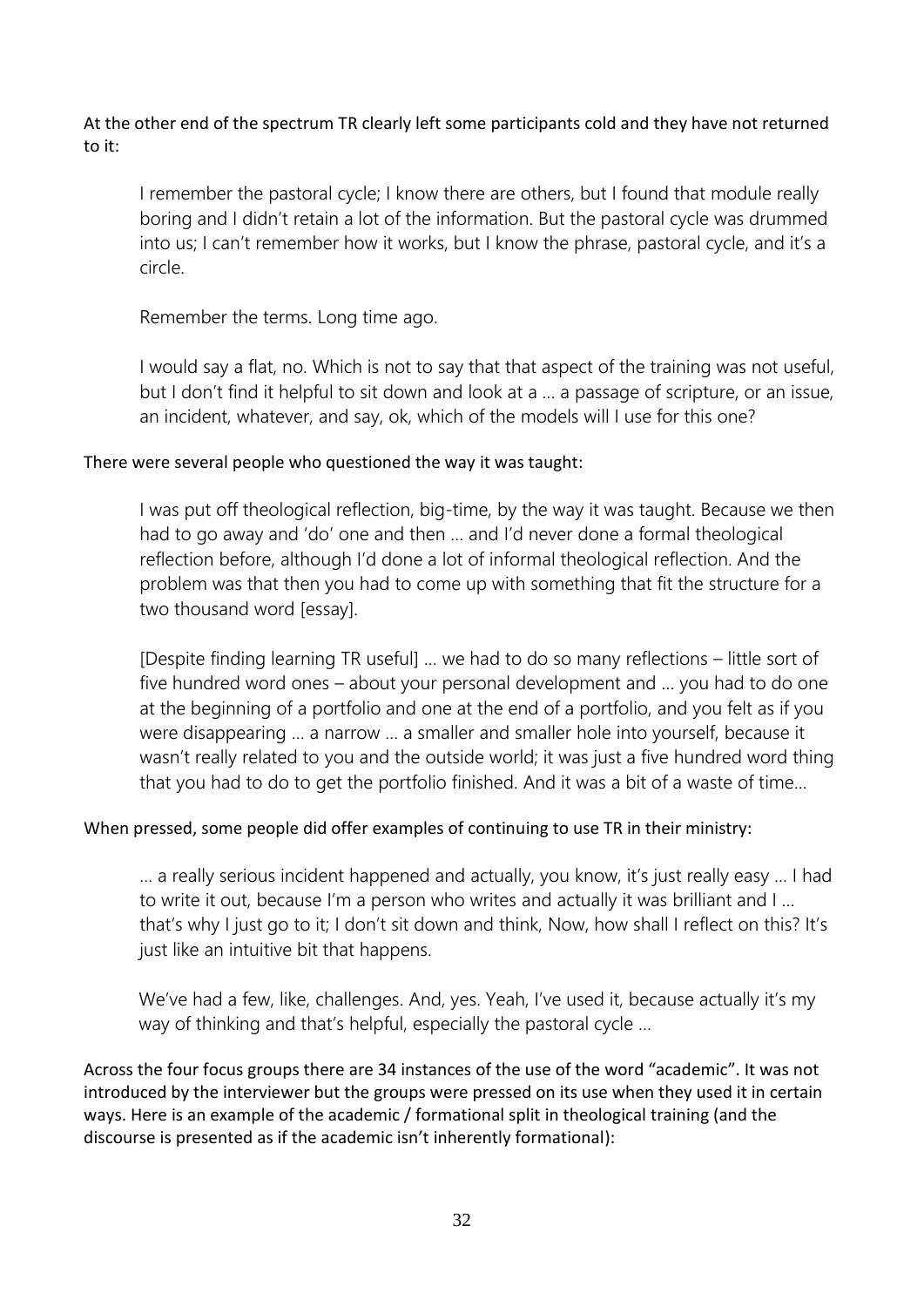And there was the academic side of it, which was – you know – your ten sessions over ten weeks, or three weekends, in reading these books and then regurgitating an essay and then there was the formational aspect, which was partly the residential weekends, but the perception was that the vast majority of the formational aspects would be done by your training minister, in your home parish.

The groups were asked when the subject came up to define the 'academic.' Here is a sample of the responses in one group some of which show the 'hidden formation' going on in academic awards:

# Ivory towers.

I was coming at it from the point of view of someone who's late to her first degree, and is Now serving in a parish where twenty five percent of the working age population have no academic formal qualifications. Not an O level, not a GCSE, not a … … I'm aware that when I use complicated vocabulary – because I've just come out of theological college and that's what I've been trained to do in essays – that I'm speaking in a language that has vocabulary that they just don't understand. So, I have been mentored through three years of: use more complicated language; get your sentence structure right, you know, and … and I'm speaking to a bunch of people who don't know what I'm saying anymore. I've been over-educated to connect with my population.

I suddenly found I was reading books with words in it that I didn't understand, and having to extend my vocabulary and sometimes felt like you were being … I mean, ok, the people that taught us are probably ministering in parishes, but they seem to be more in their books and in what the Greek and Hebrew said, or what some guy with a German name said … You know, it was books, books, more books, dons and ivory towers; that's what I mean by academic and I thought … I would have said I was more academic than not before I started and discovered, I'm not really, compared to Anglican … some Anglican circles.

# The feeling that the theological / 'academic' training is disconnected from the tasks of ministry was widespread:

And I actually believe that would be helpful across the whole training is … you know, instead of all the academic stuff, which, yeah, is important  $-$  some of it  $-$  is actually to do some practical things, a bit more on the practical side, for all of us who learn that way

Well, there's a lot of emphasis on essay writing and attending, you know, five to ten weeks' worth of evening course, followed by, sort of, quite tricky questions sometimes. And they don't always – when you look at the questions – help you to answer that very question. They seem more to give you a theological background than to make you a better minister in that sense.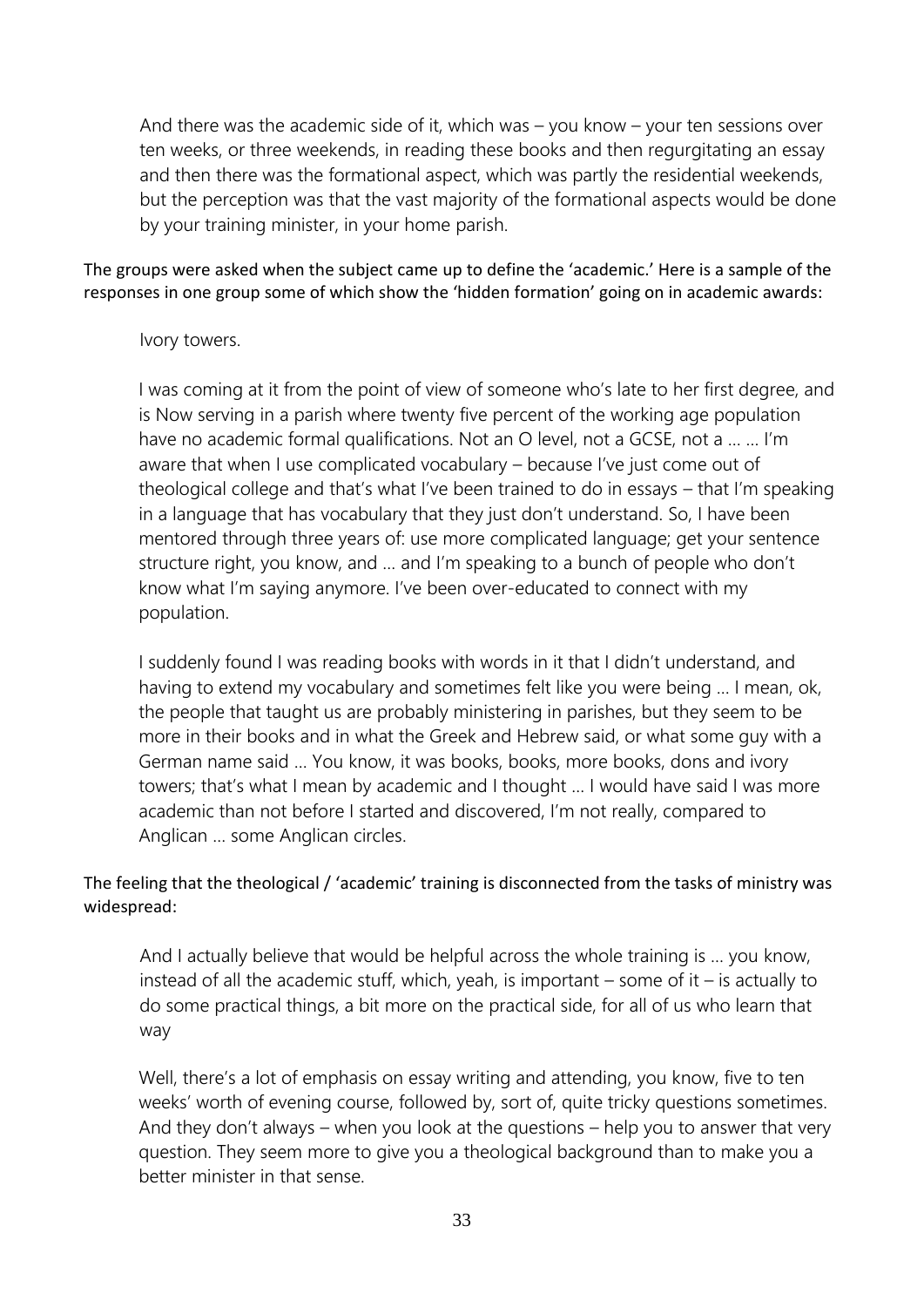The question of how book reading was introduced (and is therefore formative in a certain way) was also connected to the 'academic' question. Books become a utilitarian resource as a means to end of writing the essay which here (and elsewhere) is described as "regurgitation":

… you're presented with a bibliography that's sort of, like, three pages long, of books upon books up… and I was … I thought of myself as a great reader, and – again, until I started this course – and found myself drowning in a … in piles of possible books to read and not really knowing which ones are going to click with me and usually ended up reading, either the one that I found on the shelf in Cuddesdon – that was on the bibliography list – or that my vicar happened to have. And maybe, when I get out the other side of this then I will find some useful books that I can read that will connect with me and my situation, but through this last three and a half years, it's been more that the … it's been so many books to read, that are useful for writing the essays, but maybe not for anything else.

I mean there were academic books and there were other books, and I've got a whole pile of books that looked interesting but weren't relevant to the essays, which I really need to get stuck into.

… the way we all did our training involved a large number of books, most of them not the most accessible books, that we had to read and regurgitate for the essays.

#### And finally the whole question of the 'end' of the academic award is called into question:

And I often thought – you know – who cares whether I get a degree? Does God care? Is anyone actually going to ask me: where did you get your degree and do you …? And of course I'm not saying that it's not helpful for those who enjoy that pursuit, but whether it's essential for our learning to be assessed in that way, for ministry, is a question I have.

There is therefore little sense from the interviews that these ministers have had their formal theology shaped by feedback from their experience. Many are working with a theory-to-practice paradigm which as we saw in the TEI interviews is often the case there too.

#### **4.6 Exploring the disconnect between Sunday and everyday faith found in the Survey**

From this point onwards in the interviews the questions referred back to the survey findings. It is fair to say this revealed a weakness in this research tactic since the people in the room represented a more passionate and committed set of respondents than the whole cohort who answered the survey. Thus the data here is not always so revealing for some of the questions and will be reported therefore more sometimes briefly.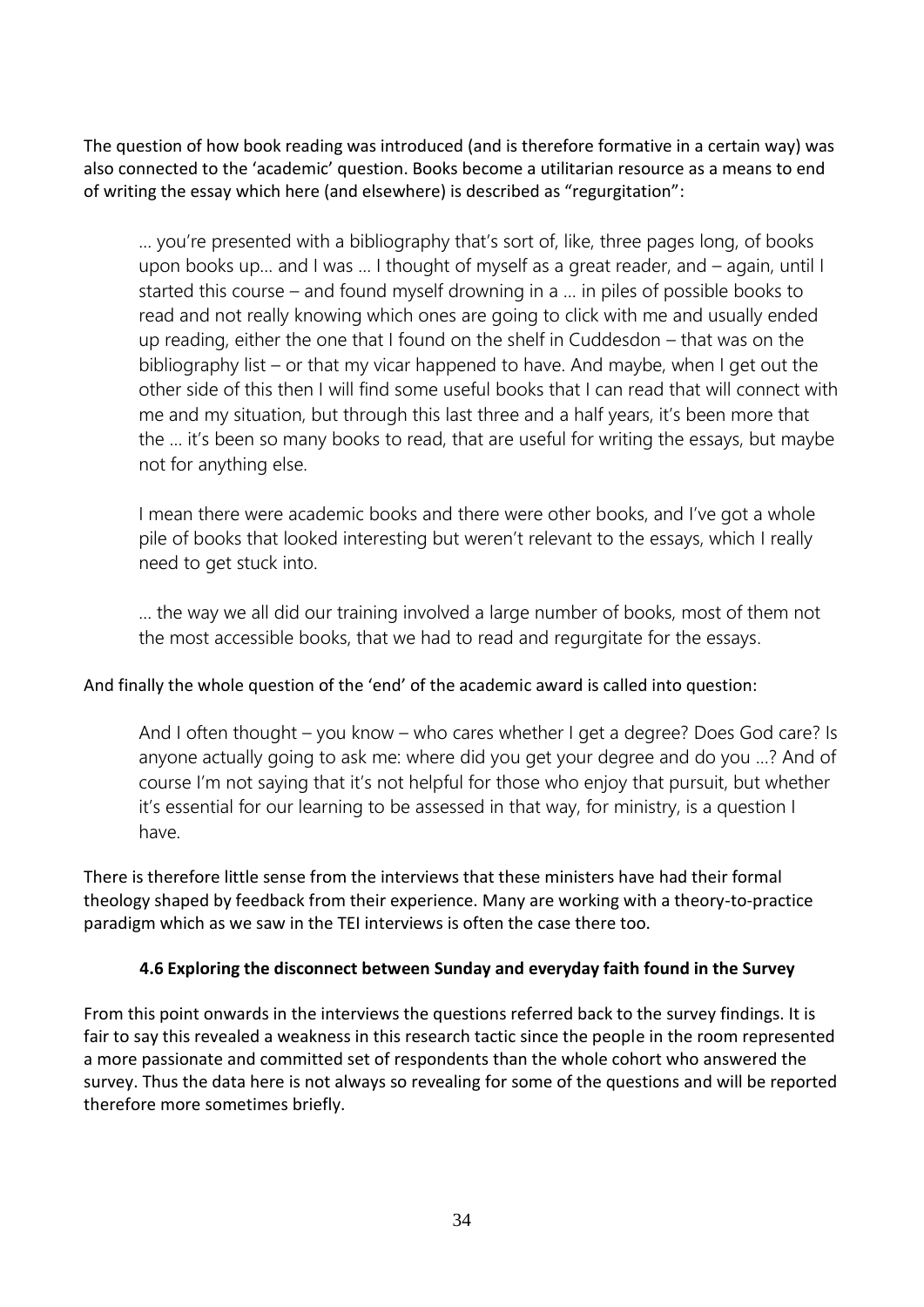#### The clergy are reported as a 'problem' in some places:

I think by and large, because our vicar is full-time a vicar, and we know he's been a vicar for at least ten years or more, he's way out of touch with working life. I wouldn't take a problem that I had with a work colleague necessarily to my vicar, because I wouldn't expect him to really understand the pressures that I'm under on Monday, Tuesday and Friday, because if … if he sends me an email on Monday, Tuesday or Friday he often expects it back within ten minutes, the same as he gets it back on Wednesday or Thursday. He has no understanding of other people's working lives.

… my church is XXX [tradition] and so it's very much, well there's one right answer coming from the pulpit.

This develops into a question of what Sunday is for and sometimes an (overly?) sharp criticism of the laity from these new ministers, which seems to exacerbate the sense of clergy/laity divide:

I think there's something about: where does Sunday fit into the cycle of the week? If you see what I mean. Is Sunday the response to what the community has done during the week? Or, to what extent is it that and to what extent is it sending out to go and do the next week? And is that balance right? 'Cos there's something about … it almost seems to exist in a little bubble of churchiness – I go on a Sunday and I've done my thing …

I think, unfortunately, a lot of people have just been left, and thinking they're going every week and … they haven't engaged deeper; they haven't been prodded towards a house group, or the right house group, and they haven't engaged with scripture say, everyday … that would be a bit scary. In our church we had a, like … and we have bibles in the pews, and this lady was trying to find John's Gospel and it's almost hysterical, but gave up and it's like … So, Now we have to say, the New Testament section, and you think, these are people that have been in the church thirty/forty … what's been going on? In any other walk of life that is failure.

I think it's because people are very good at going out and doing things, but when it comes to the spiritual, that is still regarded as 'clergy'; so, whereas Jesus said, go into the world, preach the gospel, heal the sick, cast out demons that would be the last that people in the congregation would think of doing. And yet, that is the first thing … you know, the spiritual life is the most important, but there's … I think they're not taught that: this is you; this is your task. It's still the: oh, make sandwiches, make meals for somebody who's sick; it's all the practical things, but the spiritual isn't emphasised

But, in terms of translating a sense of my confidence in Christ and the activity of the Spirit to my elderly congregation, that's where I see the fear and the reluctance and the shyness. I think a lot of them, generationally, would say: yeah, religion, politics, sex, are all off the discussion topic for polite conversation at the dinner table. Yet there's me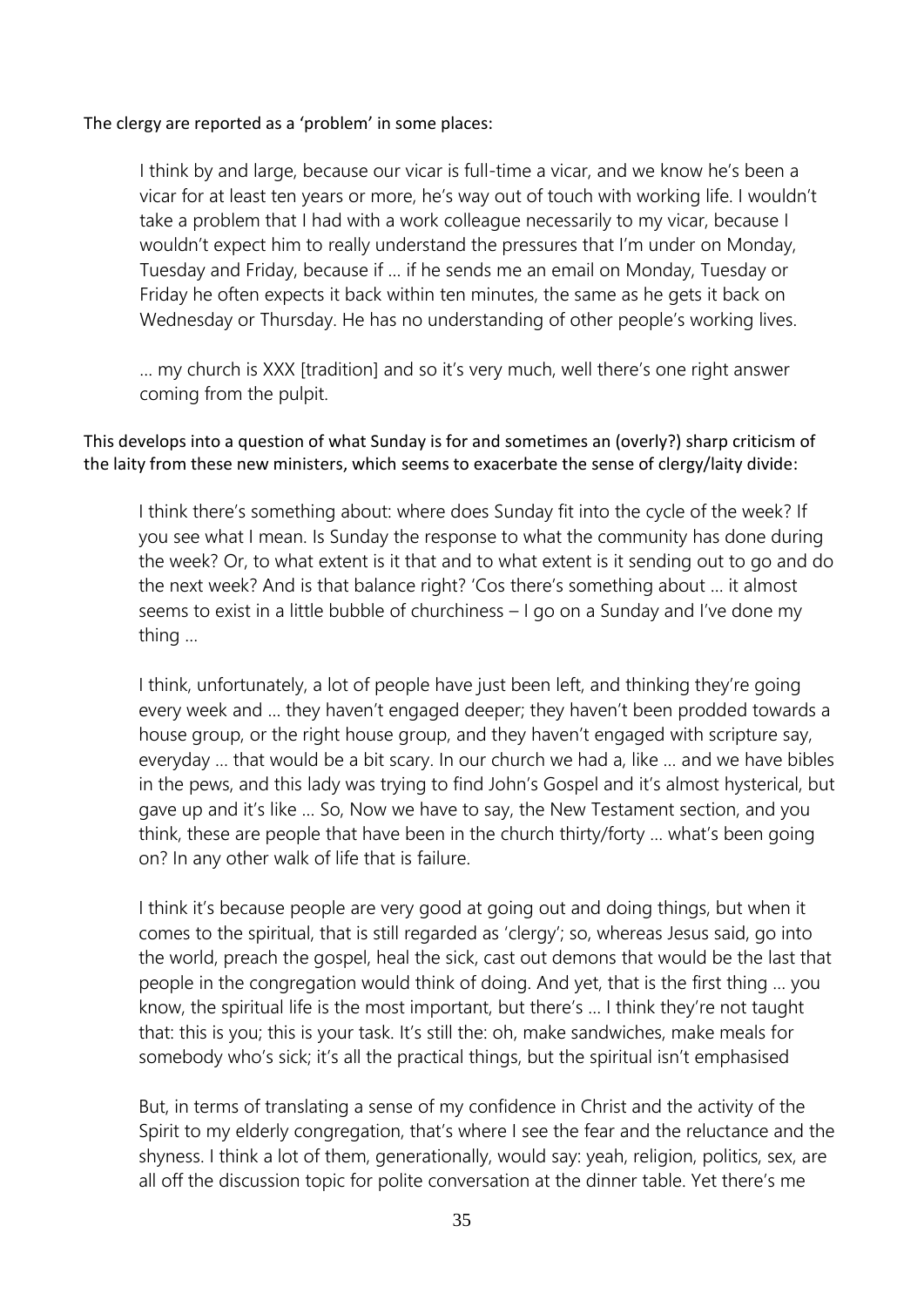standing, preaching at them saying, go talk about Jesus in the street. And, if you happen to be having a retired people's gathe… cup of coffee, let's bring Jesus into it, because he's the one who's going to bring us hope and light, isn't he? And they're looking at me, like, have you got seven heads? Really? (laughs)

In one group a really interesting discussion began on how imitation (rather than the show/tell required of, say preaching or even 'teaching' – there were several other occasions in the data where this 'one-way' method is critiqued) might be much more fruitful in dealing with the research disconnect, and this is related to how clergy can 'model' or otherwise life in the world:

So … and yet, what we do on Sundays is we give a lot of information and then we expect innovation. So, we kind of communicate a message and we say, right Now, go out and live your lives differently, kind of thing, but we miss out the imitation aspect and yet that is … you know, in the journey of a parent/child that is so key. My son forgets most of the things I tell him, but he actually copies a lot of what I do by what he sees, and I think that's possibly what's missing in some of our churches.

[Therefore] I don't think it's so much the ordained and lay; it's between the full-time and the part-time. That … if you're a vicar, well of course you do it all day every day; that's your job, that's what you do, whereas if you're … if you have a job, another job, then … then that's different and in many churches there isn't that opportunity to see that imitation, because you've got the vicar, and everybody else, and it's … it's getting laypeople, and lay ministers are one of the more visible groups of people who are showing that they're actually doing this in their everyday life … I mean, people keep saying to me, how do you … gosh, all the stuff that you do; how do you find time to do it? I just make time to do it, but that's a conscious decision that I've made and other people don't necessarily see the same …

#### And finally there is how the Church could be led by the world:

I look at and research a lot of questions that people are asking – of Christians, or Christians are asking – and I make videos about them. And … and yet all of those questions that you can easily find in a Google search, we don't address at church. At all. These everyday questions. And that's why I say there's a disconnect; we're teaching from the bible, we're equipping people, but the questions are, they're going: well, my friend's asking this question. You haven't equipped me.

#### **4.7.1 Gaining confidence through training in preaching sermons that connect**

In this question (and in the survey) it is hard to separate the generalised training on preaching that occurred and the specific question of being equipped to preach sermons that connect with everyday life. The sense of the feedback in the Focus Groups was that preaching training was rather 'hit and miss' and that with these people they had learnt through practice to make their sermons connect.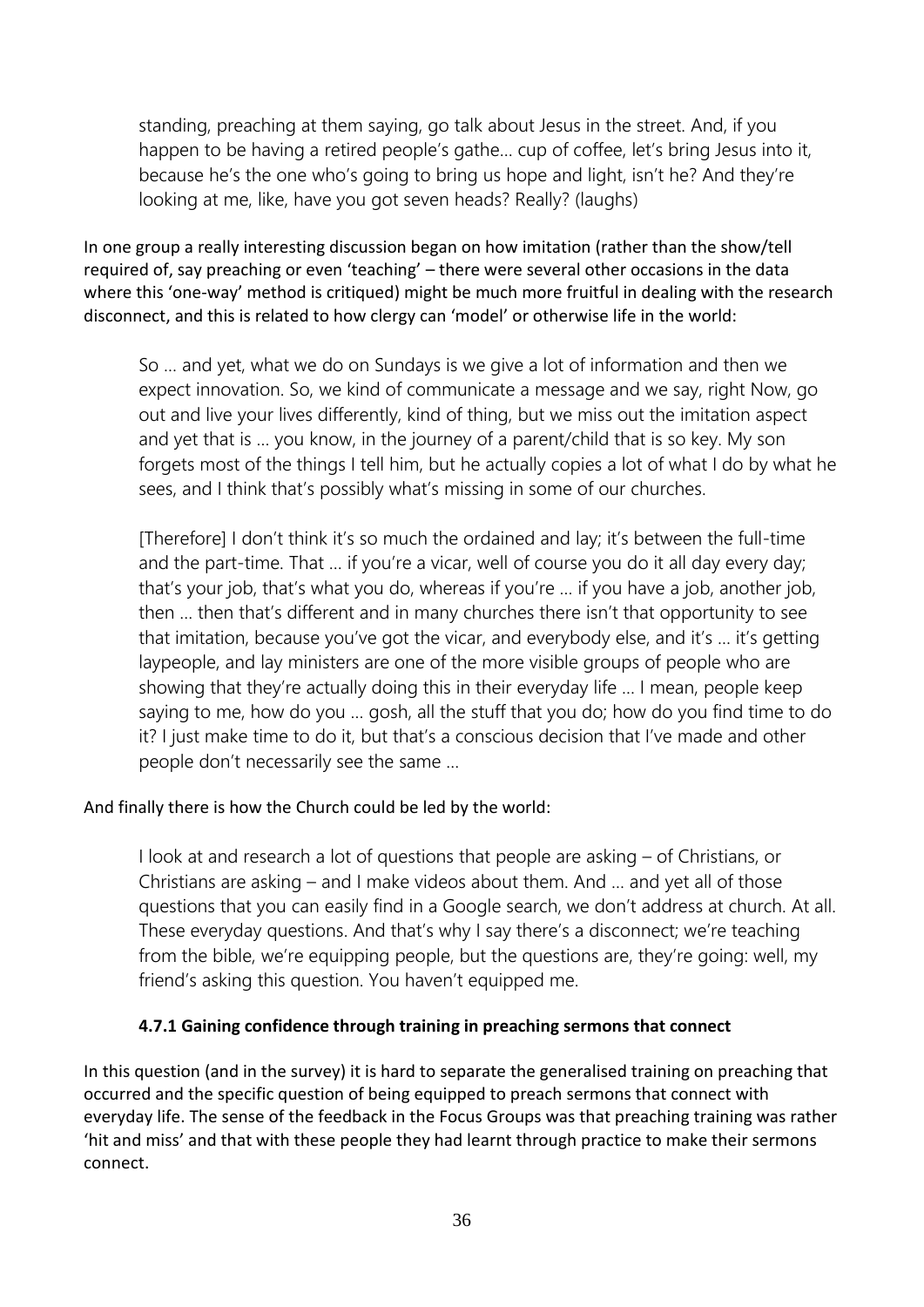#### Thus we have these two negative comments:

Yes, we did preaching and that was in various, sort of, different forms, wasn't it? But, I wouldn't say my training at college actually informed how I necessarily relate to everyday life Now

I don't think the training did help me.

# And this traditional understanding of the importance of the sermon as application:

I think our church is quite good at doing that, because, you know, we focus on the sermon and on, you know, and listening to God's word and applying it to our lives; you know, that's one of the most important … the most important part of the act of worship is to hear what God is saying into our lives, and so naturally that will be … a big focus of the preaching is, what does this mean for you when you leave church today and you live the rest of your life, this week?

# And here is one of the 'cross-over' ministers explaining sermon preparation that draws from working life experience:

I was certainly taught to be open to listening to God and, to me that means God speaks to me through other people, as well, like the Muslim lady in the office. … I'm blessed because I have an active working life.

# **4.7.2 Least confidence in supporting parishioners at work and helping them make decisions about time outside work**

It is notable here that in some of the Focus Groups this question occasioned a comparison between pre- and post- At licensing or ordination/ordination training with some people noting an unhelpful overlap and repetition between the two and others appreciating the more practical 'hard skills' days that are part of the "IME-2" process in Oxford Diocese. This was slightly at a tangent to the actual question and in one of the groups the discussion reverted back to that of sermons again. Perhaps this was evidence that these questions were difficult for the ministers to address and supported the survey findings. However here is a direct response in how one might visit a parishioner at the workplace:

Would I feel confident to … Yeah, I think I would. Yeah. I mean, a lot of people in our congregation work in London, so it'd be a bit of a pain in some ways, but, you know, it's a … I know it's really powerful when … and a retired clergyman told us that he used to do that with people.

Another participant had tried visiting but it hadn't quite worked out in the way it might have: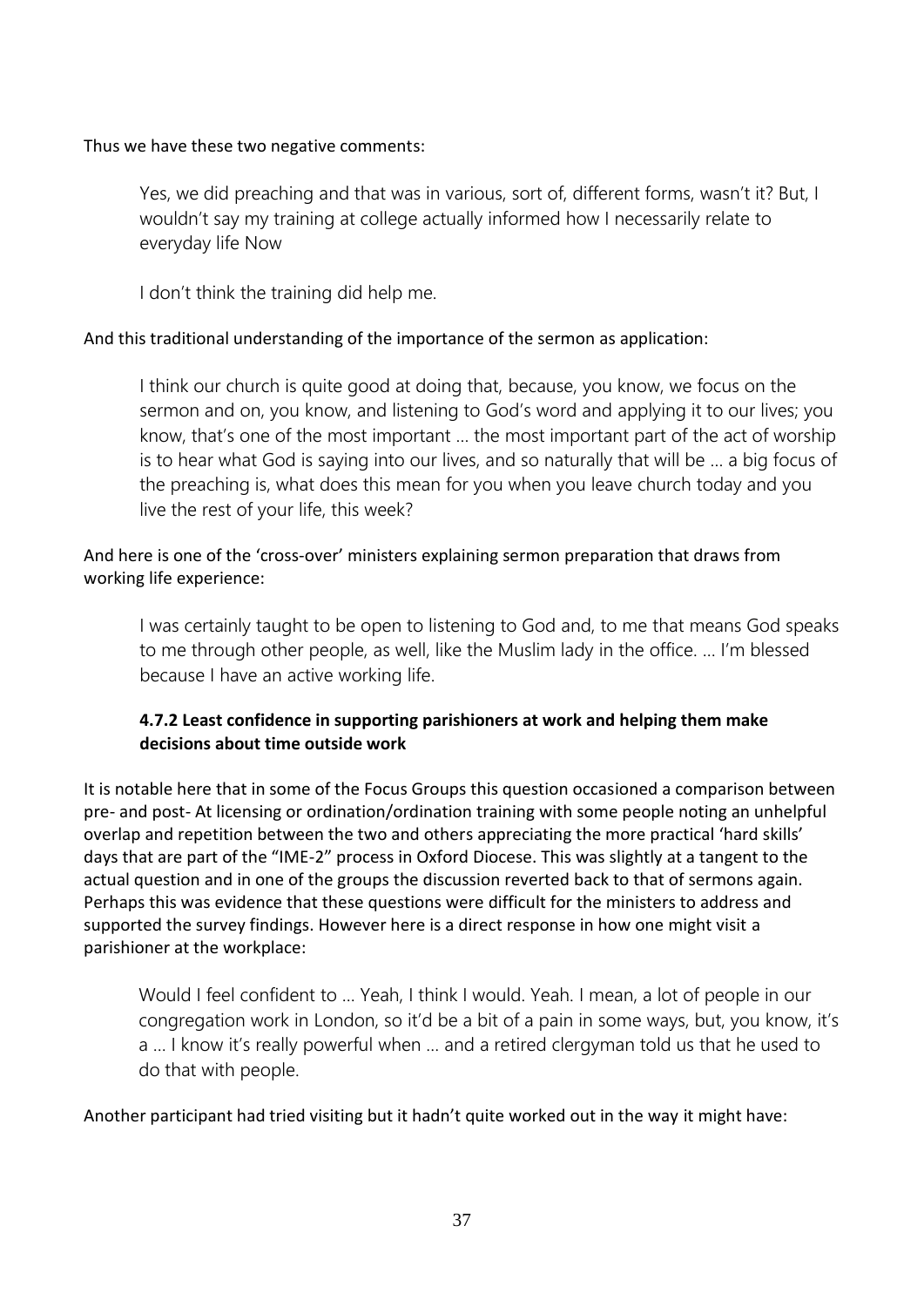If I'm honest, they didn't feel as relaxed as it might have felt if we weren't in their workplace. I think they felt distracted and there was, obviously … you know, they were in work-mode, and they probably couldn't give full attention to what … It was much more of a showing me round their workplace, rather than us having a meaningful dialogue about how they were really doing.

# **4.8 The top three equipping actions; personal reading and reflection, prayer and bible study**

Again the Focus Groups found it quite hard to stick the question, perhaps evidence for the surprising nature of the finding. Occasionally the finding really resonated:

We've got to start from God, and the word, and Jesus and the Spirit, and then go on to other resources that might help us. I think that's really encouraging.

However especially around "personal reading" the question raised reflection on the use of books. It turned out that, despite their reservations about the 'academic' actually these ministers did read and use books as resource in their ministries, but they distinguished them from 'academic' books (see earlier discussion on that subject):

They make you think; I think that, you know, the good books are the ones where you look at this and say, oh right, this applies to me. Or, oh gosh, right; I need to really think about that and some of the … some of the books that we've … that I've read have been highly academic and some have been, you know, very popular and I'd find it difficult to say which I've found most useful, because actually in different … it's the mix of thinking deeply, and academically, and thinking very, very practically and they do … they support each other

And maybe, when I get out the other side of this then I will find some useful books that I can read that will connect with me and my situation, but through this last three and a half years, it's been more that the … it's been so many books to read, that are useful for writing the essays, but maybe not for anything else.

# Some understood their task as filtering or distilling the relevant parts of books and presenting or communicating them in helpful ways:

I'm the person who reads that interesting book, and then somebody comes to me with a problem and I say, ah, you remind me of … oh, I don't know: you're an Enneagram three in this situation and, did you know what an Enneagram is about? And I've just given them that tiny detail because I happened to read an Enneagram book because I love reading. And it doesn't matter what it is. So, like, you asked about theological reflection; you know, Green's book is a good one, but I prefer Killen and De Beer. But I know where those books are on my shelf; I can talk about them and it says in Proverbs like, you're a fool if you … if you talk when you don't know that stuff, then you're a fool; but, you know, if I know about it then I'll say it. And that's my job; I see it as I'm the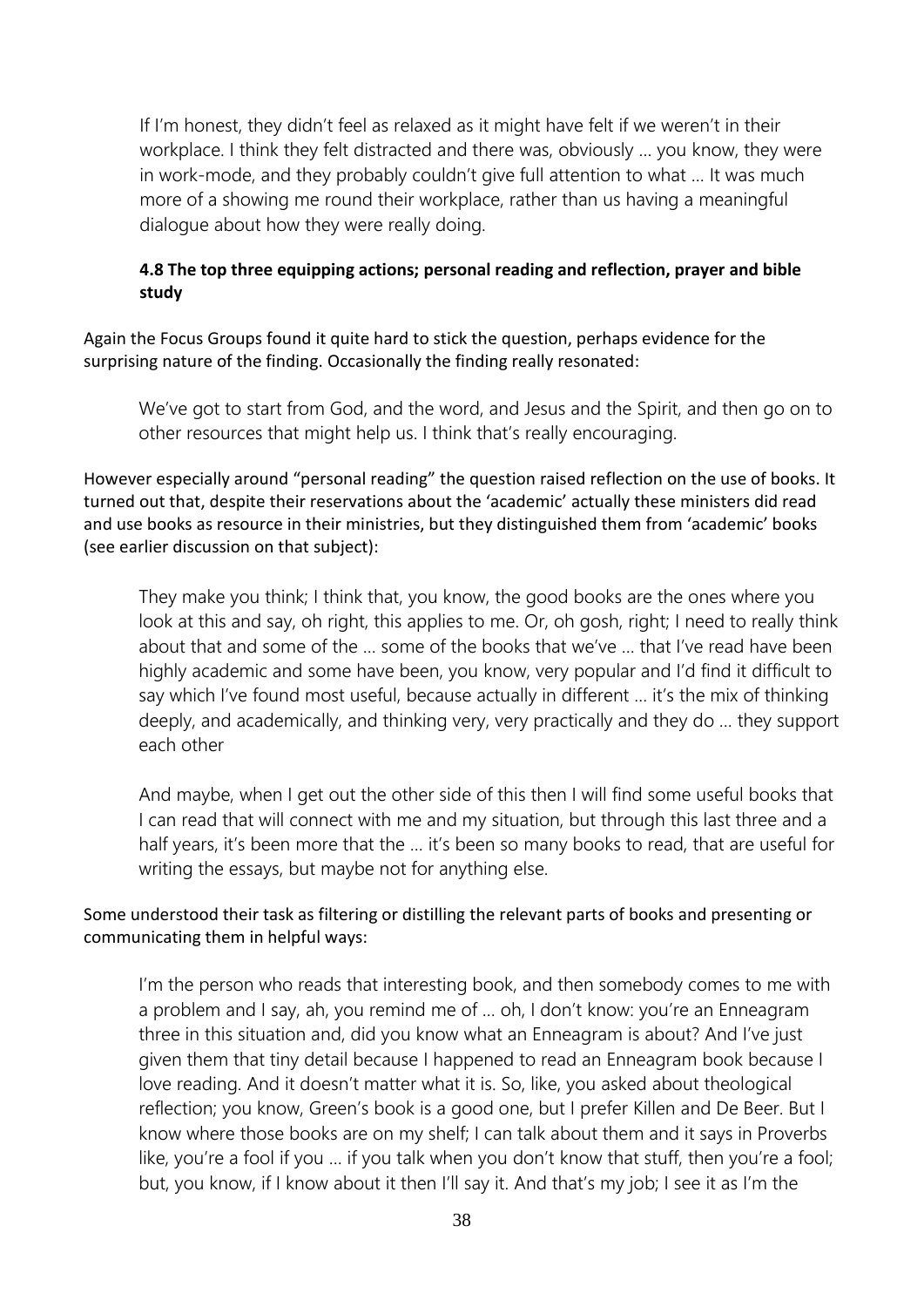person who reads the books, but then I give them the single book, the single bit that they might find helpful in their life.

# In two Focus Groups the question of spiritual direction was raised, both solicited and unsolicited with these insightful responses both in terms of discerning God and enabling others:

I've had one [a spiritual director] … well, various ones, for over twenty years, and I think it's good to see where God, or where you might … because when you say things to somebody else, or you're actually speaking, then, you know, they can ask those probing … you've got to have the right person, but the right … the probing questions and what to … you know, that's discernment on their part, what to probe … you know, prod and what to say: why did you do that, or say that, or what do you think Now?

I meet with a spiritual director and actually I'm able to unpack everything. Then everything is seen, I suppose – or up for grabs – theologically or spiritually, and I think that helps in terms of how I then go back and relate to other people in their lives. If it's to do with I'm feeling really lonely at the moment well all of a sudden I'm able to relate on a whole … on a new level to … to Doreen, who is very lonely having moved into her nursing home, or whatever. And having a spiritual director to unpack what's going on with me, enables me to recognise ... and again, it's about sharing of resources, so – you know – one of my spiritual directors might say, oh, you should read this book, or, you should do this, and I'll say, oh, that's a great idea and I can pass it on to somebody else.

# **4.9 The disabling reasons from the survey.**

This question comes near the end of the interview and did not occasion much depth of discussion. It was difficult for these more passionate respondents to identify with the issues raised, but some did resonate with both the reluctance to intervene and a culture in church and world (where it might be more perceived that real) that militates against 'every day faith.'

… it's out of my comfort zone to say, you should definitely start praying daily – for example – or, you should check out this book … And actually, it's much more been: you should check this out, or give this a go, rather than making, … giving people rules for their life, as it were.

… in my particular setting, [there] has been there for years and years: an old catholic, sort of, sensibility where you would never dare mention the name Jesus on a visit. You know, it really has been that with church members, and so that's been the disabling factor for me: is just a culture where that hasn't been anticipated at all.

I don't think we should take it for granted that all members of the church think it is a good thing to talk about Jesus, you know, in your workplace.

However for one respondent the Oxford Diocese's 'Personal Discipleship Plan' had been very useful: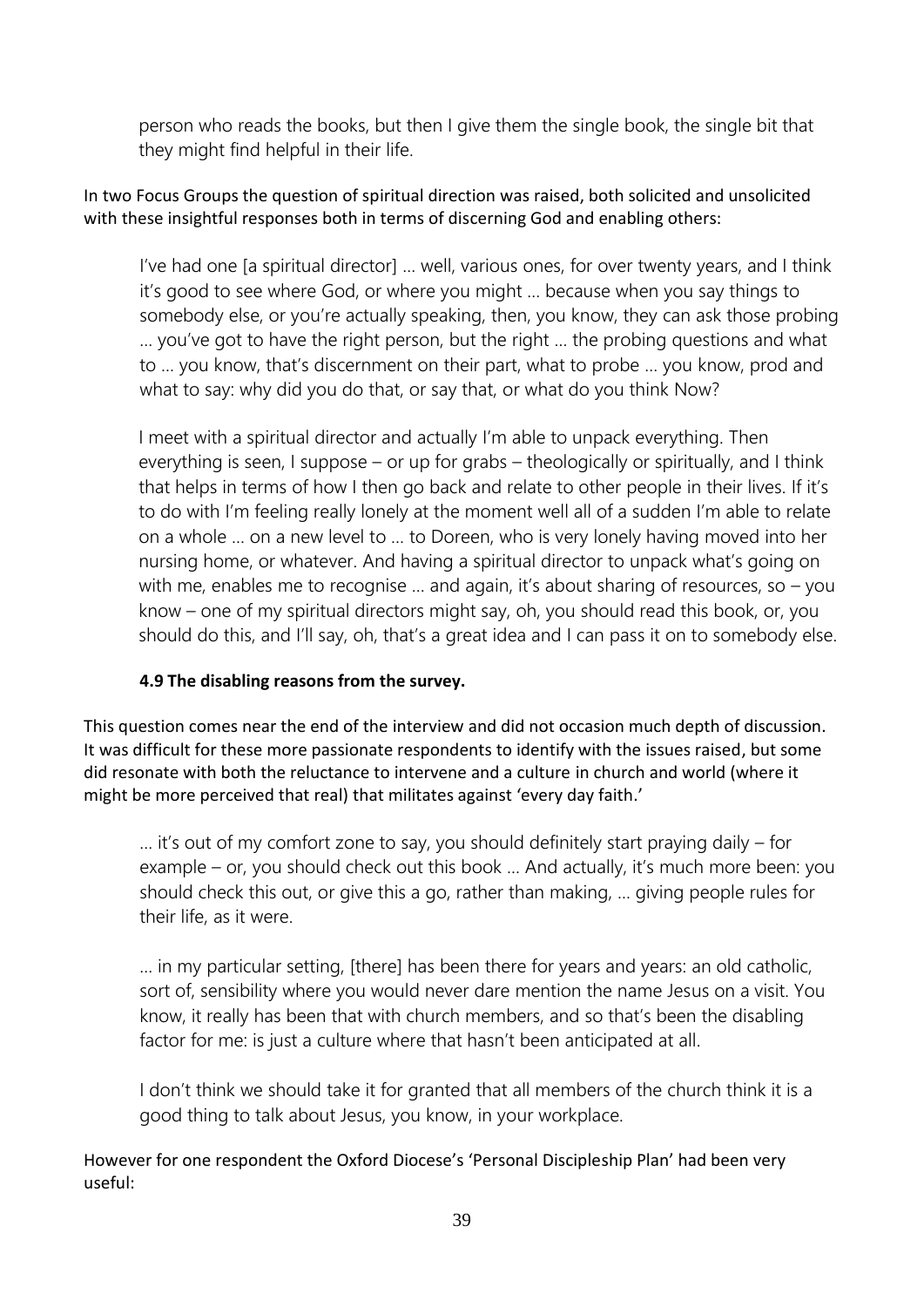… as a benefice, we've tried also the PDP scheme and that's been going really well. I remember one conversation with somebody, who had said that they'd ended up going for coffee with somebody else from the church and they'd been buzzing about their PDPs.

# **4.10 Any other points**

There was not much to report here after a fairly long interview. However there are two other issues that occur in the data that have been mentioned occasionally above but haven't been reported fully yet and should be aired here;

# **4.10.1 The understanding of the leader as 'expert'.**

There is a culture in churches of disempowerment amongst parishioners who expect trained leaders to have the 'answers'.

I think some of it [the lack of connection to everyday faith] is about there being a perception out there that there is the right answer in every situation. And that the person in the room with the dog-collar, or whatever, has the right answer and you're just trying to fish it out of them, so that you know what to do tomorrow.

So, I [an LLM] went along to a bible study – lay-led – because I thought, oh, I should go along; it's something that we can do in the parish … the dynamic of the group changed completely when I walked in, and people started expecting me to express a definitive opinion on things or … Some of it was asking questions, because they knew, from knowing me, that I would know what they were talking about, but it was … and so I kind of, pulled back very gently throughout this meeting to make sure that I didn't take it over.

# **4.10.2 The individualised nature of how TR is taught in TEIs.**

Two people made the important point that if discernment as related to TR (however conceived and whichever methods are used) is key to this work the individualised nature of how it is taught in TEIs is problematic for parish ministry which is collaborative and corporate.

to be useful – certainly in my setting – it [TR] would need to be with the team that I work with, because it's no good me going off and reflecting on my own and coming up with a bright idea, because I don't think they'd necessarily understand that. We'd need to learn to reflect as a team and the only, sort of, time we touched on working in teams in the whole three years [of training] … there was the half a day, which my vicar couldn't come to anyway. Which … the three of us that went felt it was really useful, but we needed to do more as a team, like that, and … if you're reflecting about what's going on in your ministry and it's a group ministry; we're in a team, we need to reflect together so we can come to a conclusion together that you can put into practice.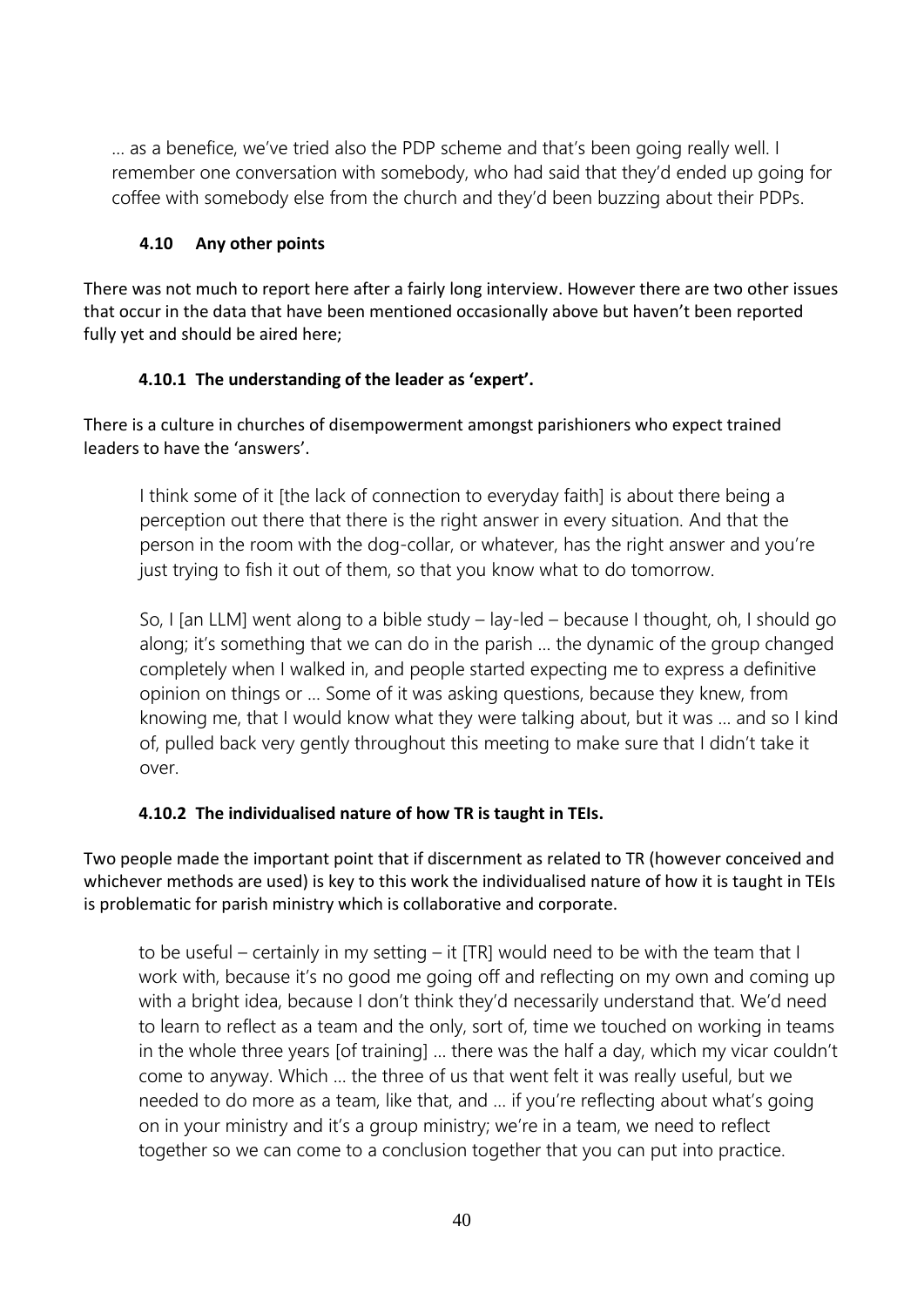Otherwise, if it's a conclusion you come to on your own, then you … that maybe will end up in frustration because you won't get anywhere with it …

… the more concrete reflection about a specific experience [in LLM training] was much more useful, and it would have been even more useful if somebody in my parish had taken any notice of the reflection, but erm … you know, that's life. And my incumbent: he'd never heard of it, because he's just retiring, so, you know, to him it was one of those fancy, new-fangled things that you were doing these days, and so he couldn't even help me with the … when I was struggling with doing a reflection about my own progress.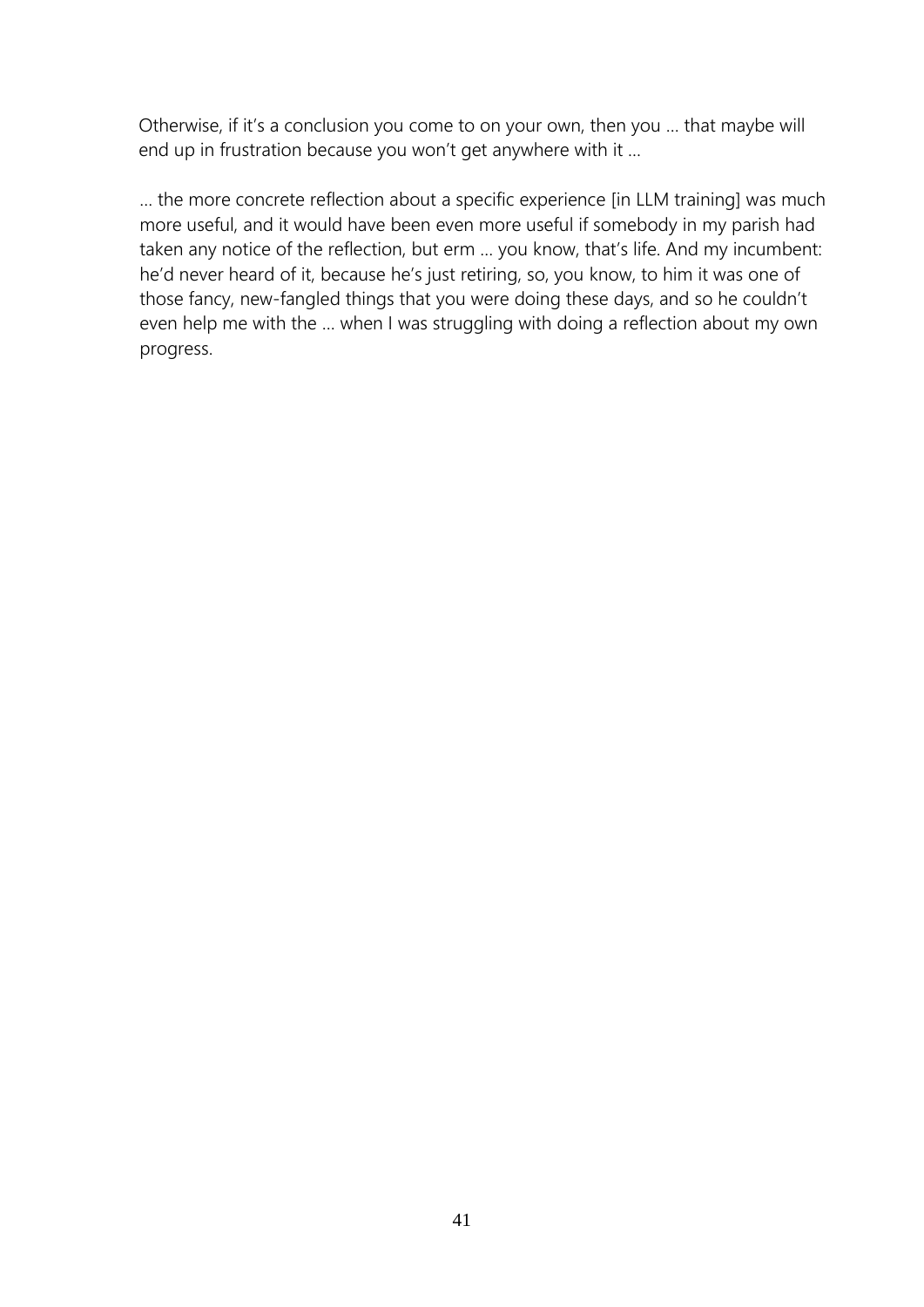#### **4.11 Summary Points from Focus Group Interviews**

- a) The 24 people gathered for the interviews represent powerful advocates for the agenda of 'everyday faith' in the Church. From many and various routes and traditions they had come to care deeply about the issues presented by the research question. If there are more such people, especially 'cross-over' ministers and we suspect there are, 'setting them free' to enable others would be a helpful step forward.
- b) There is also here, as might be expected from this cohort a strong espoused understanding of the nature of everyday faith and how theology informs it. Several concrete examples were at the fingertips of some of these ministers throughout the interviews.
- c) Once again spiritual practices, however conceived in particular traditions plus the use of TR where it has become habitual are ways in which everyday faith is enabled, both in the leaders and in enabling others.
- d) The interviews draw into the light the many fault-lines which disable the practice of everyday faith;
- a. Sunday / rest of the week
- b. Clergy / laity with an emphasis on continuing clericalism and an 'expert' culture
- c. Individual / corporate
- d. Sacred / secular
- e. 'academic' / practice
- e) Initial Ministerial Education seems to have been "hit and miss" with regard to the research question, especially given the committed nature of the participants. When the focus is on God and the world (rather than the 'professional' delivery of the Sunday worship event) and it is from these places that both questions and answers are sought within the Church then something new and enabling seems to be possible.
- f) There is an implicit critique here of the hidden or unconscious formation of people who are asked to pass an academic course for an award while at the same time addressing their continuing formation as disciples, lay ministers and priests.
- g) The question of the efficacy of the sermon in enabling everyday faith is left open by the evidence here. "Cross-over" ministers who have current experience to relate seem to have the most to offer.
- h) The possibilities offered by 'imitation' (and therefore at another level spiritual direction) are suggestive for the research. Visible modelling of everyday faith which can be imitated could be very fruitful.
- i) The culture both in the church and the world are also disabling factors. An inability to discern and speak about the activity of God amongst church members and the pluralist and secular nature of society conspire against everyday faith.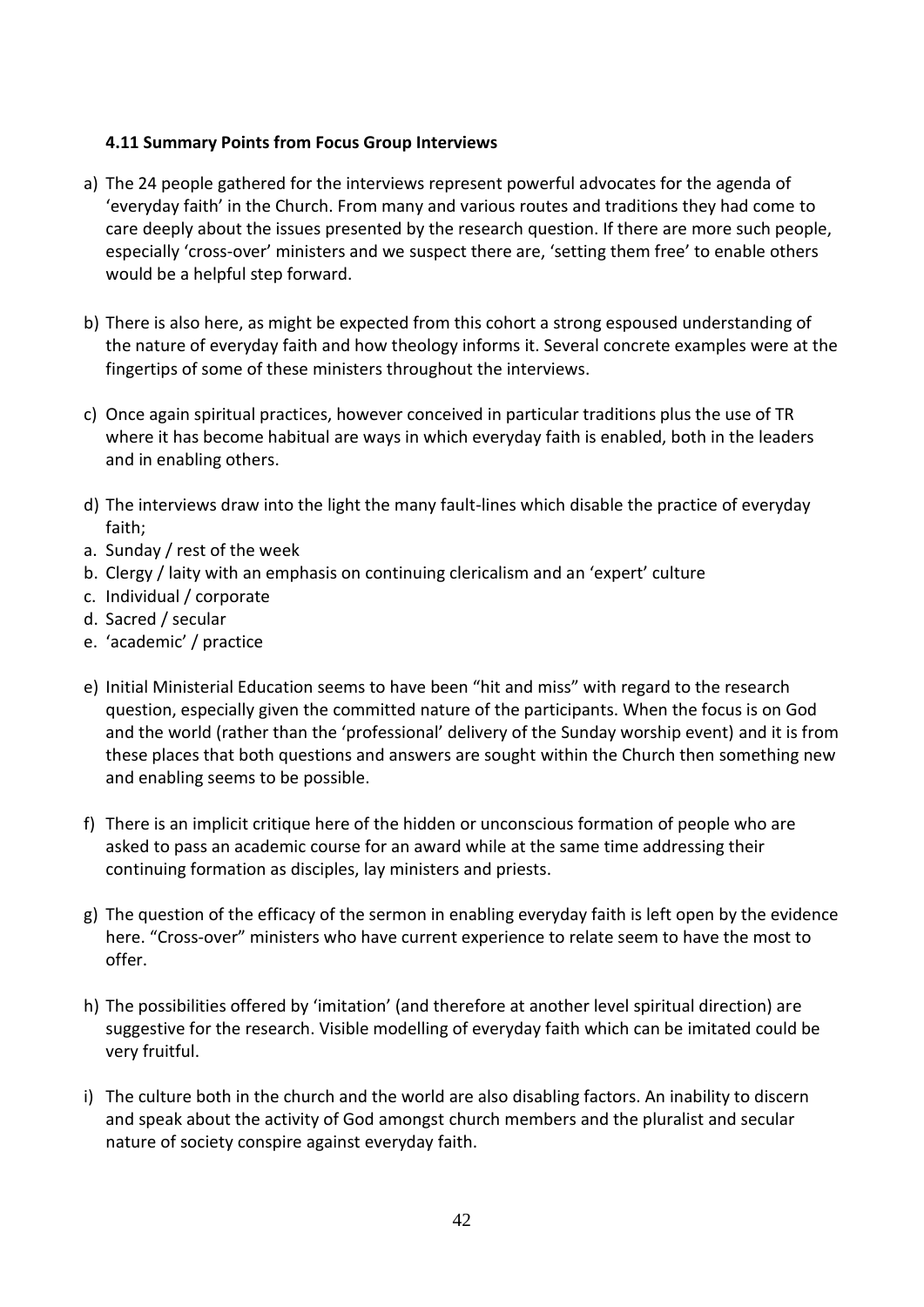j) Lack of confidence amongst some ministers in this area is evident in the data. The introduction of PDPs by the diocese has helped in some cases.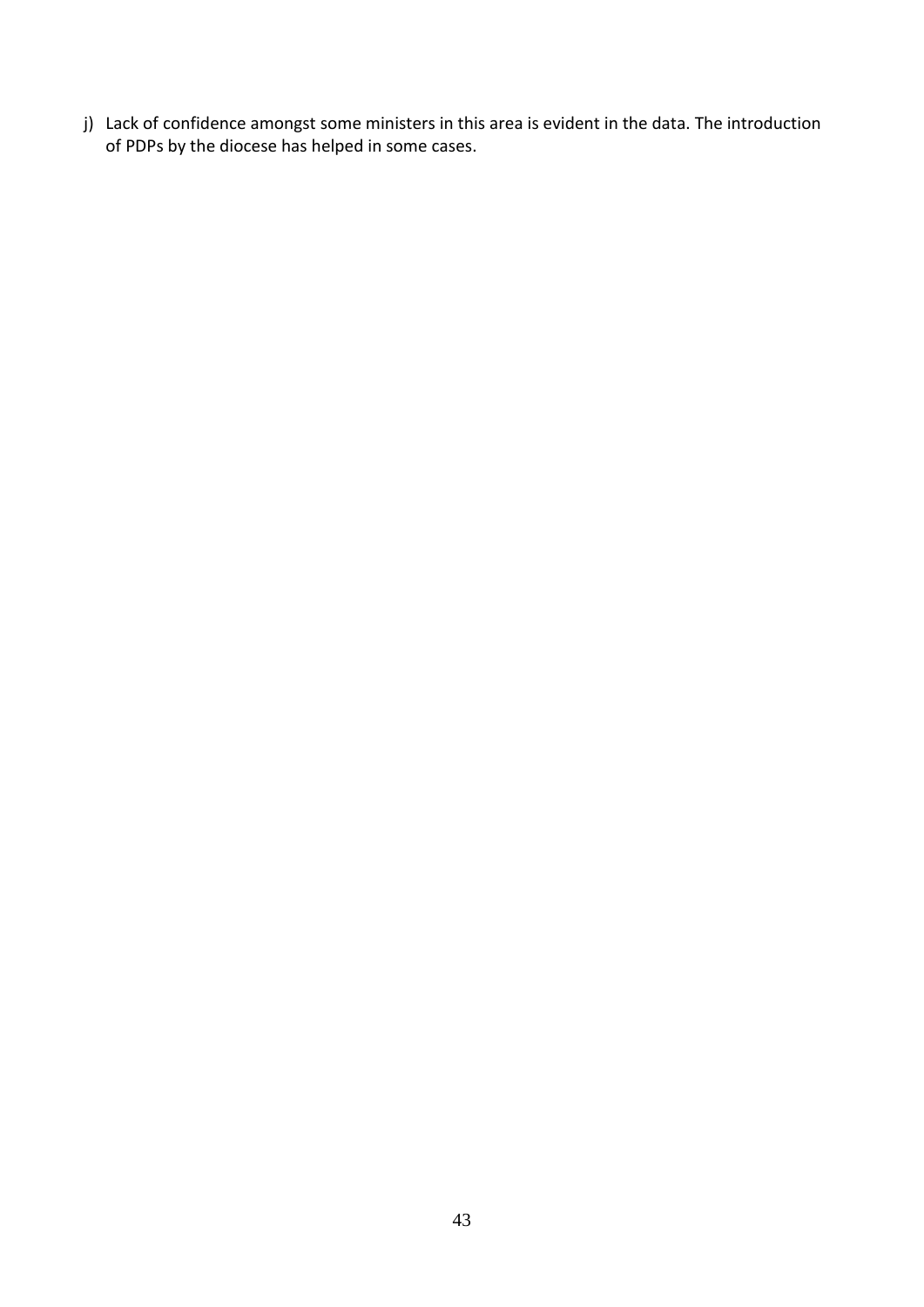# **Appendix I Ethical Statement to TEI Interviewees**

# **Diocese of Oxford Common Vision Process**

# **Discipleship Working Group Research Programme**

My name is Nigel Rooms and I am a freelance researcher conducting this study on behalf of the Oxford Diocese's Discipleship Working Group. The research aims to identify the elements of good practice in Initial Ministerial Education Phases 1 and 2 that equip future clergy and lay ministers to enable others for 'everyday faith' (defined as the ability to draw on their Christian faith to form habits of life and make decisions relating to work, leisure, community and family life Monday to Saturday). We are also looking to identify those elements of IME 1 and 2 that may hinder or discourage future clergy and lay ministers from equipping others for everyday faith.

Our research question is: What equips ministerial trainees to enable whole life disciples?

The information you give will be on the following basis:

- Your participation in this research is entirely voluntary.
- You are free not to answer any question you don't wish to.
- You are free to withdraw from the research at any time.
- You answer the questions as a representative of your TEI and its 'position' unless you state otherwise in the interview.
- The information given in the interview will be kept strictly confidential. Individual results and excerpts from the interviews may be made part of the final research report, but under no circumstances will your name or any identifying characteristics of you or your institution be included in the work.
- The final research report will be available through the Diocese in due course.

#### **Thank you for participating in this project.**

I am directing the research and can be contacted, should you have any questions at:

53B Jarrom St. Leicester LE2 7DH 07920 292956 email[: nigel@copiaassiociates.co.uk](mailto:nigel@copiaassiociates.co.uk)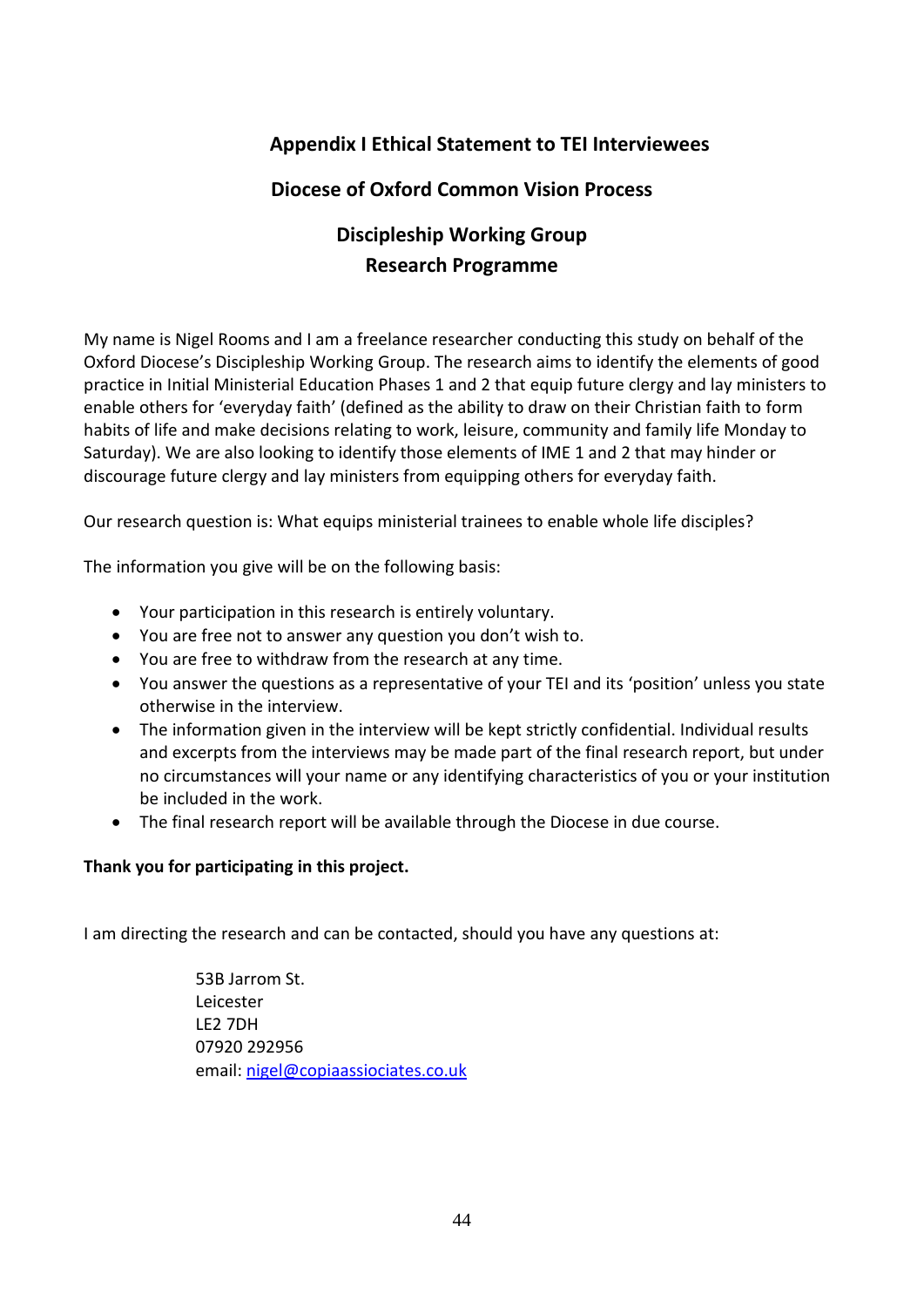#### **Appendix II - Enabling Everyday Faith in TEIs – An Interview**

1. The recent *Setting God's People Free* report to General Synod spoke of placing a priority and emphasis on 'whole life disciples.' In the Oxford Diocese the phrase 'everyday faith' has been coined to complement this concept. We'd like to know how you understand these terms both theologically and in practice.

Supplementary: How do you understand the place of the laity in the world from Monday-Saturday – what are they there for?

2. What would you say is the relationship of theology to the practice of everyday life; at home, at work, in our leisure activities and in public as citizens and members of a local community?

Supplementary: And how does that work out in the learning environment for the students?

3. What major method or methods of theological reflection do you routinely teach in your TEI? {at undergraduate /post-graduate levels}?

Supplementary: How do you encourage students to carry these methods into their ministry/working lives?

4. Could you tell me about the experience of a student transitioning into training? What is in place to manage this transition?

Supplementary: What opportunities within your curriculum are there for students to reflect theologically on their current or previous employment (either paid or voluntary)?

5. At what points in your TEI's ministerial training process do you think your students are equipped to enable others for 'everyday faith'?

Supplementary: Could you give me some examples of how students have learnt and grown in this area?

6. How do you equip students to connect their learning of leading and preaching in worship with everyday faith from Monday to Saturday?

Supplementary: How do you consolidate, validate and encourage good practices that they may have learned prior to theological training?

7. Is there any more you would like to be doing, given opportunity and curriculum time to equip your students to enable everyday faith in others?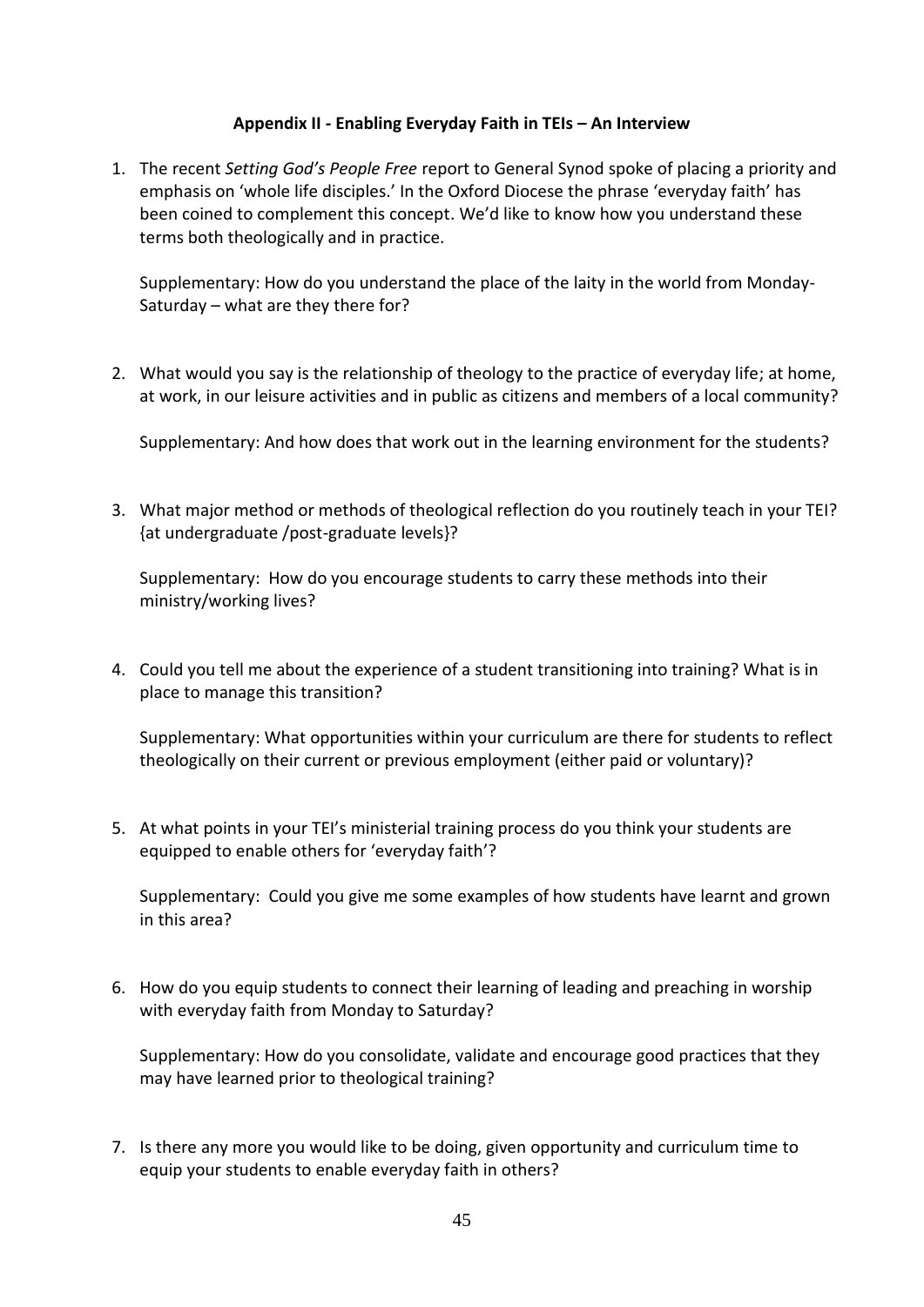#### **Appendix III - Focus Group Interview Questions**

- 1. For the sake of the recording I am hoping you might introduce yourself by name, your current role/s (at church and/or at work) where and how you trained and what brought you to sign up and attend this focus group today.
- 2. The recent *Setting God's People Free* report to General Synod spoke of placing a priority and emphasis on 'whole life disciples.' In the Oxford Diocese the phrase 'everyday faith' has been coined to complement this concept. I am hoping we can have a discussion on how we understand these terms both theologically and in practice. Supplementary: How do you understand the place of the laity in the world from Monday-Saturday – what are they there for?
- 3. What would you say is the relationship of theology to the practice of everyday life; at home, at work, in our leisure activities and in public as citizens and members of a local community?
- 4. What major method or methods of theological reflection did you learn during your training? Supplementary: How often do you deliberately use these methods in your work and ministry these days?
- 5. What was interesting in the Survey when we asked about what happened around the question of the research before, during and after your training was that all the figures "improved" as it were, but the way the Church engaged with the question was consistently worse; "My Church connects/ed Sunday worship with people's lives from Monday – Saturday". Where do we think the disconnect might be between your developing understanding and approach to enabling everyday faith through training and where the local church is?
- 6. a) Respondents had gained most confidence through their training to "Preach sermons that connect the bible, Christian faith and life in the world." How do you think this came about – what helped you to gain this confidence?

b) Respondents had gained least confidence in helping Christians make connections at their workplace and about how they might use their 'free time' outside of work. Again what is going on here – where is this lack of confidence founded? What is going on here?

- 7. The top three things that had equipped respondents to enable others as whole life disciples were; personal reading and reflection, prayer and bible study. I'd love to hear more about what you think was the connection between these practices and being equipped for this task. Supplementary: Spiritual Direction was the most frequently mention 'other' source of equipping – why do we think this might be?
- 8. The three most disabling things seemed to be a) time, b) reluctance, fear, shyness around 'intervening' in people's lives and c) a culture in both church and world that militates against making these kind of connections. Could we discuss any or all of these please?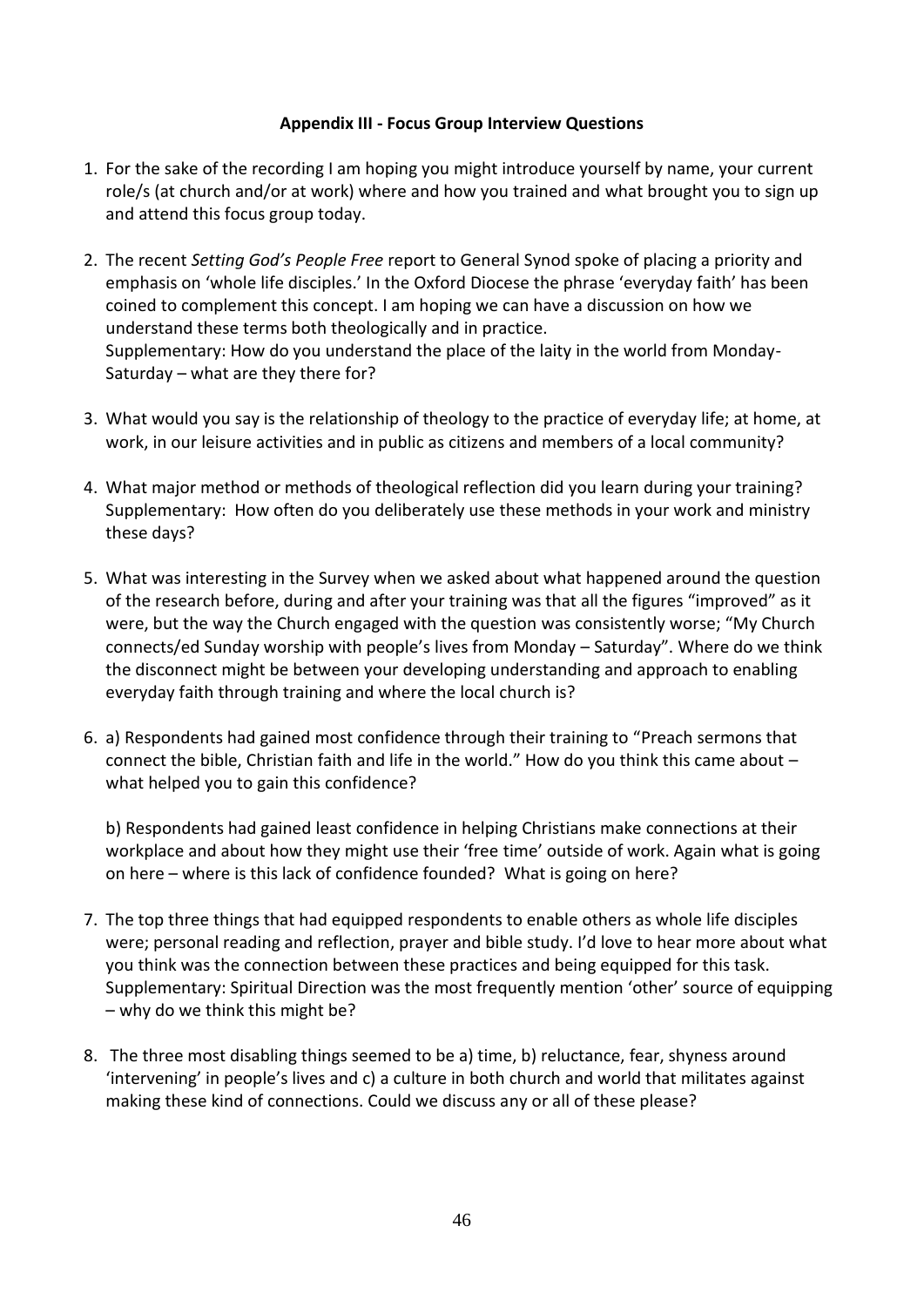# **Appendix IV**

# **Ministerial Survey Questions and Results**

# **Total Respondents: 76**

| Gender    |           |                | <b>Ethnicity</b>            |                |
|-----------|-----------|----------------|-----------------------------|----------------|
|           | Male      | 33             | White                       | 71             |
|           | Female    | 41             | Mixed race                  | 1              |
|           | No reply  | $\overline{2}$ | <b>Black</b>                |                |
|           |           |                | African/Caribbean/British   | $\overline{2}$ |
|           |           |                | No reply                    | 2              |
| Age range |           |                | <b>Church tradition</b>     |                |
|           | $21 - 30$ | $\overline{2}$ | Open Evangelical            | 28             |
|           | $31 - 40$ | 7              | Conservative Evangelical    | 13             |
|           | 41-50     | 13             | <b>Traditional Catholic</b> | 5              |
|           | $51 - 60$ | 23             | <b>Modern Catholic</b>      | 18             |
|           | 61-70     | 28             | Liberal                     | 22             |
|           | $71+$     | 1              | Central                     | 27             |
|           | No reply  | $\overline{2}$ | Charismatic                 | 23             |
|           |           |                | Other                       | 9              |

| <b>Not ordained</b>                 | 43 | <b>Ordained</b>        | 33       |
|-------------------------------------|----|------------------------|----------|
| Length of time ordained or licensed |    | <b>Ordained status</b> |          |
| less than 1 year                    | 15 | Self-supporting        |          |
| $1 - 2$ years                       | 10 | minister less than one |          |
| $2 - 3$ years                       | 14 | day per week           | $\Omega$ |
| more than 3 years                   | 36 | Self-supporting        |          |
| No reply                            | 1  | minister between one   |          |
|                                     |    | and three days per     |          |
|                                     |    | week                   | 7        |
| <b>Ordained training</b>            |    | Self-supporting        |          |
|                                     |    | minister more than     |          |
| Residential                         | 11 | three days per week    | 6        |
| Non-residential                     | 13 | Minister in secular    |          |
| Mixed mode / context                | 5  | employment             | 3        |
| <b>Oxford Local Ministry</b>        |    | Full-time stipendiary  |          |
| Pathway                             | 5  | minister               | 18       |
|                                     |    | Other                  |          |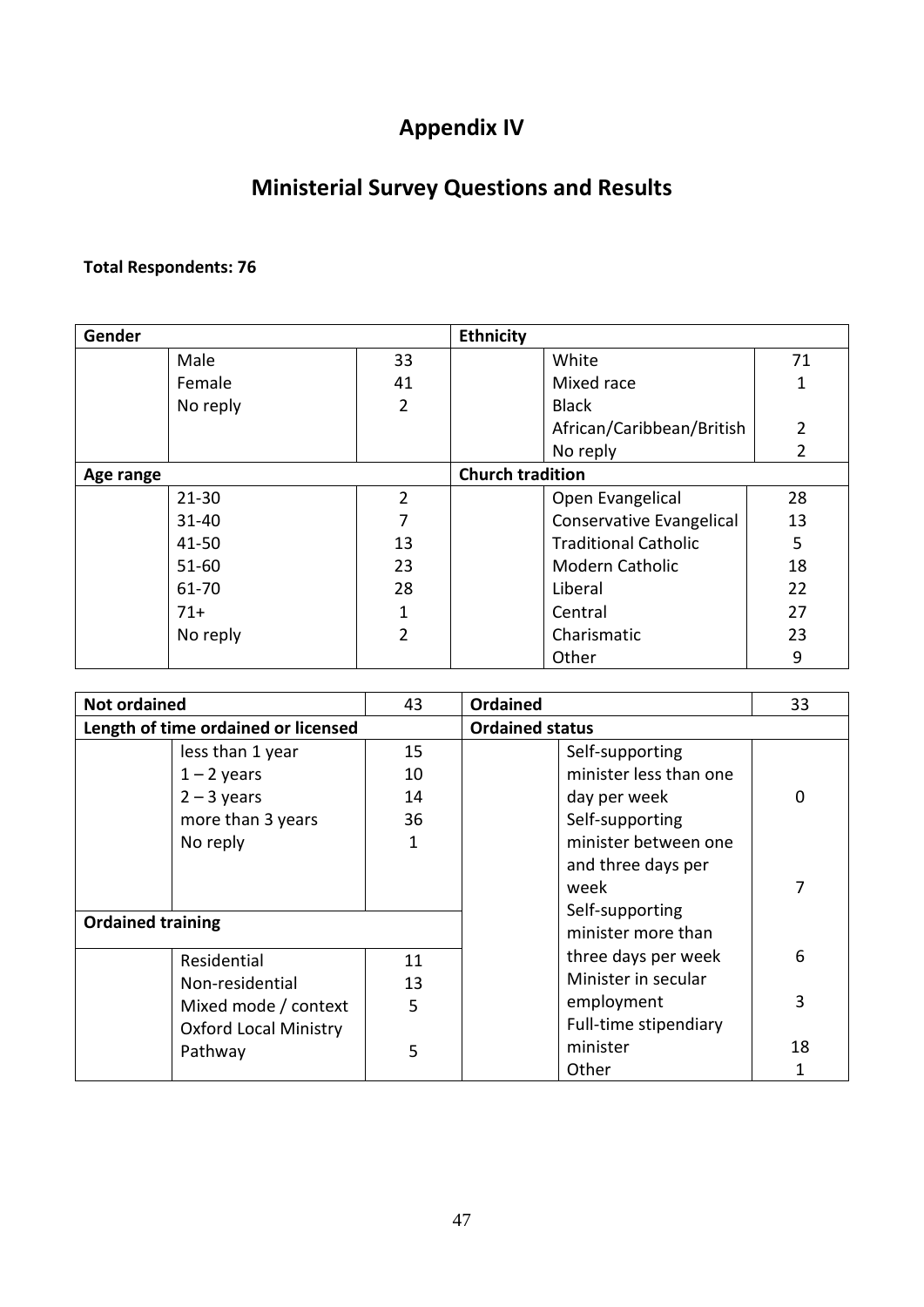| Question<br>Tell us where you stand on the following statements:                               | Agree          | Wholly/<br>Strongly <sub>III</sub> Agree | Mostly/<br>Neither<br>Regularly<br>Agree nor<br><b>Disagree</b> | Somewhat/<br>Some of the<br>time | <del>– Hardly at</del><br> Strongly<br><b>Disagree</b> | <b>Not at all/</b><br>No reply<br>Never | <del>Tota</del> l |  |
|------------------------------------------------------------------------------------------------|----------------|------------------------------------------|-----------------------------------------------------------------|----------------------------------|--------------------------------------------------------|-----------------------------------------|-------------------|--|
| The sacred and the secular completely overlap $-$ i.e. they<br>are indistinguishable           | 11             | 29                                       | 15                                                              | 15                               | 1                                                      | 5                                       | 76                |  |
| The Church is led by the clergy enabled by the laity                                           | $\overline{4}$ | 35                                       | 11                                                              | 18                               | 5                                                      | 3                                       | 76                |  |
| For Christians behaviour within personal relationships is<br>grounded in their Christian faith | 34             | 35                                       | 3                                                               | $\mathbf{1}$                     | 0                                                      | 3                                       | 76                |  |
| All Christians have a public role in society                                                   | 22             | 35                                       | 10                                                              | 5                                | 0                                                      | 4                                       | 76                |  |
| The Kingdom of God and the Church are one                                                      | 3              | 27                                       | 14                                                              | 23                               | 6                                                      | 3                                       | 76                |  |
| Work (paid or voluntary) contributes to growing the<br><b>Kingdom of God</b>                   | 31             | 31                                       | 10                                                              | $\mathbf 0$                      | 0                                                      | 4                                       | 76                |  |
| The role of the clergy is to enable the laity in being the<br>Church in the world              | 31             | 28                                       | 9                                                               | 4                                | 1                                                      | 3                                       | 76                |  |
| Politics and religion are to be kept separate                                                  | $\mathbf{0}$   | $\mathbf 0$                              | 6                                                               | 45                               | 21                                                     | 4                                       | 76                |  |
| Making decisions about how to use our 'free' time needs<br>to be based on our Christian faith  | 17             | 41                                       | 10                                                              | 4                                | 0                                                      | 4                                       | 76                |  |
| The Kingdom of God includes, but is wider than the Church                                      | 34             | 37                                       | $\mathbf{1}$                                                    | $\mathbf{1}$                     | 0                                                      | 3                                       | 76                |  |
| Work and leisure are worship just as much as formal<br>liturgical worship                      | 19             | 35                                       | 14                                                              | 4                                | $\mathbf{1}$                                           | 3                                       | 76                |  |
| Christians have a public duty and role as citizens of the<br>society they live in              | 37             | 31                                       | 4                                                               | 0                                | 0                                                      | 4                                       | 76                |  |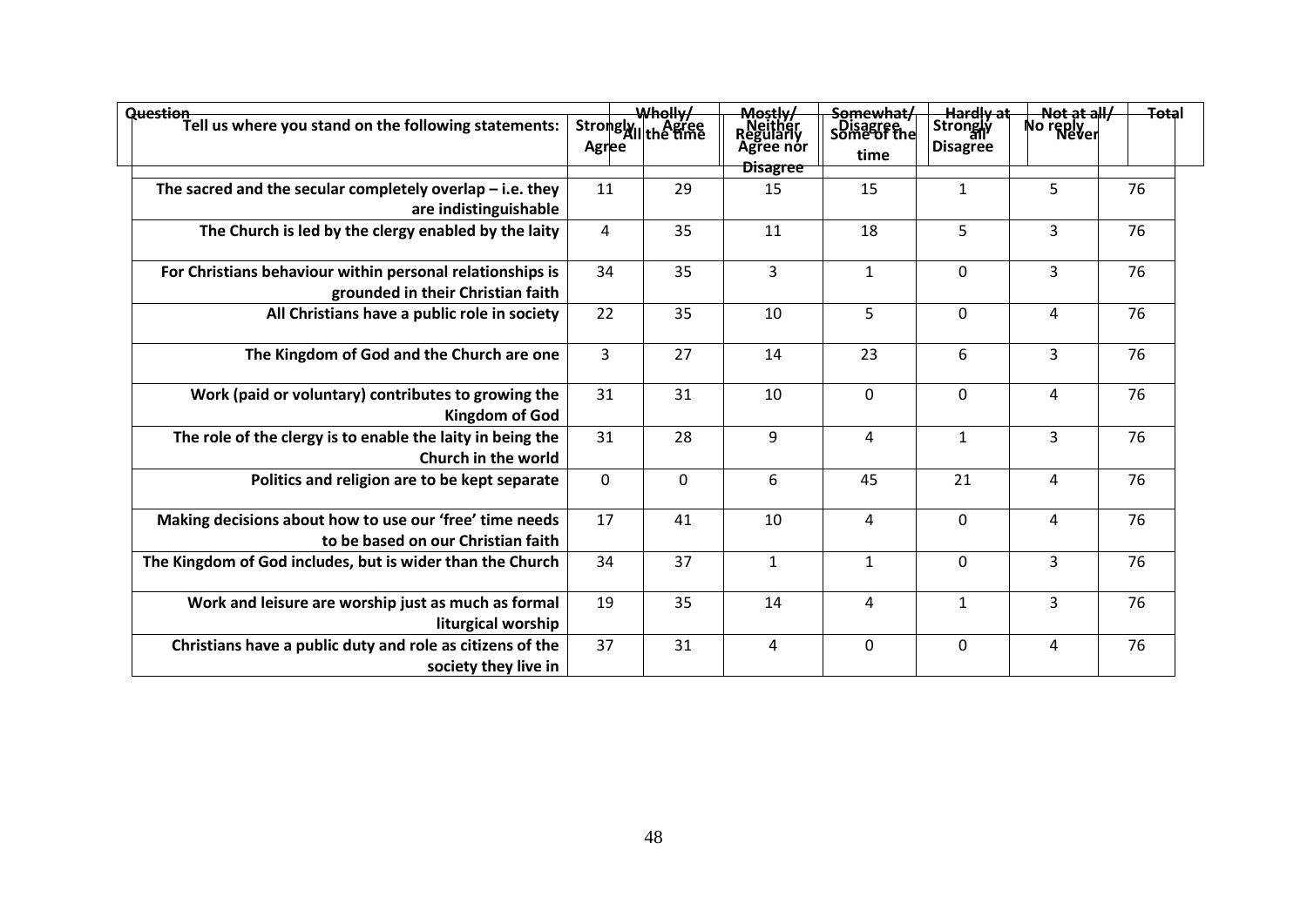| Question                                                                |                            | Wholly/<br>All the time | Mostly/<br><b>Regularly</b> | Somewhat/<br>Some of the<br>time | <b>Hardly at</b><br>all | Not at all/<br><b>Never</b> | No reply |
|-------------------------------------------------------------------------|----------------------------|-------------------------|-----------------------------|----------------------------------|-------------------------|-----------------------------|----------|
| My vocation in work, at home and in<br>my community was informed by my  | Before training began      | 29                      | 32                          | 6                                | $\overline{2}$          | $\overline{2}$              |          |
| <b>Christian faith</b>                                                  | At licensing or ordination | 41                      | 28                          | $\mathbf 0$                      | $\mathbf{1}$            | $\mathbf{1}$                |          |
|                                                                         | Currently                  | 47                      | 22                          | $\mathbf{1}$                     |                         |                             |          |
| I was enabled to draw on my<br><b>Christian faith to make decisions</b> | Before training began      | 27                      | 33                          | 8                                | 3                       | $\mathbf{1}$                |          |
| about work, leisure, my community<br>and personal relationships         | At licensing or ordination | 30                      | 35                          | 4                                | $\overline{2}$          | $\mathbf{1}$                |          |
|                                                                         | Currently                  | 17                      | 36                          | 17                               | $\mathbf{1}$            |                             |          |
| My Church connected Sunday<br>worship with people's lives from          | Before training began      | 8                       | 24                          | 21                               | 17                      | $\mathbf{1}$                |          |
| Monday - Saturday                                                       | At licensing or ordination | 10                      | 30                          | 21                               | 10                      | $\Omega$                    | 5        |
|                                                                         | Currently                  | 13                      | 31                          | 24                               | $\overline{4}$          | $\mathbf 0$                 | 4        |
| I saw enabling whole life disciples as<br>part of my vocation to        | Before training began      | 27                      | 27                          | 12                               | 5                       | $\mathbf{1}$                |          |
| licensed/ordained ministry                                              | At licensing or ordination | 30                      | 32                          | 8                                | $\mathbf{1}$            | 0                           | 4        |
|                                                                         | Currently                  | 17                      | 36                          | 17                               | $\mathbf{1}$            | $\mathbf{0}$                | 4        |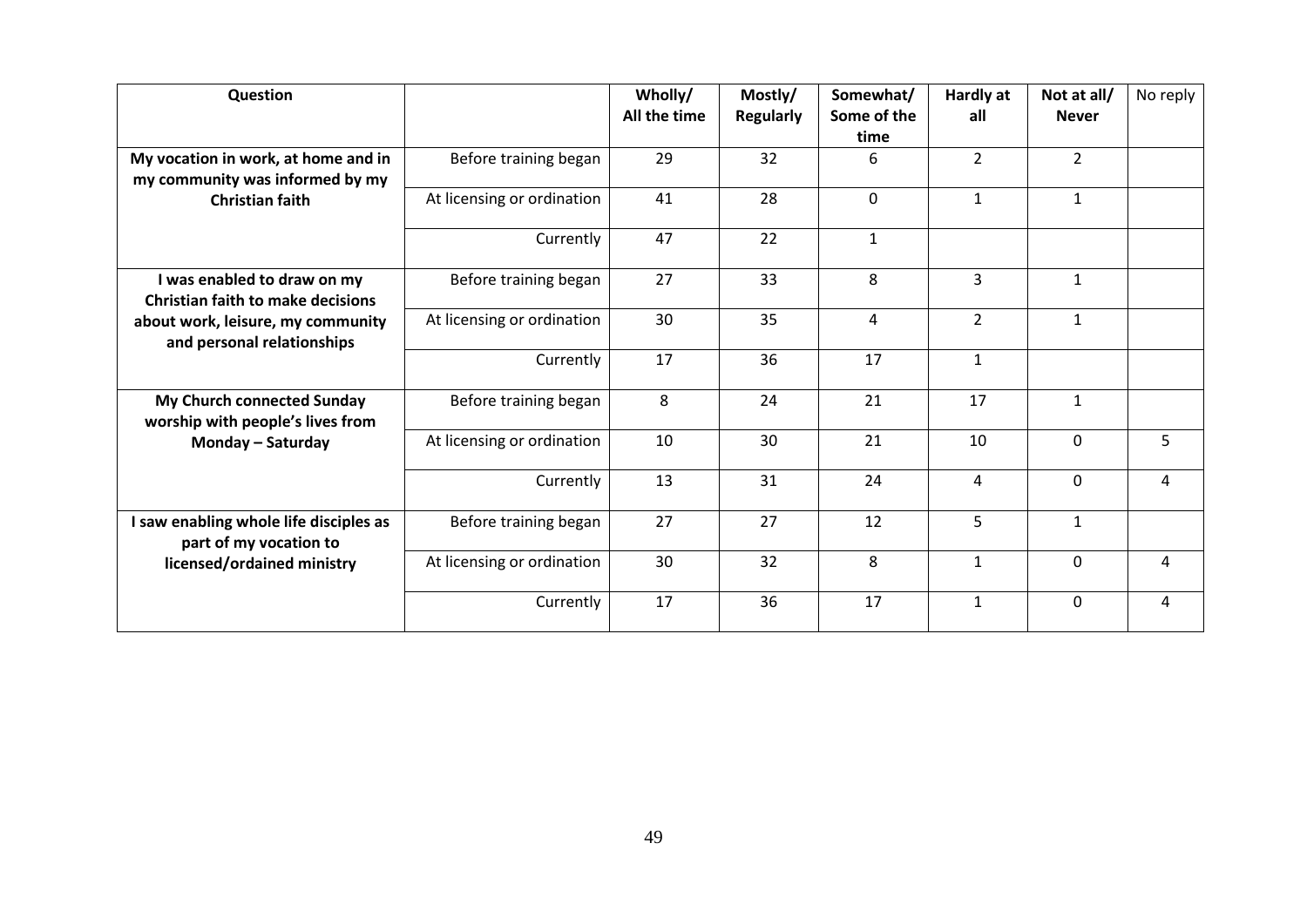| <b>Question</b>                                                                                                            | Much<br>more   | <b>Slightly</b><br>More | No.<br>Change | No reply | Slightly<br><b>Less</b> | Much<br><b>Less</b> |
|----------------------------------------------------------------------------------------------------------------------------|----------------|-------------------------|---------------|----------|-------------------------|---------------------|
| My ministerial training to date has made me much more confident to:                                                        |                |                         |               |          |                         |                     |
| Visit with a Christian at their workplace and help them to make connections<br>between work and their Christian faith      | 13             | 18                      | 40            | 5        |                         |                     |
| Create intercessions where the concerns of the whole congregation and the<br>wider world are fully present                 | 24             | 24                      | 24            | 4        |                         |                     |
| Preach sermons that connect the bible, Christian faith and life in the world                                               | 36             | 26                      | 9             | 4        | 1                       |                     |
| Notice and point out where God is at work in the world                                                                     | 22             | 30                      | 19            | 4        |                         |                     |
| Enable others to reflect theologically on their lives in the world                                                         | 19             | 37                      | 16            | 4        |                         |                     |
| Discern the vocations of other Christians with them                                                                        | 10             | 40                      | 20            | 6        |                         |                     |
| Enable a Christian to make decisions about their personal relationships                                                    | $\overline{7}$ | 43                      | 21            | 5        |                         |                     |
| Enable a Christian to make informed decisions about how they use their time<br>outside of work including voluntary service | 6              | 37                      | 28            | 5        |                         |                     |